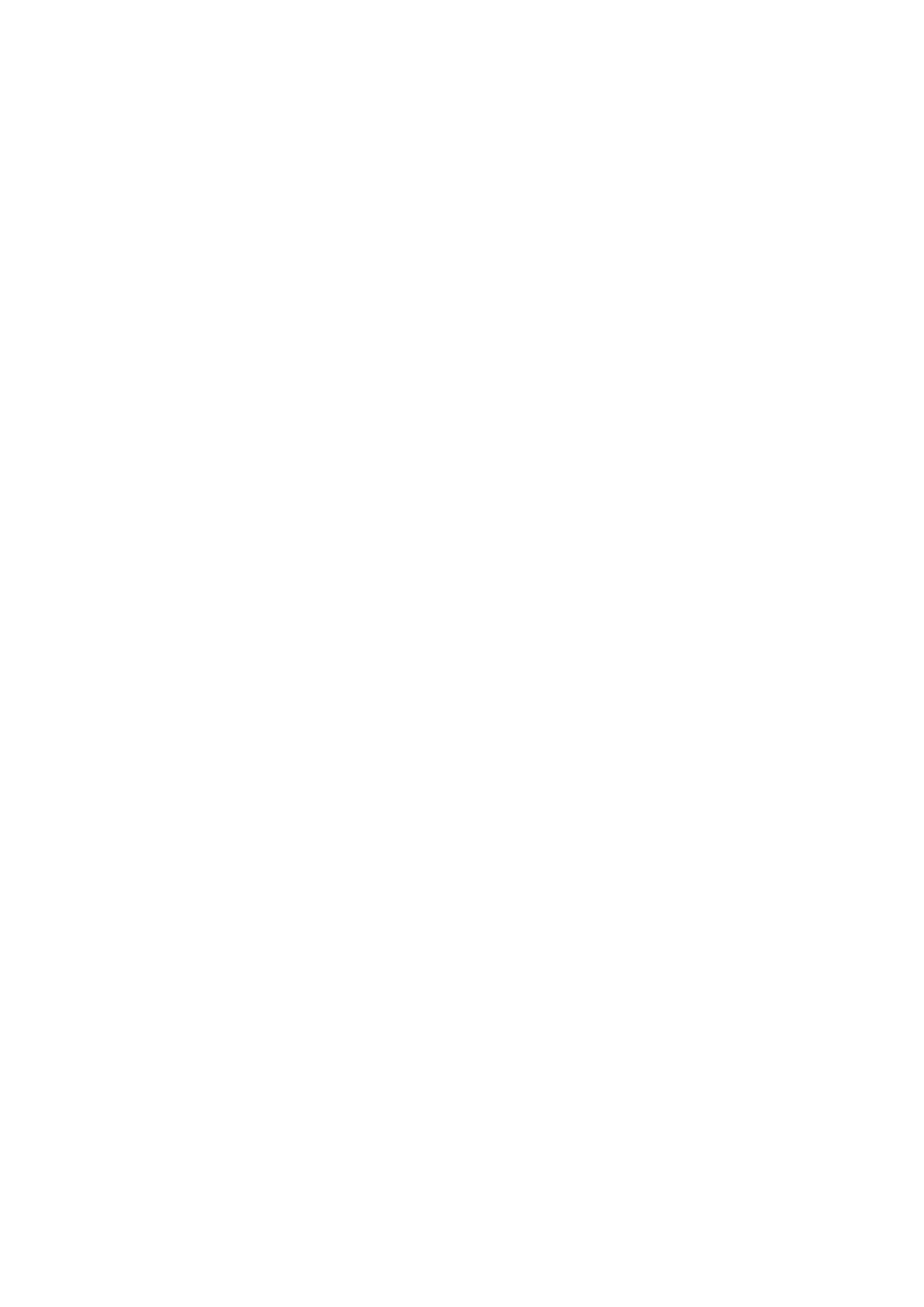# **CITY OF COCKBURN**

## **SUMMARY OF AGENDA TO BE PRESENTED TO THE ORDINARY COUNCIL MEETING TO BE HELD ON TUESDAY, 18 DECEMBER 2001 AT 7:30 P.M.**

## **Page**

 $\overline{\phantom{0}}$ 

| 1.  |                                                    |                                                                                                                             |                |
|-----|----------------------------------------------------|-----------------------------------------------------------------------------------------------------------------------------|----------------|
| 2.  | APPOINTMENT OF PRESIDING MEMBER (If required) 1    |                                                                                                                             |                |
| 3.  |                                                    |                                                                                                                             |                |
| 4.  | ACKNOWLEDGEMENT OF RECEIPT OF WRITTEN DECLARATIONS |                                                                                                                             |                |
| 5.  |                                                    |                                                                                                                             |                |
| 6.  | ACTION TAKEN ON PREVIOUS PUBLIC QUESTIONS TAKEN ON |                                                                                                                             |                |
| 7.  |                                                    |                                                                                                                             |                |
| 8.  |                                                    |                                                                                                                             |                |
|     | 8.1                                                | (Ocm1_12_2001) - ORDINARY COUNCIL MEETING - 20/11/2001                                                                      | 2              |
| 9.  |                                                    |                                                                                                                             |                |
|     | 9.1                                                | (Ocm1 12 2001) - REQUEST FOR LEAVE OF ABSENCE - CLR L.<br>HUMPHREYS (1705) (DMG)                                            | $\overline{2}$ |
| 10. |                                                    |                                                                                                                             |                |
| 11. |                                                    | BUSINESS LEFT OVER FROM THE PREVIOUS MEETING (If                                                                            |                |
| 12. |                                                    | DECLARATION BY COUNCILLORS WHO HAVE NOT GIVEN DUE<br>CONSIDERATION TO MATTERS CONTAINED IN THE BUSINESS                     |                |
| 13. |                                                    |                                                                                                                             |                |
|     | 13.1                                               | (Ocm1 12 2001) - PROPOSED POLICY SES4 "LEGAL REPRESENTATION<br>- INDEMNIFICATION OF COSTS" (1157) (DMG) (ATTACH)            | 4              |
|     | 13.2                                               | (Ocm1 12 2001) - PROPOSED PART REVOCATION OF MINUTE NO. 1366<br>(AGENDA ITEM 14.13) COUNCIL MEETING 20 NOVEMBER, 2001 (DMG) | 5              |
|     | 13.3                                               | (Ocm1 12 2001) - ANNUAL REPORT 2000/2001 (1712) (DMG) (ATTACH)                                                              | $\overline{7}$ |
|     | 13.4                                               | (Ocm1 12 2001) - PROPOSED BOUNDARY AMENDMENT - CITY OF<br>MELVILLE (1113471) (DMG) (ATTACH)                                 | 8              |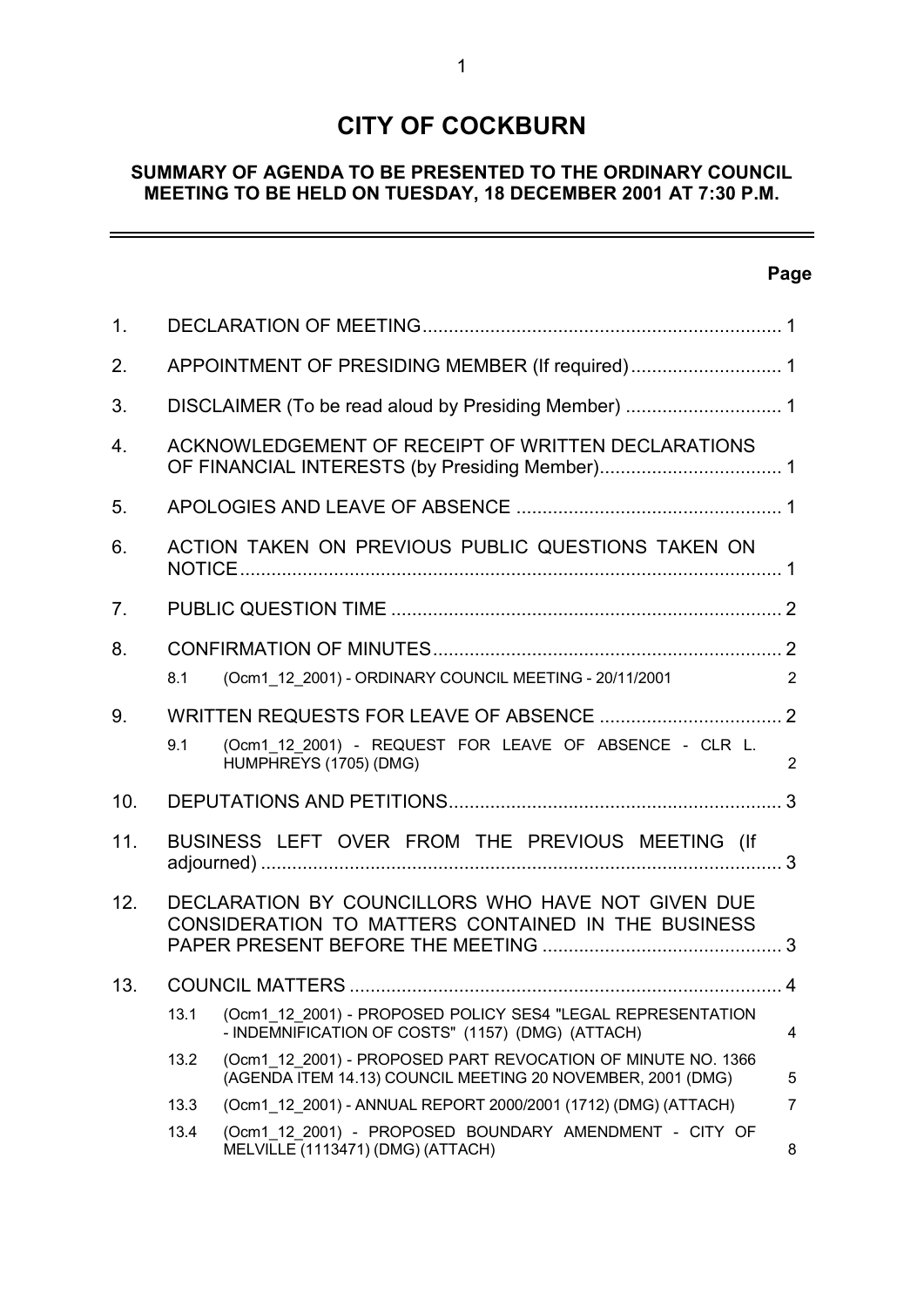|     | 13.5  | (Ocm1 12 2001) - APPOINTMENT OF AUTHORISED PERSONS<br>PURSUANT TO THE CONTROL OF VEHICLES (OFF-ROAD AREAS) ACT<br>1978, THE DOG ACT 1976 AND THE LOCAL GOVERNMENT                                                              |    |
|-----|-------|--------------------------------------------------------------------------------------------------------------------------------------------------------------------------------------------------------------------------------|----|
|     | 13.6  | (MISCELLANEOUS PROVISIONS) ACT 1960 (1054) (LJCD)<br>(Ocm1 12 2001) - APPOINTMENT OF CASHIERS AS DOG REGISTRATION                                                                                                              | 10 |
|     |       | OFFICERS (1157) (DMG) (ATTACH)                                                                                                                                                                                                 | 12 |
| 14. |       |                                                                                                                                                                                                                                | 13 |
|     | 14.1  | (Ocm1 12 2001) - LOCAL GOVERNMENT ACT 1995 - FEES AND<br>CHARGES - LICENCE STATEMENTS (3108) (VG)                                                                                                                              | 13 |
|     | 14.2  | (Ocm1 12 2001) - PORT CATHERINE MARINA PROJECT - PROPOSED<br>REALIGNMENT OF THE DISTRICT BOUNDARY (3209006) (SMH)<br>(ATTACH)                                                                                                  | 14 |
|     | 14.3  | (Ocm1 12 2001) - DISTRICT ZONING SCHEME NO. 2 - AMENDMENT NO.<br>232 - DEVELOPMENT AREA NO. 11 - PORT CATHERINE MARINA (92232)<br>(SMH)                                                                                        | 17 |
|     | 14.4  | (Ocm1 12 2001) - METROPOLITAN REGION SCHEME PROPOSED<br>AMENDMENT NO. 1010/33 - PORT CATHERINE - SUBMISSION (9101033)<br>(SMH) (ATTACH)                                                                                        | 22 |
|     | 14.5  | (Ocm1 12 2001) - AUTHORISED PERSON PURSUANT TO SECTION 245A<br>OF THE LOCAL GOVERNMENT (MISCELLANEOUS PROVISIONS) ACT<br>1960, PRIVATE SWIMMING POOLS (3211) (VG)                                                              | 25 |
|     | 14.6  | (Ocm1 12 2001) - REVISED MULTI STOREY ACCOMMODATION UNITS (9)<br>- LOT 4; 3 ROCKINGHAM ROAD, HAMILTON HILL (2212275) (MR)<br>(ATTACH)                                                                                          | 26 |
|     | 14.7  | (Ocm1 12 2001) - CLOSURE OF PORTION OF COCKBURN ROAD<br>JERVOISE BAY PURSUANT TO SECTION<br>58 OF THE<br><b>LAND</b><br>ADMINISTRATION ACT 1997 (450002) (KJS)                                                                 | 32 |
|     | 14.8  | (Ocm1 12 2001) - PROPOSED STRUCTURE PLAN AND SUBDIVISION<br>LOTS 15, 16 AND 17 ROCKINGHAM ROAD, MUNSTER - OWNER: B & Y<br>RADONICH & I RADONICH - APPLICANT: TAYLOR BURRELL AND URBAN<br>FOCUS (115946) (AJB) (MAP 9) (ATTACH) | 34 |
|     | 14.9  | (Ocm1 12 2001) - ADOPTION OF FORMS - CITY OF COCKBURN HEALTH<br>(EATING HOUSES) LOCAL LAWS (1149) (WJH) (ATTACH)                                                                                                               | 39 |
|     |       | 14.10 (Ocm1 12 2001) - SMRC REGIONAL COMMUNITY GREENHOUSE GASES<br>PROJECT (9132) (PS) (ATTACH)                                                                                                                                | 40 |
|     | 14.11 | (Ocm1 12 2001) - FINAL ADOPTION - SCHEME AMENDMENT NO. 231<br>PROPOSED TEXT AMENDMENT TO TOWN PLANNING SCHEME -<br>DISTRICT ZONING SCHEME NO. 2 (92231) (MR)                                                                   | 43 |
|     |       | 14.12 (Ocm1 12 2001) - REVOCATION OF PLANNING APPROVAL -FUNCTION<br>CENTRE - LOT 9 (NO. 220) WATTLEUP ROAD, WATTLEUP -<br>OWNER/APPLICANT: V LOMBARDO (4412312) (MR)                                                           | 46 |
| 15. |       | FINANCE AND CORPORATE SERVICES DIVISION ISSUES 50                                                                                                                                                                              |    |
|     | 15.1  | (Ocm1 12 2001) - BUDGET REVIEW - PERIOD ENDING 31 OCTOBER<br>2001 (5402) (ATC) (ATTACH)                                                                                                                                        | 50 |
|     | 15.2  | (Ocm1 12 2001) - LIST OF CREDITORS PAID (5605) (KL) (ATTACH)                                                                                                                                                                   | 53 |
|     | 15.3  | (Ocm1 12 2001) - REVIEW OF CORPORATE STRATEGIC PLAN (2227)<br>(ATC) (ATTACH)                                                                                                                                                   | 53 |
|     | 15.4  | (Ocm1 12 2001) - REPORT ON FINANCIAL STATEMENTS (5505) (NM)<br>(ATTACH)                                                                                                                                                        | 55 |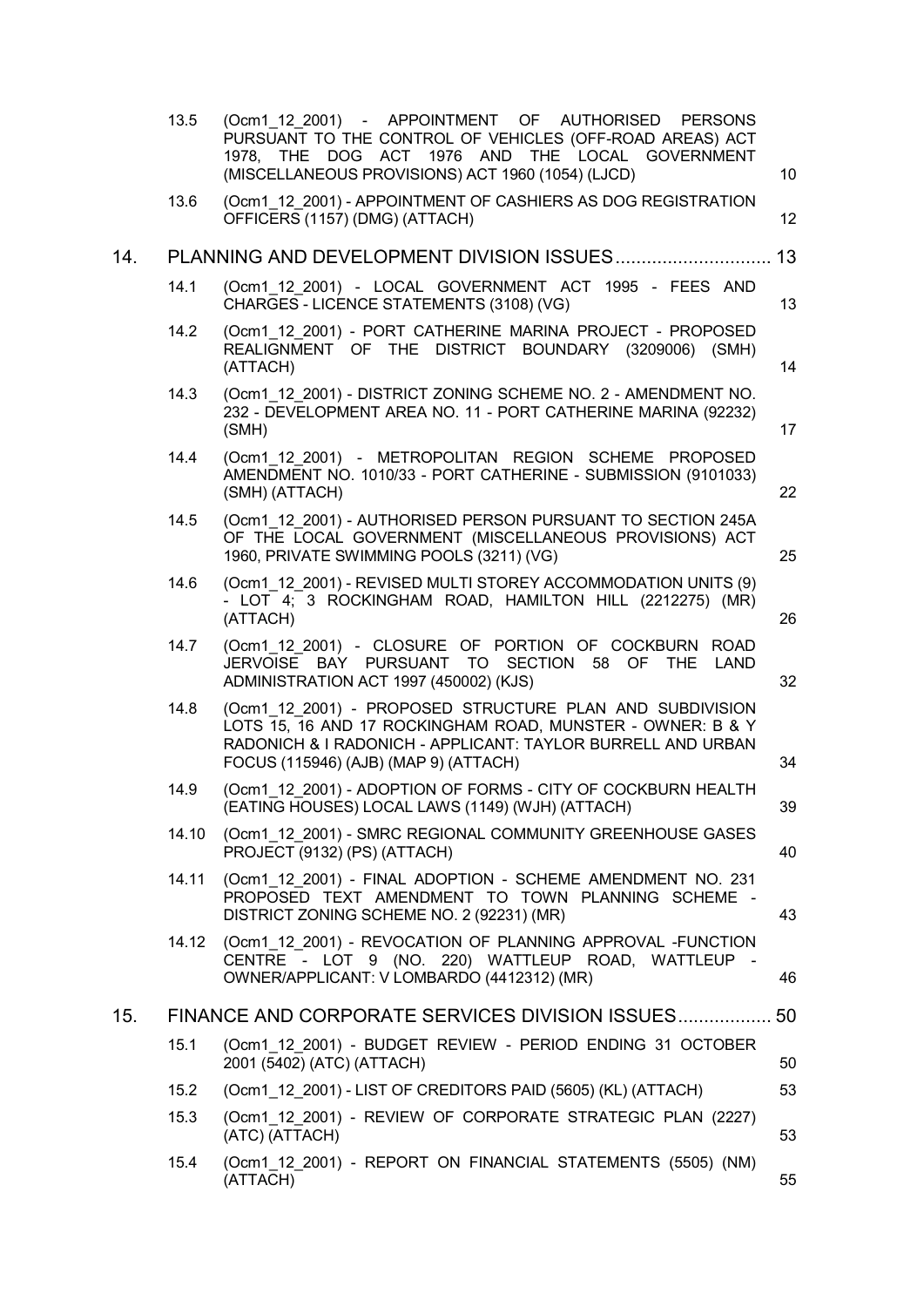| 16. |      |                                                                                                         |    |
|-----|------|---------------------------------------------------------------------------------------------------------|----|
|     | 16.1 | (Ocm1 12 2001) - GATEWAYS SHOPPING CENTRE - OUTLET DRAINAGE<br>(5515217; 106304) (BKG)                  | 58 |
|     | 16.2 | (Ocm1_12_2001) - NEW COUNCIL POSITION STATEMENT - PSEW14<br>"UNKEMPT VERGE MOWING" (4700) (AC) (ATTACH) | 60 |
|     | 16.3 | (Ocm1 12 2001) - HENDERSON LANDFILL DISPOSAL RATES REVIEW<br>(4900) (RNJ)                               | 61 |
| 17. |      |                                                                                                         | 64 |
|     | 17.1 | (Ocm1 12 2001) - INFANT HEALTH CLINICS (8210) (GB)                                                      | 64 |
|     | 17.2 | (Ocm1 12 2001) - LEN PACKHAM RESERVE BUILDING (4612) (RA)                                               | 65 |
|     | 17.3 | (Ocm1 12 2001) - DENTAL HEALTH CLINIC (2201726) (RA) (ATTACH)                                           | 69 |
|     | 17.4 | (Ocm1 12 2001) - RENEWAL OF USER MANAGEMENT/LEASE<br>AGREEMENTS - CLUB/CHANGE ROOMS (1953) (RA)         | 72 |
| 18. |      |                                                                                                         |    |
| 19. |      | MOTIONS OF WHICH PREVIOUS NOTICE HAS BEEN GIVEN 75                                                      |    |
| 20. |      | NOTICES OF<br>MOTION GIVEN AT THE MEETING FOR                                                           |    |
| 21. |      | NEW BUSINESS OF AN URGENT NATURE INTRODUCED BY<br>DECISION OF MEETING BY COUNCILLORS OR OFFICERS 75     |    |
| 22. |      | MATTERS TO BE NOTED FOR INVESTIGATION, WITHOUT                                                          |    |
| 23. |      |                                                                                                         |    |
|     | 23.1 | (Ocm1_12_2001) - CONTRACT OF SERVICE - R.W. BROWN - CHIEF<br>EXECUTIVE OFFICER (003) (ATC)              | 75 |
| 24. |      | RESOLUTION OF COMPLIANCE (Section 3.18(3), Local Government                                             |    |
| 25. |      |                                                                                                         |    |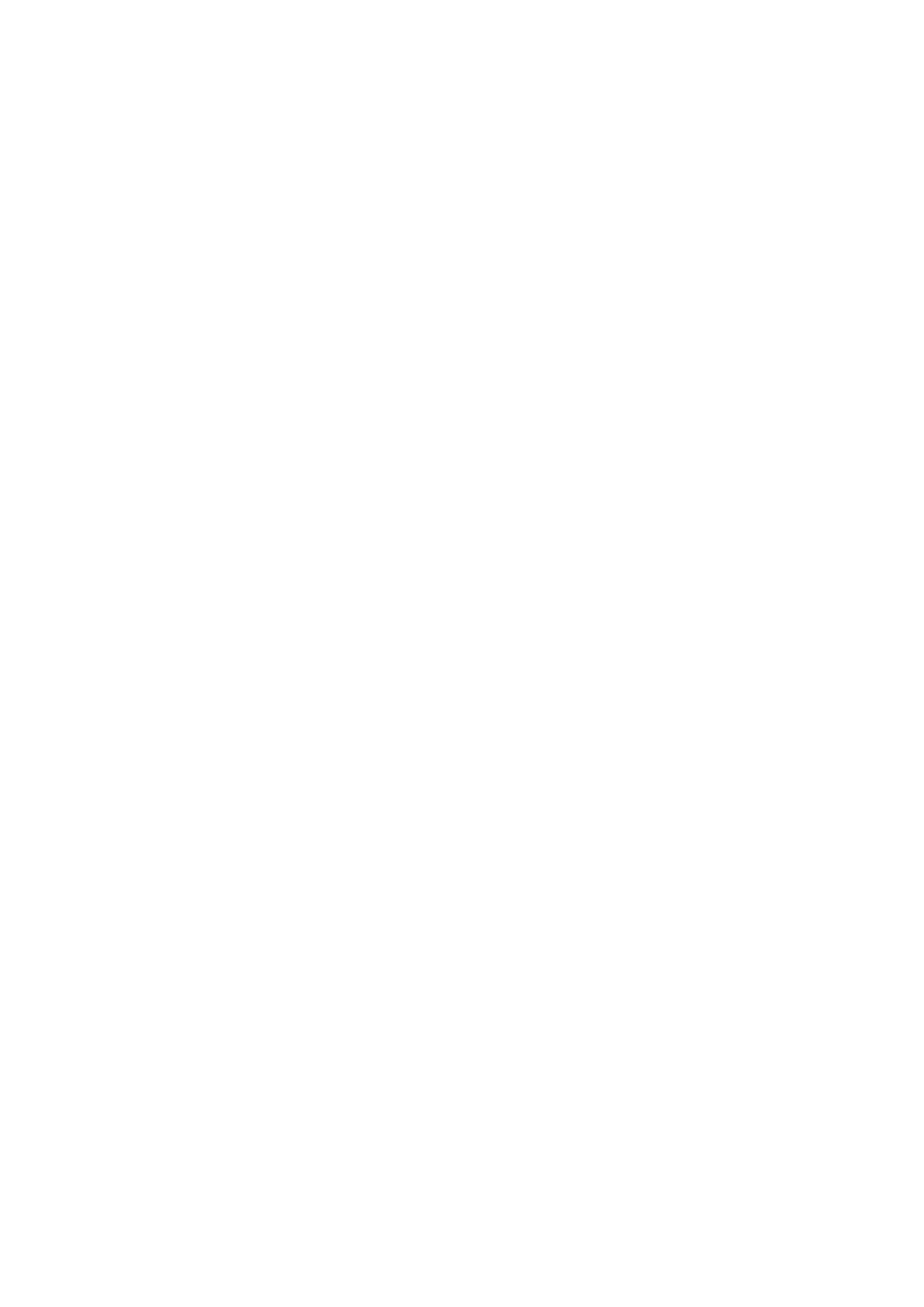# **CITY OF COCKBURN**

**AGENDA TO BE PRESENTED TO THE ORDINARY COUNCIL MEETING TO BE HELD ON TUESDAY, 18 DECEMBER 2001 AT 7:30 P.M.**

## **1. DECLARATION OF MEETING**

### **2. APPOINTMENT OF PRESIDING MEMBER (If required)**

#### **3. DISCLAIMER (To be read aloud by Presiding Member)**

Members of the public who attend Council Meetings, should not act immediately on anything they hear at the Meetings, without first seeking clarification of Council's position. Persons are advised to wait for written advice from the Council prior to taking action on any matter that they may have before Council.

#### **4. ACKNOWLEDGEMENT OF RECEIPT OF WRITTEN DECLARATIONS OF FINANCIAL INTERESTS (by Presiding Member)**

### **5. APOLOGIES AND LEAVE OF ABSENCE**

#### **6. ACTION TAKEN ON PREVIOUS PUBLIC QUESTIONS TAKEN ON NOTICE**

**Paul Fletcher** - Ordinary Council Meeting - 20 November 2001 - tabled a submission from the Davilak Avenue Residents Association regarding traffic movement on Davilak Avenue.

A letter dated 4 December 2001 advised that Council had deferred consideration of traffic management treatment for Davilak Avenue for a period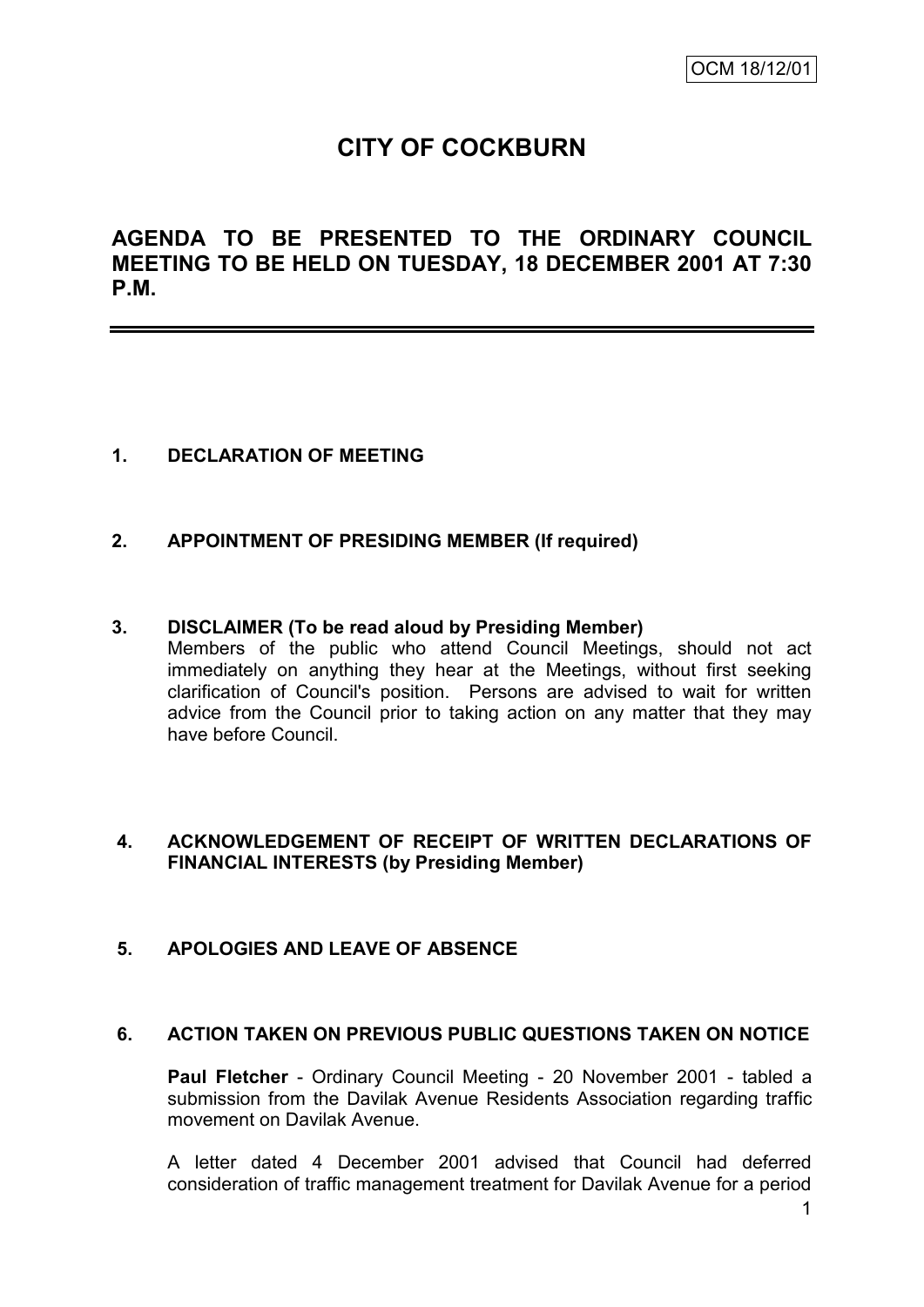of three months pending the introduction of the 50km/h speed limit. With the Lakeside Cinema operation commencing on 1 December, it would be wise to revisit the traffic counts and vehicle speeds in the areas surrounding Manning Park during the 3 month period.

**Alan Cameron** - Ordinary Council Meeting - 20 November 2001 - requested that Council look into the signage to identify where St Paul's Estate is and that the reticulation be reinstated.

A letter dated 4 December 2001 advised that funds have been provided in the 2001/02 budget to upgrade the landscaping for the intersection of Forrest Road and Marshwood Retreat scheduled to be carried out in May/June 2002. The replacement of a sign on the entry wall will be looked at as part of this work. The installation of signs in Forrest Road and Phoenix Road will also be investigated as an alternative.

## **7. PUBLIC QUESTION TIME**

## **8. CONFIRMATION OF MINUTES**

### **8.1 (Ocm1\_12\_2001) - ORDINARY COUNCIL MEETING - 20/11/2001**

#### **RECOMMENDATION**

That the Minutes of the Ordinary Council Meeting held on 20 November 2001 be accepted as a true and accurate record.

**COUNCIL DECISION**

### **9. WRITTEN REQUESTS FOR LEAVE OF ABSENCE**

## **9.1 (Ocm1\_12\_2001) - REQUEST FOR LEAVE OF ABSENCE - CLR L. HUMPHREYS (1705) (DMG)**

## **RECOMMENDATION**

That Council grant Leave of Absence to Clr L. Humphreys for the period 27 December 2001 to 21 February 2002 inclusive.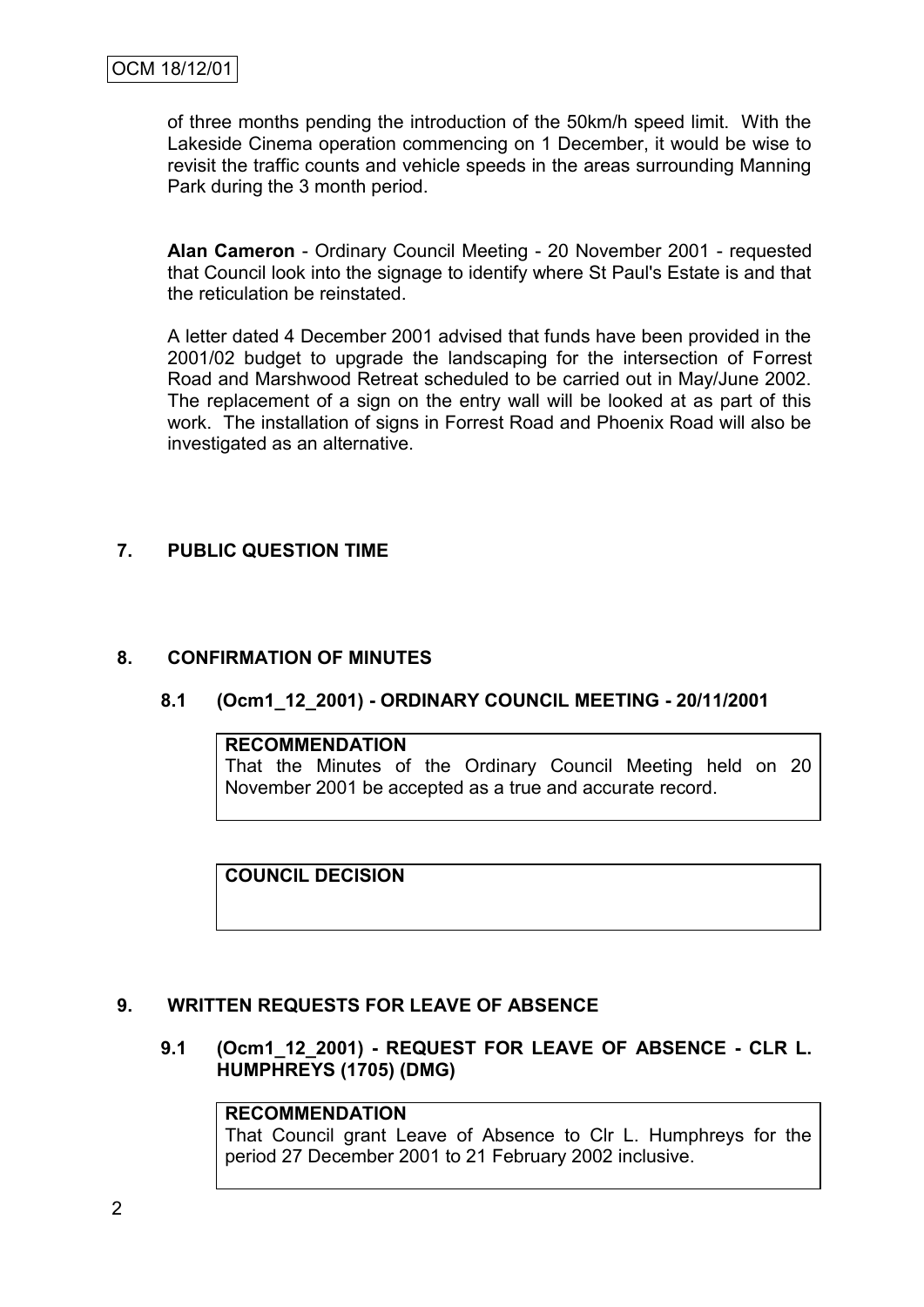## **COUNCIL DECISION**

## **Background**

Nil

## **Submission**

In a letter dated 23 November 2001, Clr Humphreys requested that Council grant him Leave of Absence for the period from 27 December 2001 to 21 February 2002 inclusive, as he will be out of the State during that period.

### **Report**

Nil

## **Strategic Plan/Policy Implications**

N/A

### **Budget/Financial Implications**

Nil

**Implications of Section 3.18(3) Local Government Act, 1995**

Nil

## **10. DEPUTATIONS AND PETITIONS**

### **11. BUSINESS LEFT OVER FROM THE PREVIOUS MEETING (If adjourned)**

Nil

### **12. DECLARATION BY COUNCILLORS WHO HAVE NOT GIVEN DUE CONSIDERATION TO MATTERS CONTAINED IN THE BUSINESS PAPER PRESENT BEFORE THE MEETING**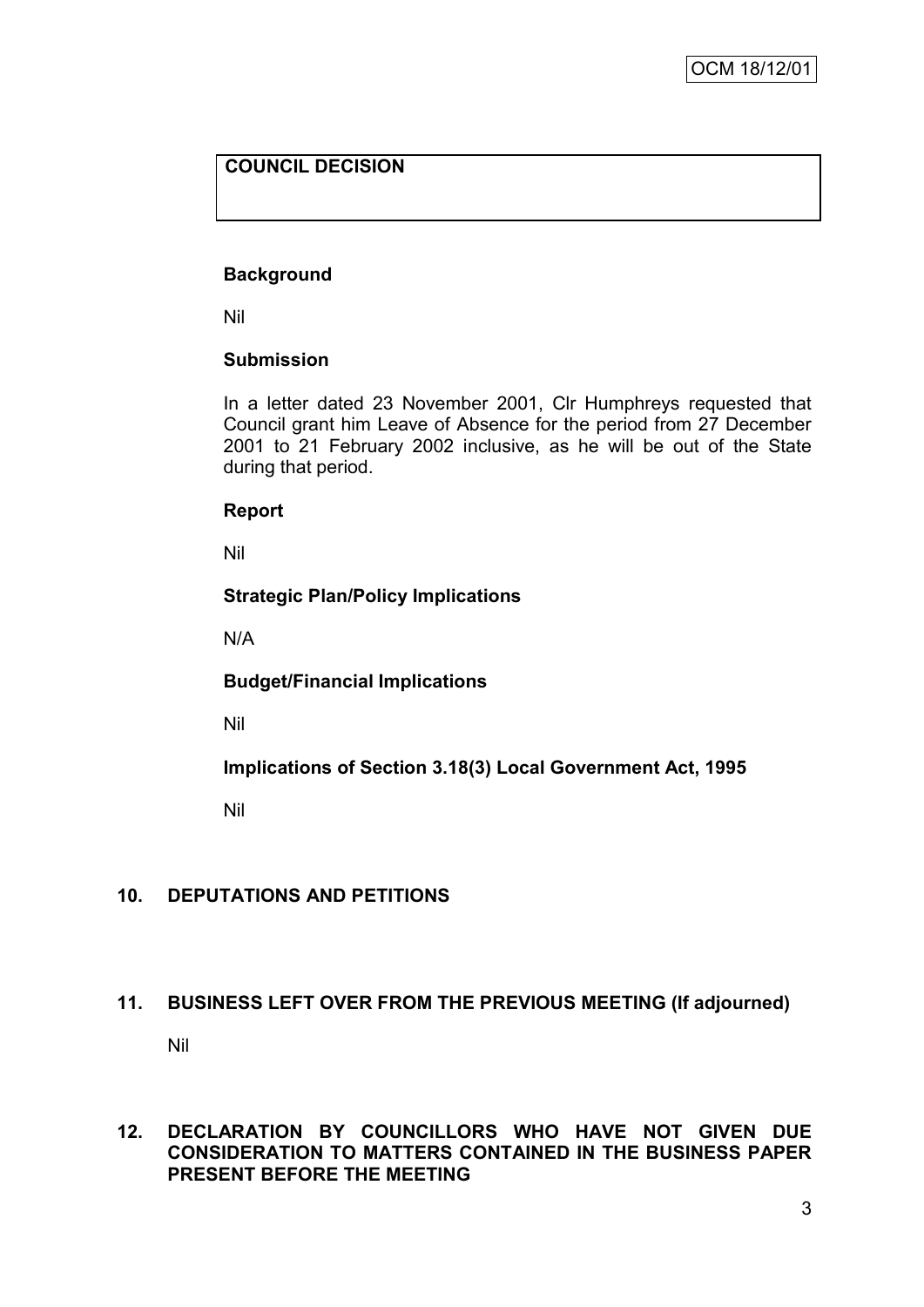#### **13. COUNCIL MATTERS**

### **13.1 (Ocm1\_12\_2001) - PROPOSED POLICY SES4 "LEGAL REPRESENTATION - INDEMNIFICATION OF COSTS" (1157) (DMG) (ATTACH)**

#### **RECOMMENDATION**

That Council adopt proposed Policy SES 4 "Legal Representation Indemnification of Costs" and relevant instrument of Delegated Authority for inclusion in the relevant Council Manuals.

## **TO BE CARRIED BY AN ABSOLUTE MAJORITY OF COUNCIL**

## **COUNCIL DECISION**

#### **Background**

This item was deferred from the November 2001 Council Meeting to enable further consideration of the proposed Policy, specifically in regard to the practical application of Clauses 6(2) and 10(i).

In 1999, following the suspension of the Council of the day, a Legal Representation Policy was adopted to provide for circumstances related to Inquiries into the City of Cockburn instituted under Part 8 Division 2 of the Local Government Act, 1995. That Policy has since been revoked and any subsequent claims emanating from those Inquiries are now considered independently by Council.

#### **Submission**

To adopt a Legal Representation Policy which is broadly based at offering assistance to Council representatives where indemnification of legal costs may be sought as a result of them being investigated by an Inquiry instigated pursuant to the Local Government Act, 1995.

#### **Report**

As a result of Council"s consideration of claims from former elected members for reimbursement of legal costs incurred by them as a result of statutory Inquiries held into the City of Cockburn, Council resolved to investigate the adoption of a broader Policy which would cover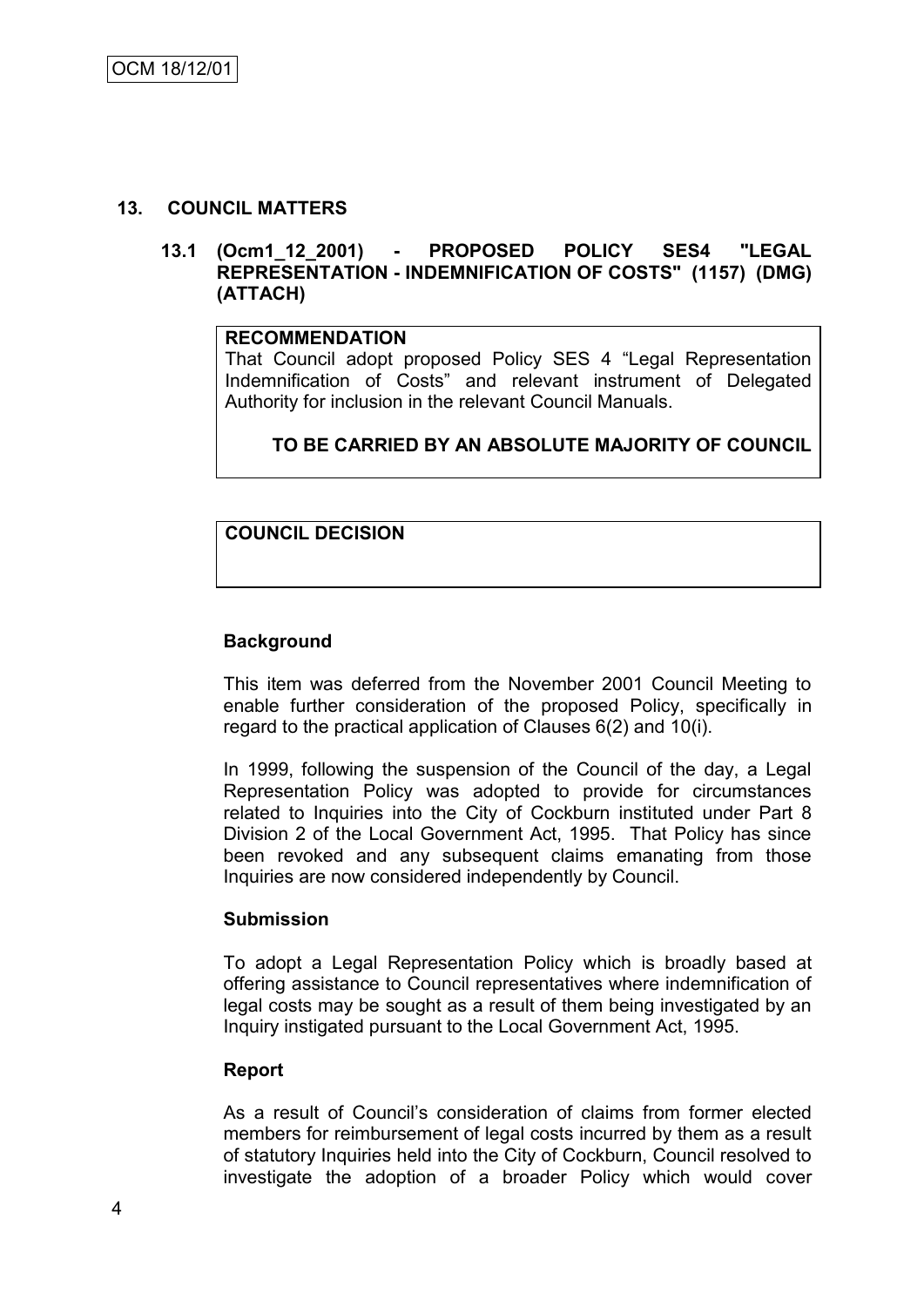scenarios which could involve Council members or employees seeking legal assistance as a result of any statutory Inquiry which may be commenced, pursuant to the Local Government Act, 1995.

Subsequently, Council staff have liaised with Watts and Woodhouse, Solicitors and Legal Consultants, to draft a Policy embracing these circumstances which could be relevant to Council members and employees.

The draft and associated Delegated Authority to the Chief Executive Officer to approve limited advanced funding in urgent circumstances, are attached to the Agenda. The Draft Policy represents an amalgamation of Council's previous Legal Representation Policy and some suggested amendments and additions recommended by the Solicitors.

### **Strategic Plan/Policy Implications**

Key Result Area "Managing Your City" refers.

#### **Budget/Financial Implications**

Costs associated with seeking legal advice in the drafting of the Policy are available within Council"s Governance Operating Budget.

#### **Implications of Section 3.18(3) Local Government Act, 1995**

Nil

### **13.2 (Ocm1\_12\_2001) - PROPOSED PART REVOCATION OF MINUTE NO. 1366 (AGENDA ITEM 14.13) COUNCIL MEETING 20 NOVEMBER, 2001 (DMG)**

#### **RECOMMENDATION**

That Council revoke sub-recommendation (4) of Minute No. 1366 (Agenda Item 14.13) as adopted by Council at its meeting of 20 November, 2001, as follows:-

*"(4) accept in principle the Draft Banjup Bridle Trail Plan and undertake and seek community comment, over a 60 day period and after Council consideration of the submissions and undertaking any required changes to the trail, the Plan will be submitted to the relevant State agencies for endorsement."*

### **TO BE CARRIED BY AN ABSOLUTE MAJORITY OF COUNCIL**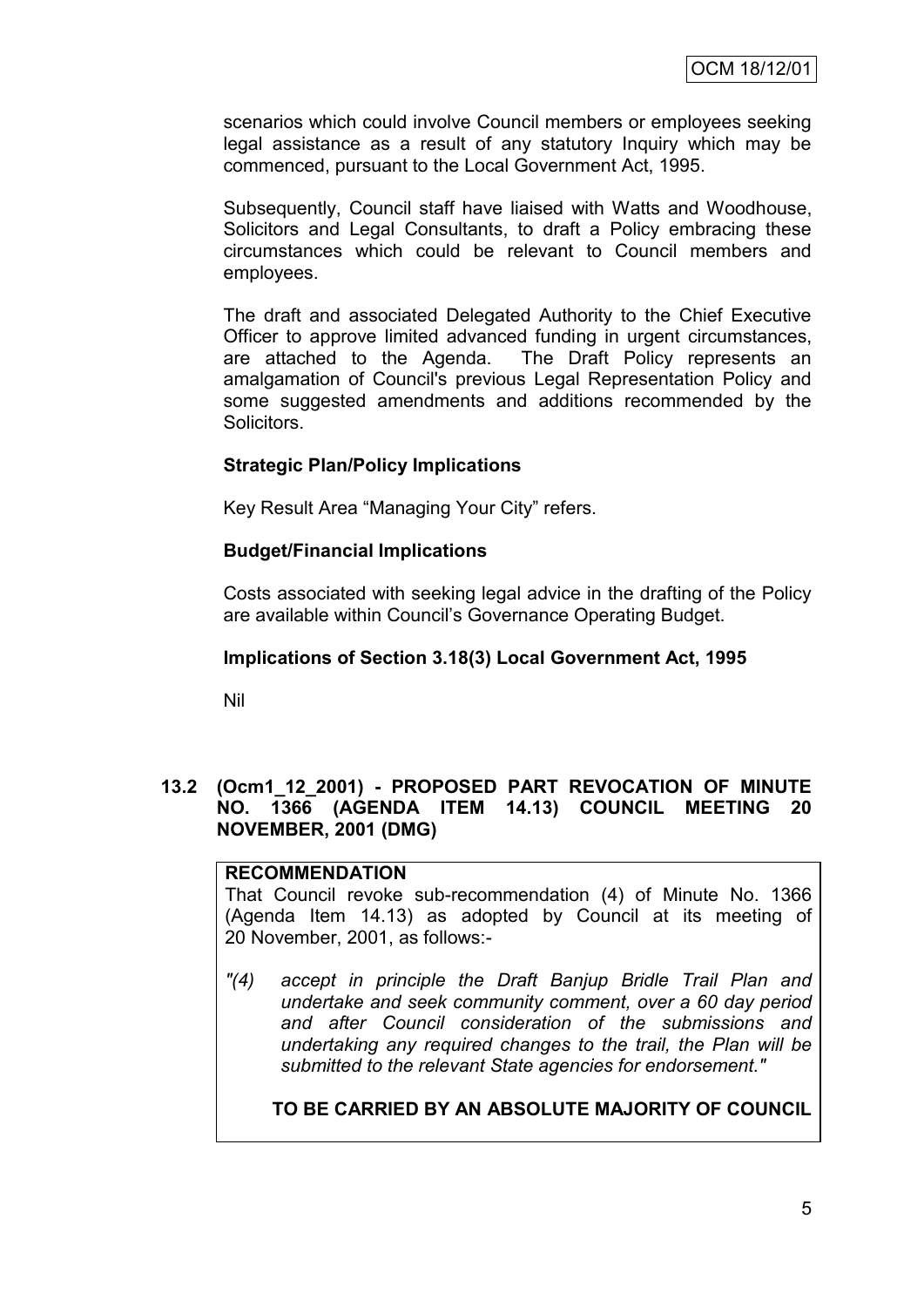### **COUNCIL DECISION**

#### **Background**

At its 20 November 2001 Meeting, Council carried a 4-part recommendation relating to the keeping of horses in a Resource Zone and the development of a bridle trail in the area.

#### **Submission**

By letter dated 3 December 2001, a notice of intention to revoke sub-recommendation (4) of the Council decision was received with the required number of 4 signatures.

#### **Report**

The notice of intention to revoke the Council decision advised that the reason for seeking the revocation was as follows:-

*"In further discussions with affected land owners in the area, it has become apparent that the issues of keeping of horses in the Resource Zone and the development of bridle trails in the area, are separate matters which should be addressed independently.*

*Therefore, it is suggested that Council's communication with landowners, at this stage, should be confined to the issue of keeping horses in the area and that the bridle trails matter can be resurrected at a future date.*

*Accordingly, we suggest that the deletion of subrecommendation (4) will clarify this* intent *and enable Council and landowners to be focussed only on the issue of keeping horses at this stage."*

The revocation notice has meant that sub-recommendation (4) has not been actioned pending Council consideration of the revocation.

The Local Government Act, 1995, provides that an absolute majority of Council (i.e. six) must support the revocation, otherwise the original Council decision stands.

### **Strategic Plan/Policy Implications**

Key Result Area "Managing Your City" refers.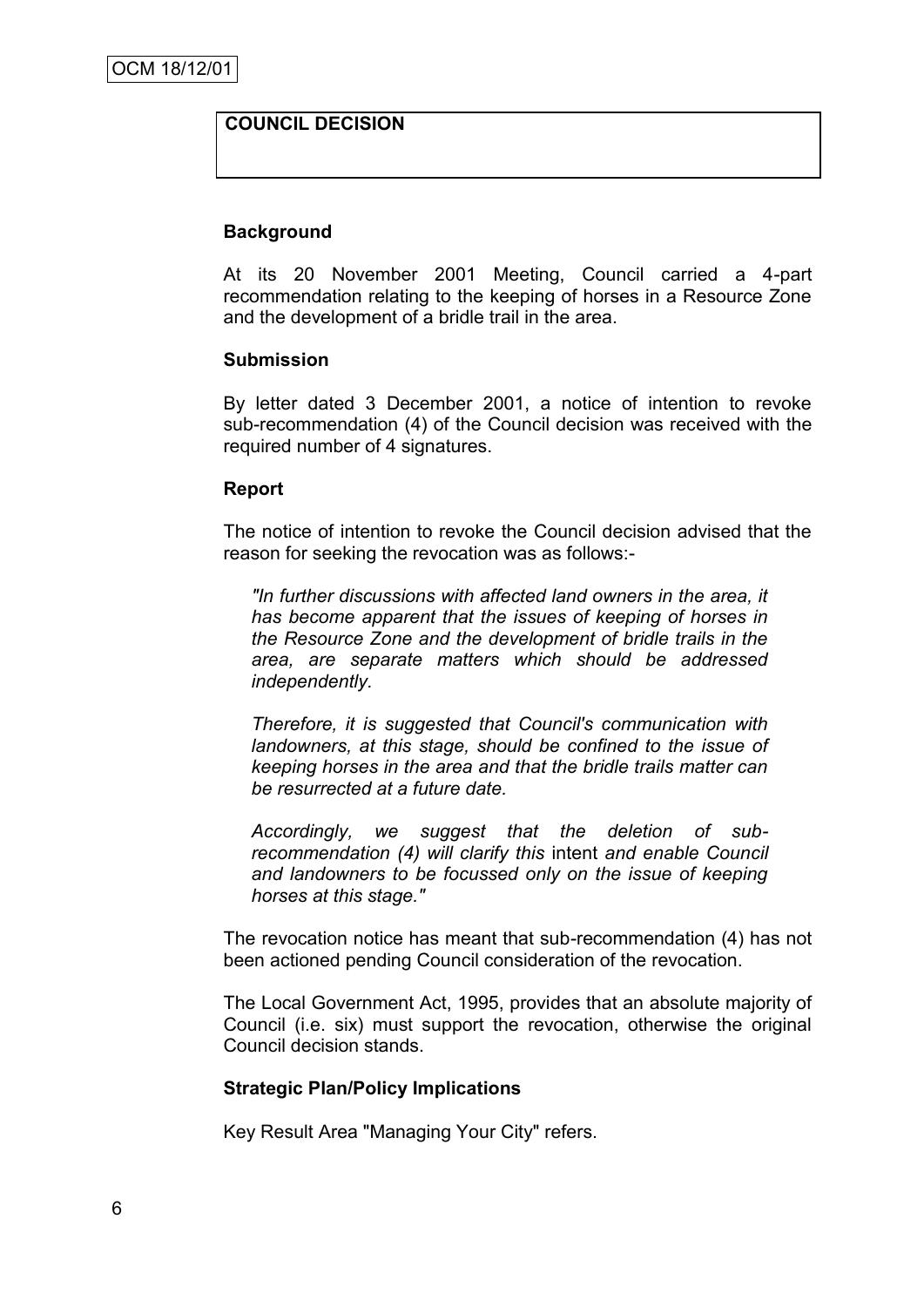## **Budget/Financial Implications**

Nil.

## **Implications of Section 3.18(3) Local Government Act, 1995**

Nil

## **13.3 (Ocm1\_12\_2001) - ANNUAL REPORT 2000/2001 (1712) (DMG) (ATTACH)**

## **RECOMMENDATION**

That Council accept the Annual Report for the 2000/2001 Financial year as presented in accordance with Section 5.54(1) of the Local Government Act, 1995.

## **COUNCIL DECISION**

## **Background**

Council is required to accept the 2000/2001 Annual Report to enable it to be available for the Annual Electors Meeting, scheduled to be held on Monday 4 February, 2002. The Act requires Council to accept the Report no later than 31 December, 2001. Elected Members were provided with a Draft Report, minus the Financial Report and Auditor's Report, in November for comment prior to finalising the Consolidated Report for acceptance at the December 2001 Meeting.

### **Submission**

N/A

### **Report**

The Annual Report for the 2000/2001 Financial Year is in conformity with the following requirements of the Act and contains:

- (1) Mayoral Report
- (2) Chief Executive Officer's Report
- (3) 2000/01 Principal Activities Report and assessment against performance.
- (4) Legislative Review Report / Competitive Neutrality Statement.
- (5) Financial Report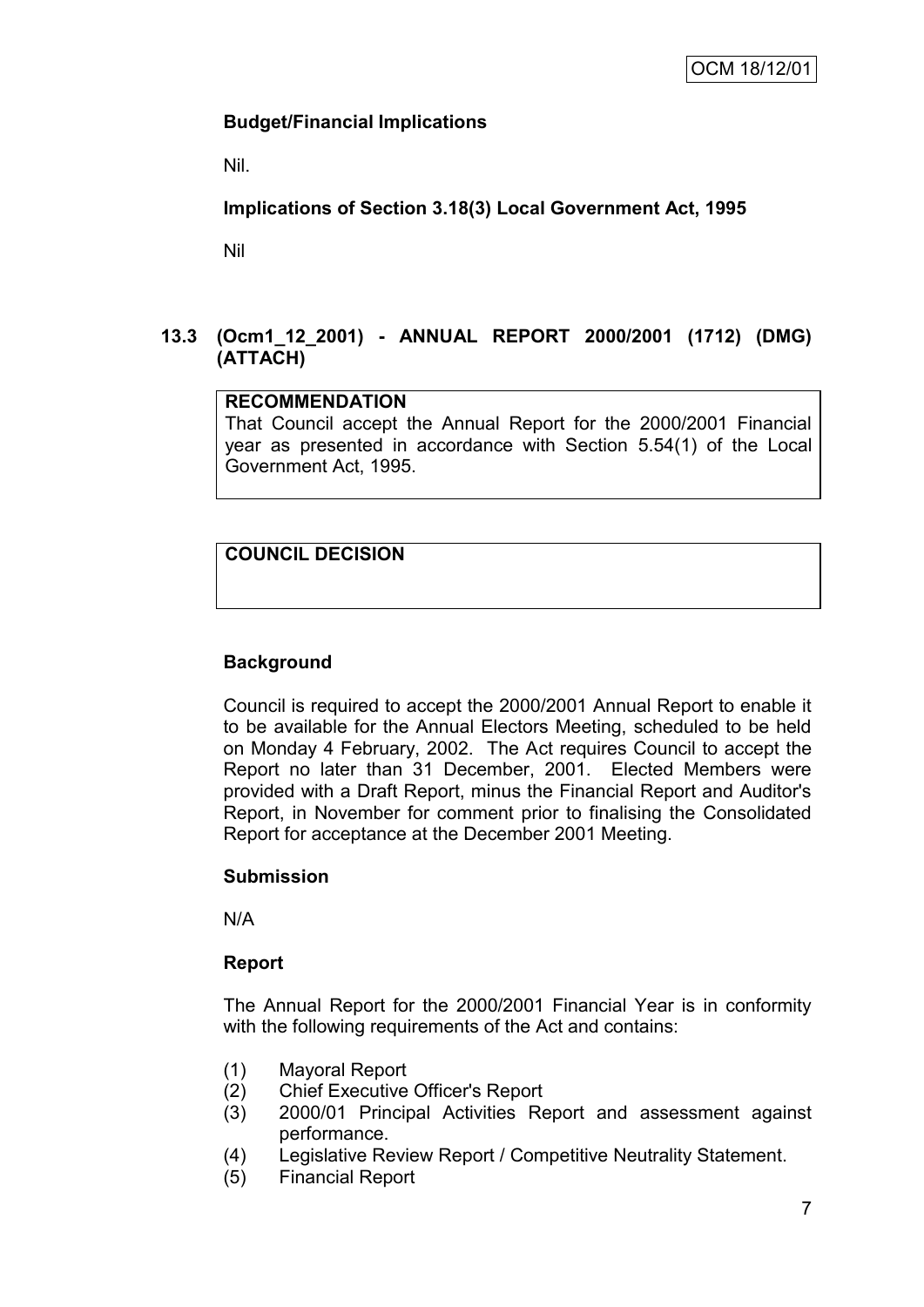- (6) Auditor's Report
- (7) Overview of Principal Activities proposed during the 2001/02 Financial Year.

## **Strategic Plan/Policy Implications**

Key Result Area "Managing Your City" and Council Policy AES1 refers.

#### **Budget/Financial Implications**

The cost of producing 300 copies of the Report (estimated \$6,500) is provided for in Council's Governance Budget.

#### **Implications of Section 3.18(3) Local Government Act, 1995**

Nil

## **13.4 (Ocm1\_12\_2001) - PROPOSED BOUNDARY AMENDMENT - CITY OF MELVILLE (1113471) (DMG) (ATTACH)**

#### **RECOMMENDATION**

That, based on the result of the survey of affected residents of the area which indicates majority support for the proposal, Council inform the City of Melville that it is prepared to support the relocation of the District Boundary between the Cities of Melville and Cockburn to follow the northern side of the Farrington Road Reserve between North Lake Road and Kwinana Freeway.

## **COUNCIL DECISION**

### **Background**

This matter was deferred from the November 2001 Council Meeting, pending the undertaking of a survey of affected residents in the North Lake area on the proposal. A total of 116 survey forms were distributed on 23 November 2001, requesting feedback to be provided to Council by 7 December 2001. Respondents were requested to indicate either their support or opposition to the proposal.

Over the past 10 years, there have been numerous discussions held between the Cities of Cockburn and Melville over the potential to rationalise the northern/south boundary between the two Councils. The most recent effort, in 1997, resulted in the City of Cockburn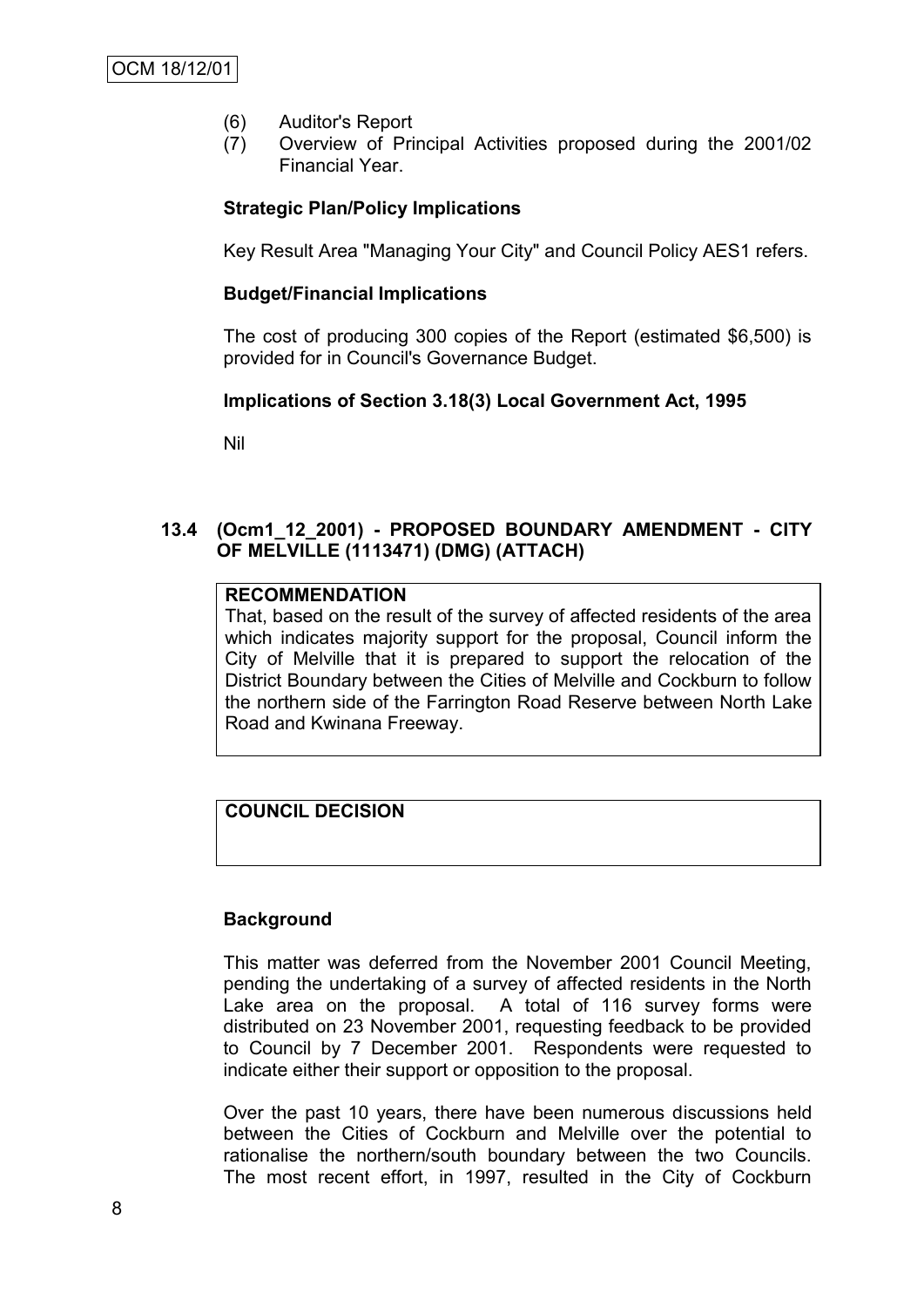resolving to accept Farrington Road as the boundary, between the point where the current boundary adjoins Farrington Road from the west, eastwards along Farrington Road to the Kwinana Freeway, then southwards to the current boundary point.

This position was formed on the basis that the primary rateable landholding within the City of Melville (i.e. that parcel of land located to the immediate southwest of the Farrington Road/Kwinana Freeway intersection) was to be retained as bushland and would not be developed. Hence, planning staff from both Councils at that time formed the opinion that there would be no financial disadvantage to either Council by adopting the position taken by Cockburn. It is understood that the same position was to be recommended by Melville Council staff, however, that has not been ascertained as staff from both Councils who were previously dealing with this issue have since departed their employment.

In any case, the position was never accepted by Melville Council and consequently, nothing has progressed until this latest approach.

#### **Submission**

To amend the current boundary to run from North Lake Road to Kwinana Freeway along Farrington Road and to consult with affected landowners, in accordance with the Council resolution, prior to the development of a formal proposal to the Local Government Advisory Board.

### **Report**

Survey responses received have provided the following results:

| <b>TOTAL</b>                  | 116  |
|-------------------------------|------|
| <b>NOT RETURNED</b>           | - 42 |
| <b>RETURNED INCOMPLETE</b>    | - 1  |
| IN OPPOSITION TO THE PROPOSAL | - 25 |
| IN SUPPORT OF THE PROPOSAL    | 48   |

These figures represent a total response of 63%, of which 65% are in favour of the proposal and 34% against.

Since the 1997 consideration of this matter by Council, three important factors associated with the locality have developed. These are:

1. Stage one of the "Murdoch Chase" development has been completed. This development is wholly located within the City of Cockburn;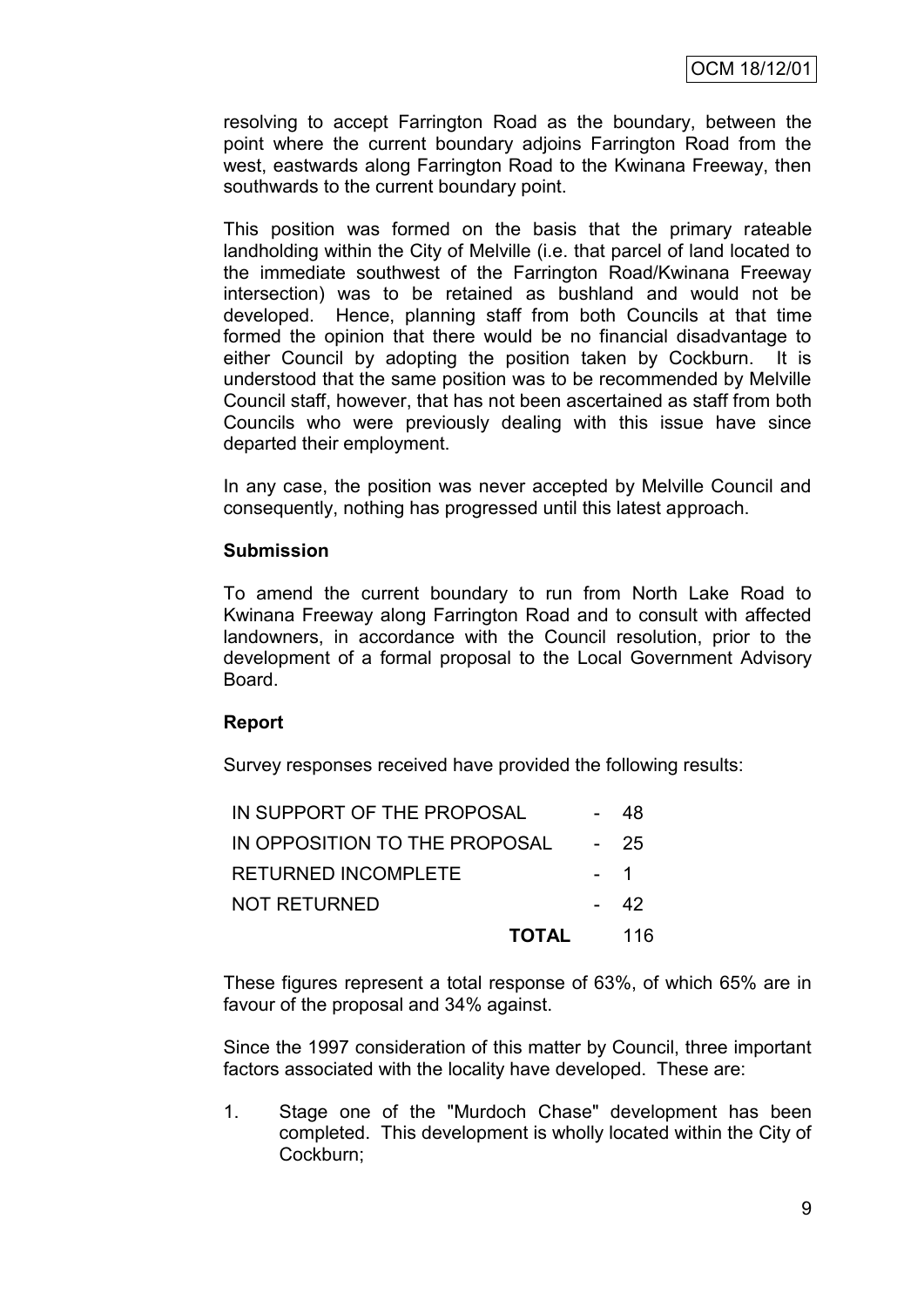- 2. The remainder of land in that location previously understood to be favoured for retaining as bushland by the Government, has been approved for residential development. This parcel of land is entirely within the City of Melville and will be marketed with a new estate name;
- 3. Traffic volumes along Farrington Road have continued to increase.

Hence, the financial implications to both Councils will, in future, be minimal as the proposed boundary amendment and resultant land exchange will involve similarly rated parcels of land overall. By largely retaining the current responsibilities in regards to Farrington Road, there should be no confusion relating to the jurisdiction of each local government considering traffic management issues along the road.

Taking these issues into account, it is considered that the proposed boundary amendment will rectify the current anomaly in the boundary alignment, which is historically linked to previous land allotment boundaries and redundant road reserves. As these previously defined markings are no longer relevant, it is appropriate and equitable to consider a boundary amendment. The survey results indicate support from the majority of the people affected by the proposal.

## **Strategic Plan/Policy Implications**

Key Result Area "Planning Your City" refers.

### **Budget/Financial Implications**

Should the boundary amendment go ahead, there would be a short term loss to Council of around \$30,600 in rates income, until subdivision of the area adjacent to Murdoch Chase occurs, at which time rates income would be re-instated. However, this would be largely offset by Council's non-requirement to service the area, estimated at \$24,500 per annum, enabling resources to be diverted to other areas within Cockburn.

### **Implications of Section 3.18(3) Local Government Act, 1995**

Nil

**13.5 (Ocm1\_12\_2001) - APPOINTMENT OF AUTHORISED PERSONS PURSUANT TO THE CONTROL OF VEHICLES (OFF-ROAD AREAS) ACT 1978, THE DOG ACT 1976 AND THE LOCAL GOVERNMENT (MISCELLANEOUS PROVISIONS) ACT 1960 (1054) (LJCD)**

**RECOMMENDATION**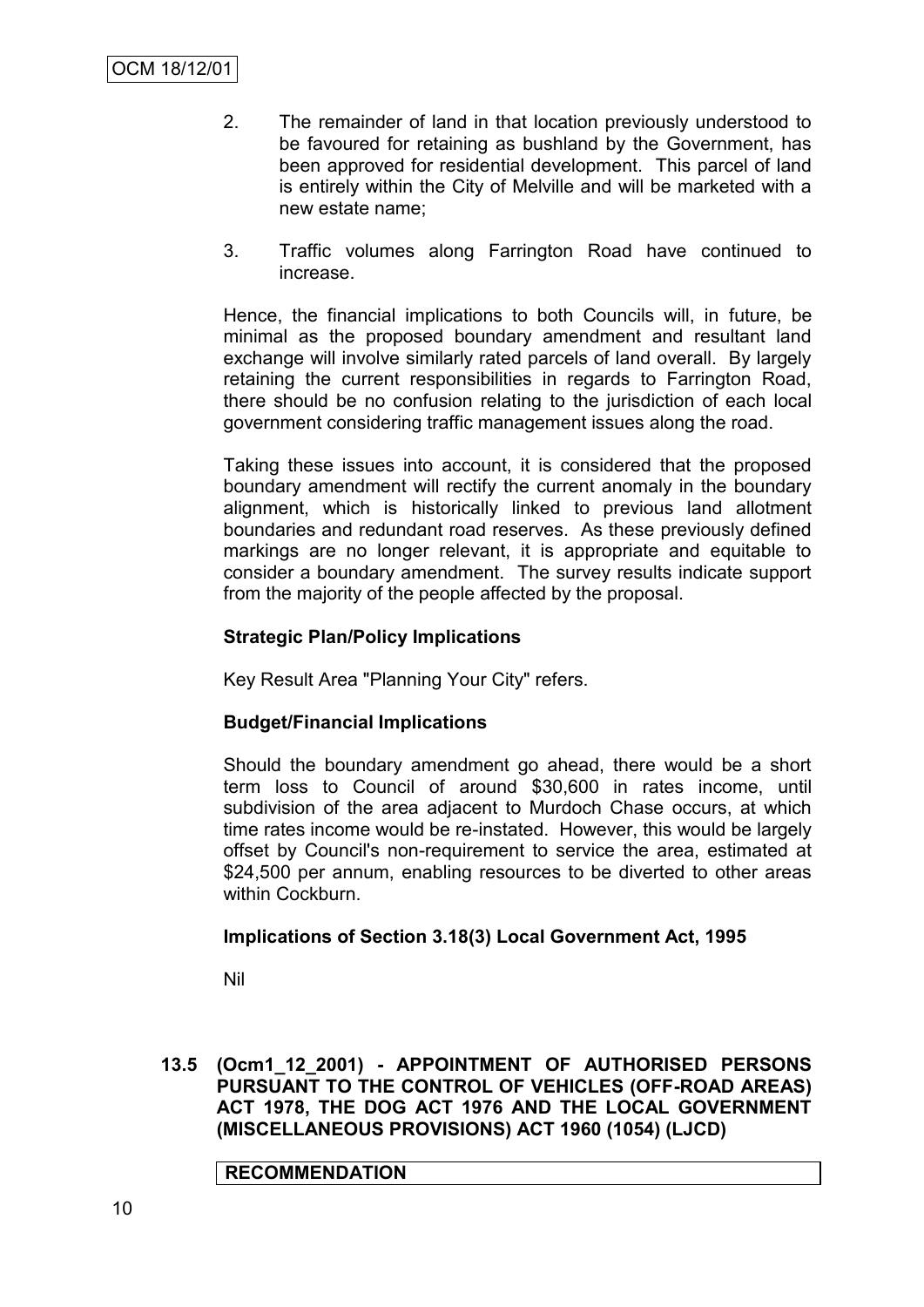That Council:-

(1) appoints the persons herein mentioned as Authorised Persons for the purpose of Section 38 (3) of the Control of Vehicles (Off-Road Areas) Act 1978, Section 29 (1) of the Dog Act 1976 and Section 449 of the Local Government (Miscellaneous Provisions) Act 1960, to administer the aforementioned Acts within the district:

Angela Moss: Matthew George Kaiser: Linda May Windram Brett Douglas Plant: George Charles Ward Sue Jayne Evans: Ian Hargense; and

Douglas George Iddon Andrew David McGarry:

(2) those persons mentioned herein be authorised as registration officers for the purpose of the Dog Act 1976.

## **COUNCIL DECISION**

### **Background**

N/A

### **Submission**

N/A

#### **Report**

The Control of Vehicles (Off-Road Areas) Act 1978, the Dog Act 1976 and the Local Government (Miscellaneous Provisions) Act 1960, stipulate that Council shall authorise personnel to carry out functions relevant to the Acts mentioned.

Due to the employment of new staff in the Rangers section, it has become necessary for Council to appoint duly authorised persons to administer the functions of the Acts aforementioned. Without such authorisation, it would not be possible for the Rangers to deal with complaints satisfactorily emanating from the beforementioned Acts nor accept the registration of dogs.

### **Strategic Plan/Policy Implications**

Key Result Area "Managing Your City" refers.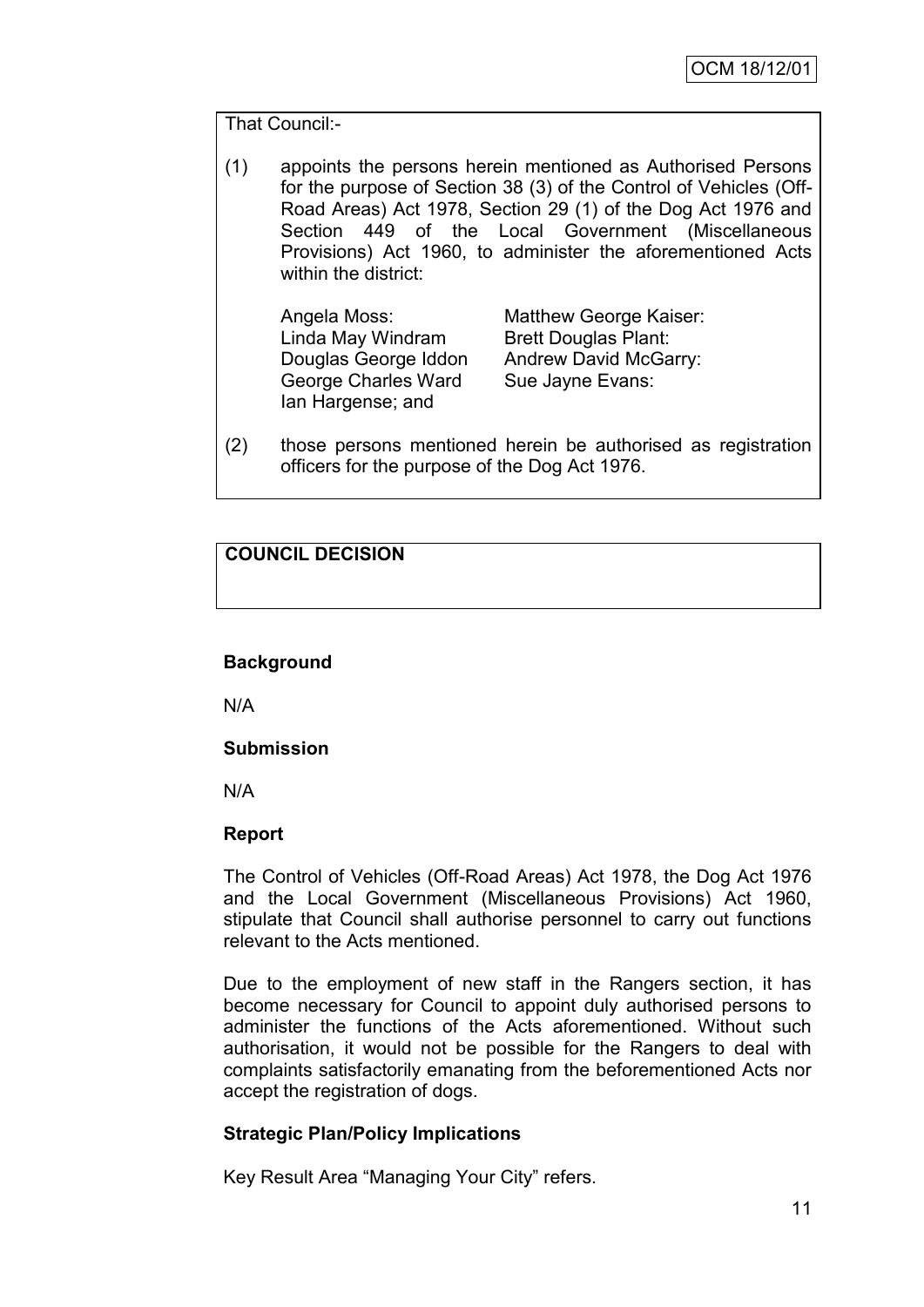### **Budget/Financial Implications**

N/A

**Implications of Section 3.18(3) Local Government Act, 1995**

Nil

## **13.6 (Ocm1\_12\_2001) - APPOINTMENT OF CASHIERS AS DOG REGISTRATION OFFICERS (1157) (DMG) (ATTACH)**

### **RECOMMENDATION**

That Council adopt Delegated Authority OLCS12 "Dog Act 1976 – Dog Registration Officers", as attached.

## **COUNCIL DECISION**

### **Background**

Section 3 of the Dog Act, 1976, requires "Registration Officers" to be authorised by Council to effect the registration of dogs pursuant to the Act. Currently, this power is conveyed to Rangers upon their appointment however, front counter staff, in their role of Cashiers who receipt Dog Licences, are not appointed as a matter of course.

#### **Submission**

N/A

#### **Report**

In order to overcome the necessity to appoint individual officers upon their employment to the City as "Registration Officers", it is proposed to delegate this authority to the generic class of employees, being "Cashiers". The Interpretation Act, sec 59(1)(d) enables Council this power.

### **Strategic Plan/Policy Implications**

Key Result Area "Managing Your City" refers.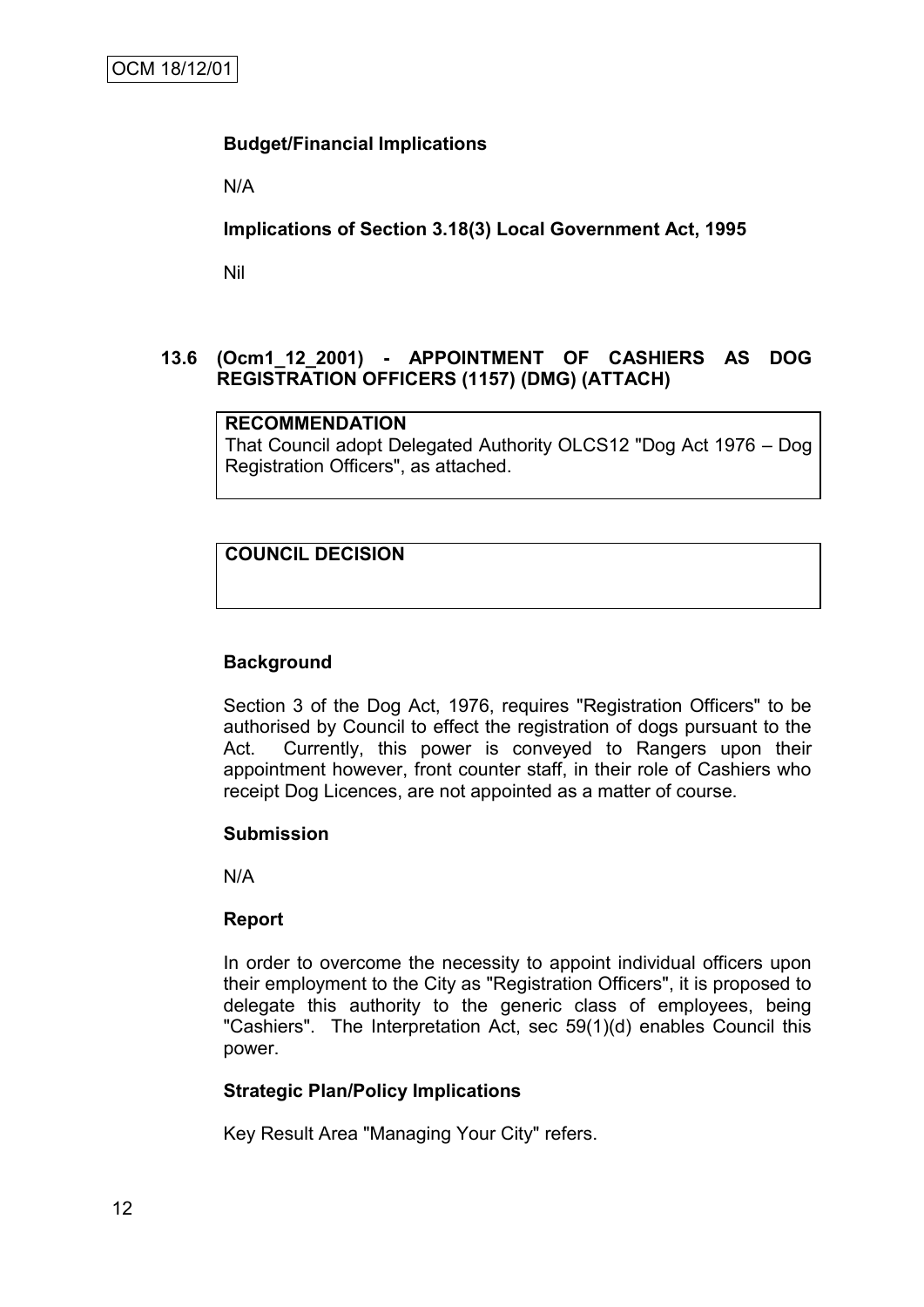## **Budget/Financial Implications**

Nil

**Implications of Section 3.18(3) Local Government Act, 1995**

Nil

## **14. PLANNING AND DEVELOPMENT DIVISION ISSUES**

#### **14.1 (Ocm1\_12\_2001) - LOCAL GOVERNMENT ACT 1995 - FEES AND CHARGES - LICENCE STATEMENTS (3108) (VG)**

## **RECOMMENDATION**

That Council:

- (1) impose a charge for the purpose of searching the licence history and providing a written statement for certain properties within the City of Cockburn; and
- (2) set a fee for such a search and written statement at \$50 per property per request, pursuant to Section 6.16 of the Local Government Act 1995.

**TO BE CARRIED BY ABSOLUTE MAJORITY OF COUNCIL**

## **COUNCIL DECISION**

### **Background**

Real Estate and Settlement Agents regularly request this information as part of their sale procedure to determine whether or not all building work has had approval of the local government.

### **Submission**

At present there is no fee to cover this task which is not a required local government service.

### **Report**

Section 6.16 of the Local Government Act 1995 allows a local government to impose and recover a fee or charge for any service it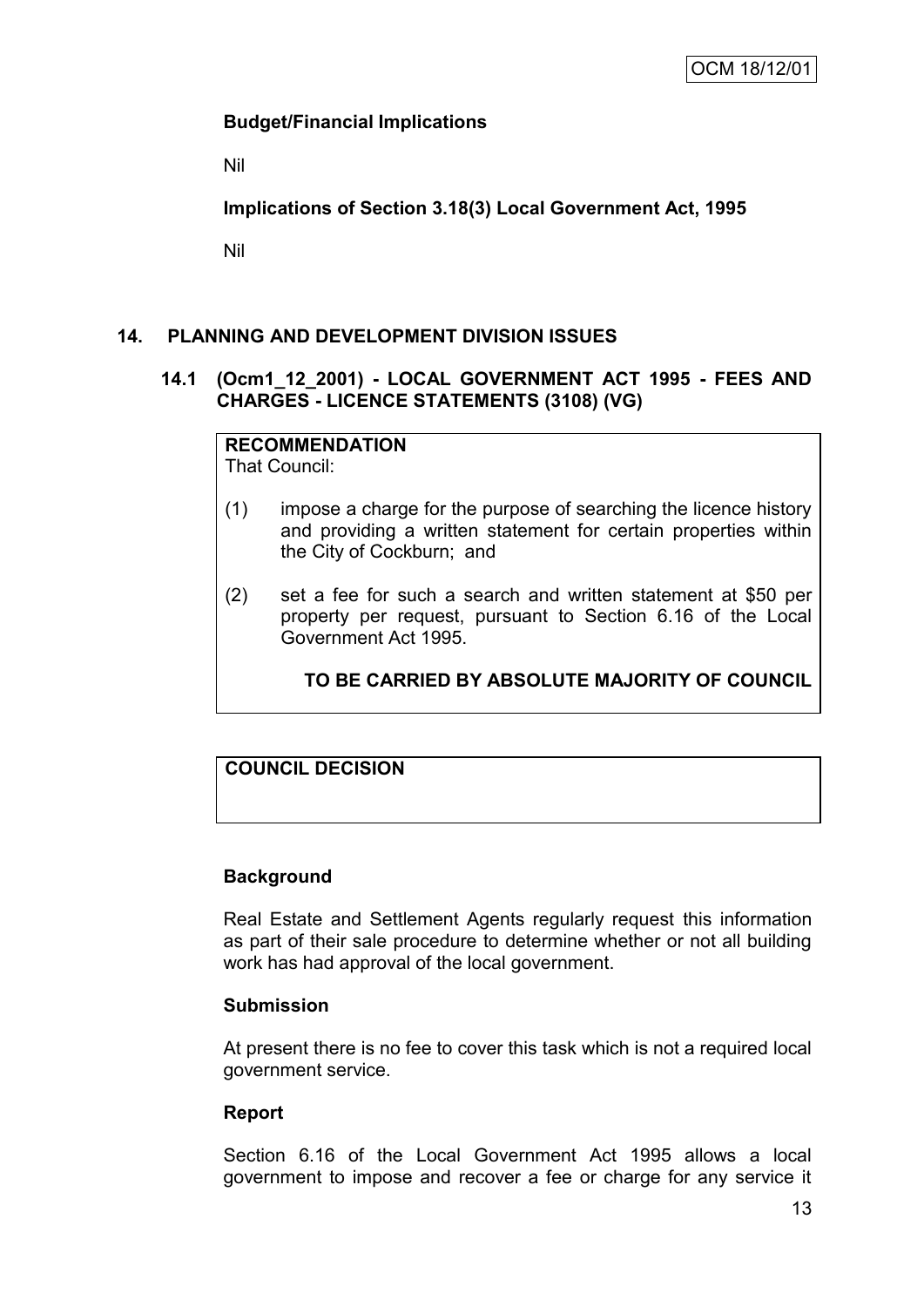provides or proposes to provide, other than a service for which a service charge is imposed. The fee is the same as for other similar charges made by other City of Cockburn services.

### **Strategic Plan/Policy Implications**

The Corporate Strategic Plan Key Result Areas which apply to this item are:-

- 1. Managing Your City
	- *"To deliver services and to manage resources in a way that is cost competitive without compromising quality."*

### **Budget/Financial Implications**

Cost recovery of service provided.

### **Implications of Section 3.18(3) Local Government Act, 1995**

Nil

## **14.2 (Ocm1\_12\_2001) - PORT CATHERINE MARINA PROJECT - PROPOSED REALIGNMENT OF THE DISTRICT BOUNDARY (3209006) (SMH) (ATTACH)**

**RECOMMENDATION** That Council:

- (1) receive the report;
- (2) write to the Local Government Advisory Board requesting that the district boundary for the City of Cockburn be amended:-
	- 1. to accommodate the proposed Port Catherine Marina Project which is to be developed in accordance with a State Development Agreement;
	- 2. in accordance with the submitted plans attached to the Agenda;
	- 3. under the informal assessment process contained in the Guidelines prepared by the Board; and
- (3) advise the Western Australian Planning Commission and Port Catherine Development Ltd of the Council's initiative accordingly.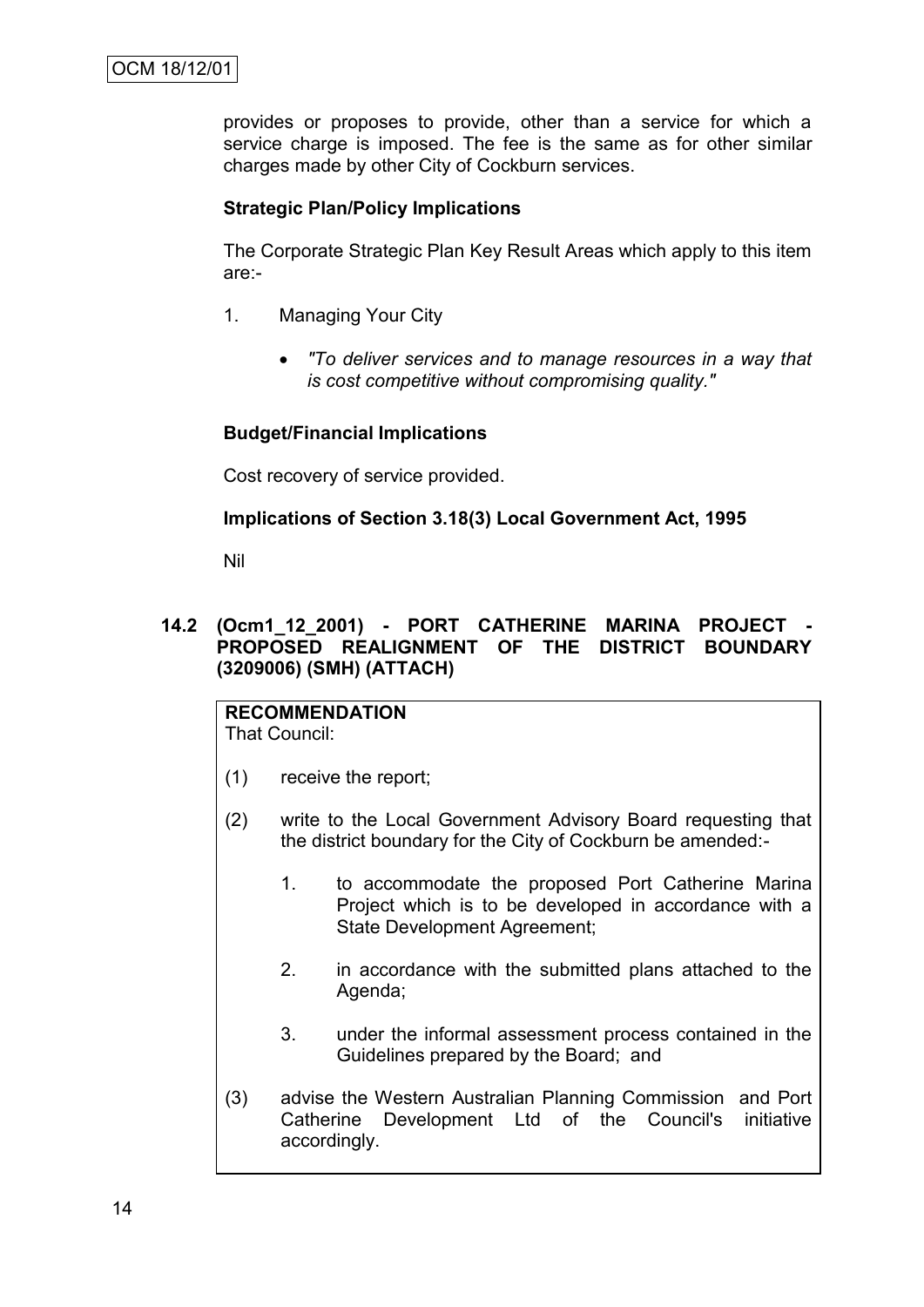## **COUNCIL DECISION**

### **Background**

The Council is aware of the background to the Port Catherine Marina Project.

The project is being undertaken under the terms and conditions of a State Agreement.

The Amendment (1010/33) to the MRS is currently being advertised to change the area of the coast to be utilised by the project from industrial zone and other reserves (including the Waterways Reserve west of the district boundary) to Urban. The public submission period closes on 1 March 2002.

Given that a large part of the MRS Amendment is outside the district, because the district boundary is the low water mark, the Council is unable to finalise an amendment to its local scheme, without this area being inside the district boundary.

If the boundary change was to follow the MRS Amendment and once finalised, a complementary amendment to the local scheme made, this sequential approach would take a number of years to complete. Such an approach would be a major and unnecessary impost on the developer on the assumption that the project was to proceed as planned.

The preferred course is for the MRS Amendment, the district boundary amendment and the local scheme amendment to be progressed in parallel, so that the combined time frame is substantially reduced.

### **Submission**

On Thursday 22 November 2001, Mr Nick Perrignon, Mrs Martine White and the Director Planning and Development met with the Local Government Advisory Board to discuss the proposal.

The Board appeared to be supportive of proceeding with a pre-emptive change to the district boundary to accommodate the finalisation of an amendment to the district scheme, to facilitate the proposed marina.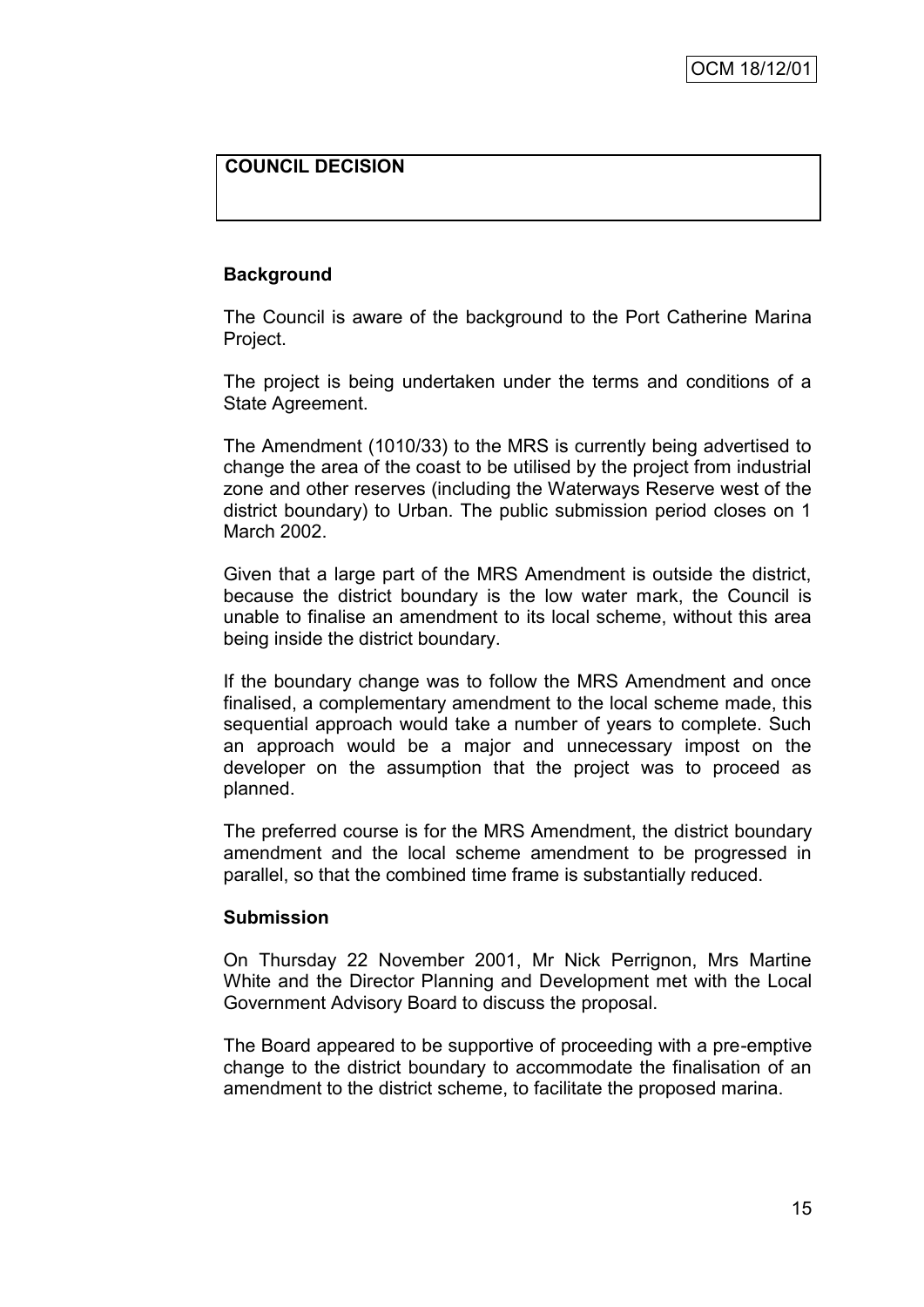### **Report**

The reason why this item is before the Council is because about 50% of the area of the proposed Port Catherine Marina is located outside the district boundary. This means that the Council cannot comply with the requirements of Section 35 of the Metropolitan Region Town Planning Scheme Act for the local scheme to be made consistent with the Metropolitan Region Scheme.

The only way the Council can legally comply, is for the district boundary to be amended such that it can contain the Port Catherine Marina Project, used as the basis to the MRS Amendment.

The maps attached to the report clearly identify the basis to and extent of the proposed boundary change.

Should the MRS Amendment be finalised and the project proceed in accordance with the State Agreement, then the boundary of the district must be changed.

However, should for some unforeseen reason the project not proceed, there would be no disadvantage to any person by the fact the boundary had been changed and it could be simply re-modified so that it follows the existing low water mark, as is currently the case.

Because of this, the proposed boundary change should be undertaken by the "Informal Assessment Process", which includes those of a minor nature and not requiring public submissions.

Moreover, both the Environmental Assessment for the project and the MRS Amendment (1010/33), together with the local scheme amendment and the proposed structure plan, all involve processes that involve public submissions. Given this, the boundary change is a consequence of other processes rather than being a process itself.

In an endeavour to minimise the time involved in the preparation, initiation, advertising and finalisation of the necessary scheme amendments, it is important to make the request to the Local Government Advisory Board to change the district boundary as soon as possible.

### **Strategic Plan/Policy Implications**

The Corporate Strategic Plan Key Result Areas which apply to this item are:-

2. Planning Your City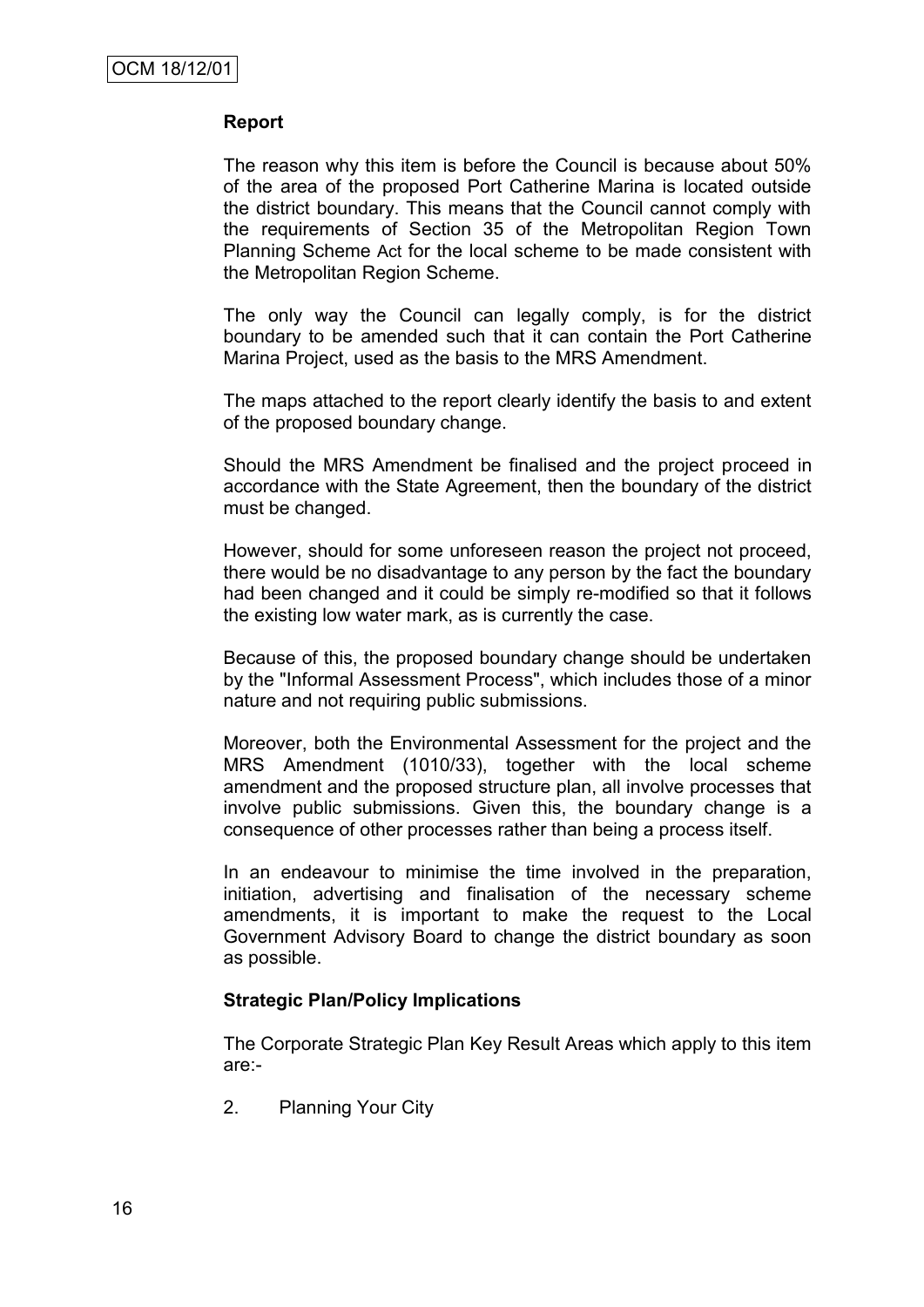- *"To ensure that the planning of the City is based on an approach which has the potential to achieve high levels of convenience for its citizens."*
- 3. Conserving and Improving Your Environment
	- *"To ensure that the development of the district is undertaken in such a way that the balance between the natural and human environment is maintained."*

## **Budget/Financial Implications**

N/A

**Implications of Section 3.18(3) Local Government Act, 1995**

Nil

**14.3 (Ocm1\_12\_2001) - DISTRICT ZONING SCHEME NO. 2 - AMENDMENT NO. 232 - DEVELOPMENT AREA NO. 11 - PORT CATHERINE MARINA (92232) (SMH)**

#### **RECOMMENDATION** That Council:

(1) adopt the following amendment:-

TOWN PLANNING AND DEVELOPMENT ACT 1928 (AS AMENDED) RESOLUTION DECIDING TO AMEND CITY OF COCKBURN TOWN PLANNING SCHEME - DISTRICT ZONING SCHEME NO. 2

AMENDMENT NO. 232

Resolved that Council, in pursuance of Section 7 of the Town Planning and Development Act 1928 amend the above Town Planning Scheme by:-

1. reclassifying the land on the Scheme Map known as Port Catherine located on the Spearwood coast between the South Fremantle Power Station and Coogee Beach, the subject of Metropolitan Region Scheme Amendment No. 1010/33, from Residential (R15) and various Metropolitan Region Scheme Reserves to Development Zone Development Area (DA11) as depicted on the amendment map;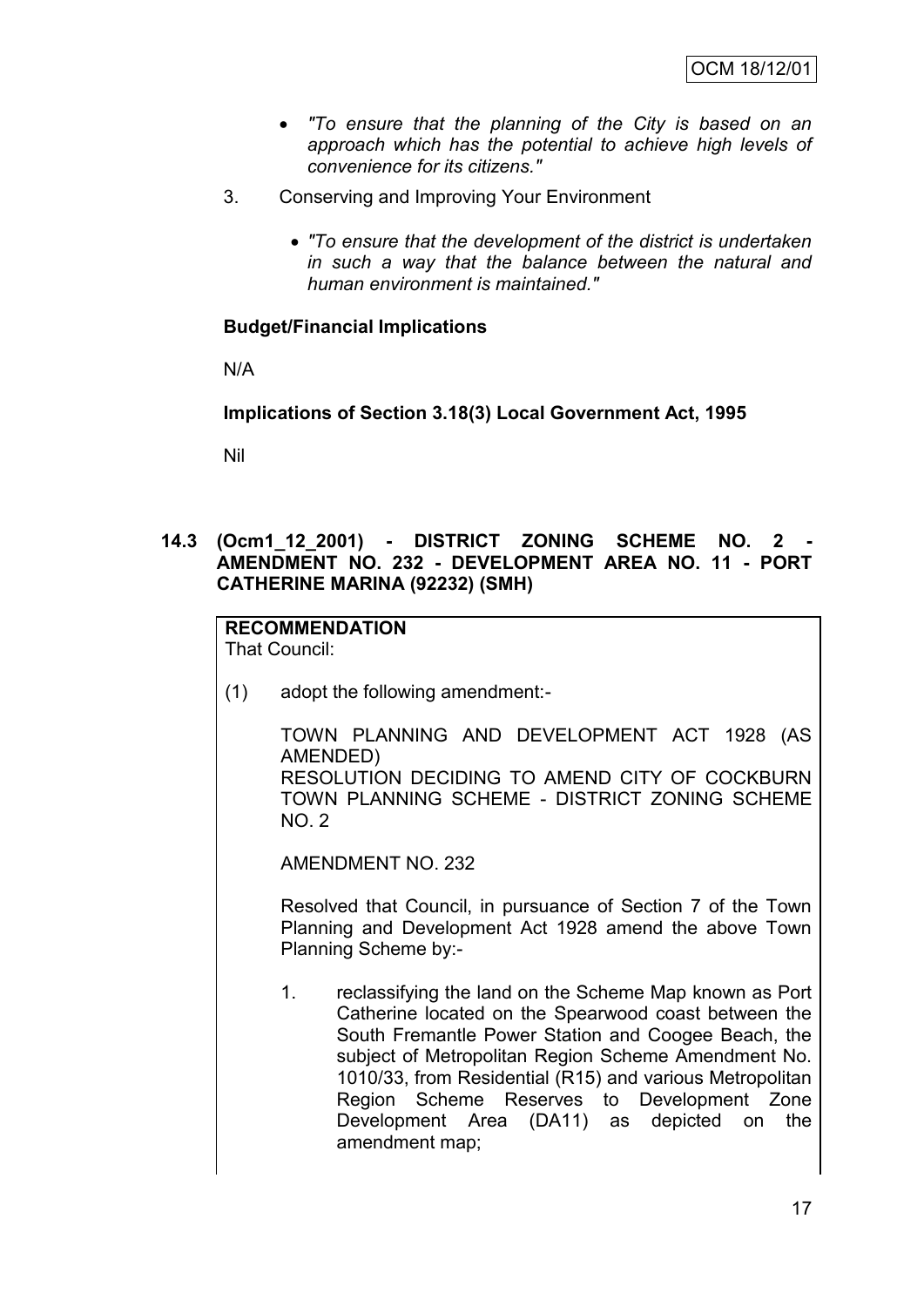| 2.          |                       | adding to the Ninth Schedule - Development Areas in the<br>Scheme Text, Development Area (DA11):-                                                                                                                                                                                                                                                                                                           |
|-------------|-----------------------|-------------------------------------------------------------------------------------------------------------------------------------------------------------------------------------------------------------------------------------------------------------------------------------------------------------------------------------------------------------------------------------------------------------|
|             |                       | <b>NINTH SCHEDULE</b>                                                                                                                                                                                                                                                                                                                                                                                       |
| Ref No.     | Area                  | <b>Provisions</b>                                                                                                                                                                                                                                                                                                                                                                                           |
| <b>DA11</b> | <b>Port Catherine</b> | 1. An adopted Structure Plan together with<br>all approved amendments shall apply to<br>the land in order to guide subdivision and<br>development.                                                                                                                                                                                                                                                          |
|             |                       | 2. The provisions of the Scheme shall apply<br>to the land use areas created under the<br>Structure Plan.                                                                                                                                                                                                                                                                                                   |
|             |                       | 3. The local government may adopt Design<br>Guidelines for any development precincts<br>as defined on the Structure Plan. All<br>development in such precincts is to be in<br>accordance with the adopted guidelines<br>in addition to any other requirements of<br>the Scheme, and where there is any<br>inconsistency between<br>design<br>the<br>guidelines and the Scheme, the Scheme<br>shall prevail. |
|             |                       | 4. No subdivision or development will be<br>supported within the Development Area<br>Structure Plan has<br>until<br>the<br>been<br>approved by both the WAPC and the<br>local government.                                                                                                                                                                                                                   |
|             |                       | 5. Development of Shops (retail uses),<br><b>Commercial Uses and Tourist Facilities</b><br>within the Development Area shall be in<br>accordance with the approved Structure<br>Plan.                                                                                                                                                                                                                       |
|             |                       | 6. The Structure Plan is to provide for public<br>access to the coast and waterways and<br>provide for a continuous dual use path<br>along the foreshore connecting into the<br>existing pathway system.                                                                                                                                                                                                    |
|             |                       | 7. The Structure Plan shall retain existing<br>the<br>remnant vegetation<br>within<br>Development Area<br>appropriate,<br>as<br>particularly on<br>the<br>coastal dunes<br>adjoining the coastline.                                                                                                                                                                                                         |
|             |                       | 8. Provision shall be made for accessing a<br>possible future commuter railway station<br>on the railway reserve on the north<br>boundary of the Development Area.                                                                                                                                                                                                                                          |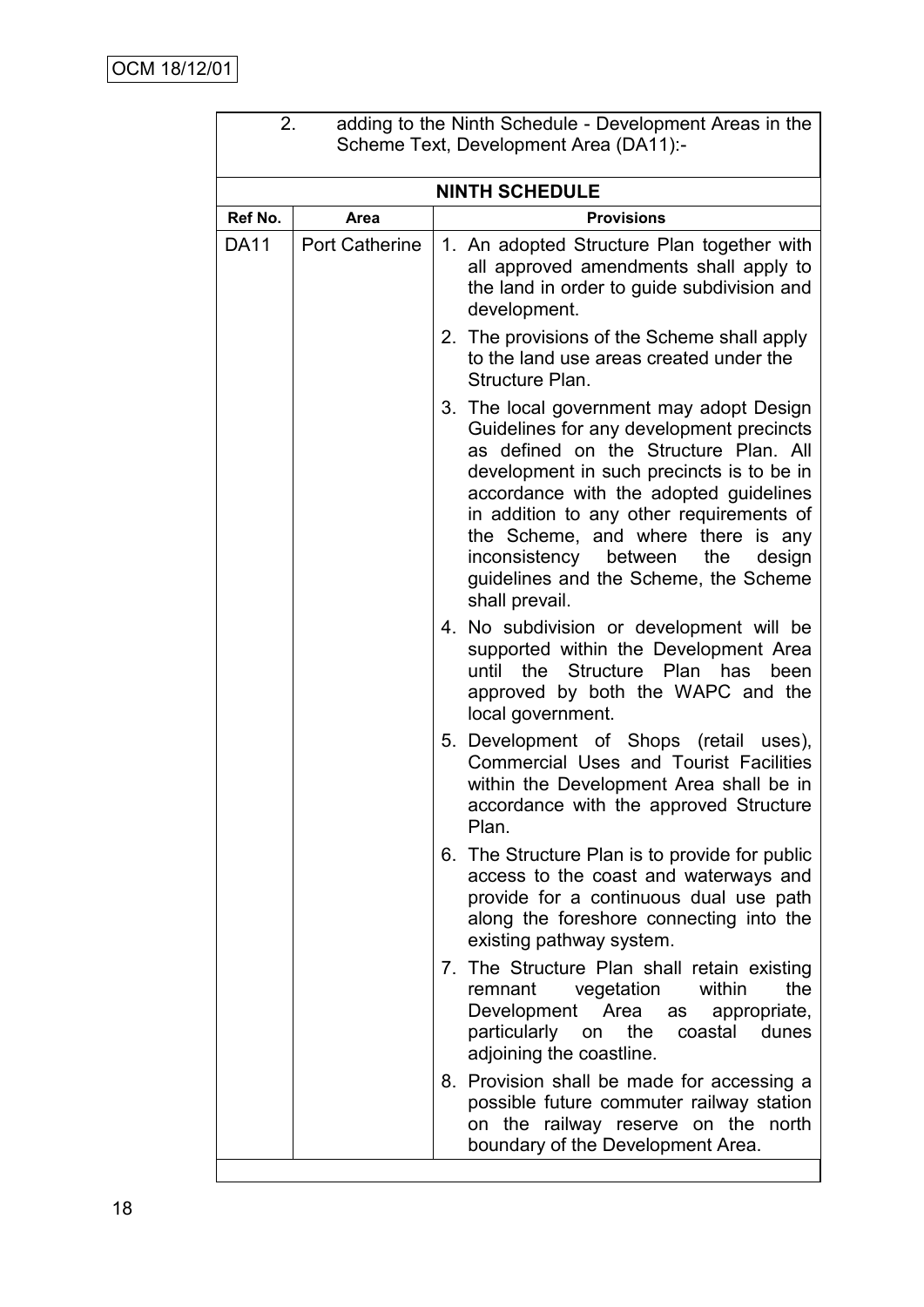- (2) advise the proponent, Port Catherine Developments of the Council decision and request that the company prepare the amending documents accordingly;
- (3) upon receipt of the amending documents, prepared to the satisfaction of the Director of Planning and Development, the documents be signed and the WAPC be advised of the Council decision;
- (4) forward a copy of the signed document to the Environmental Protection Authority in accordance with Section 7 (A)(1) of the Town Planning and Development Act;
- (5) following the receipt of formal advice from the Environmental Protection Authority that the Scheme Amendment should not be assessed under Section 48A of the Environmental Protection Act, forward copies of the signed documents to the Western Australian Planning Commission requesting consent to advertise be granted;
- (6) notwithstanding (5) above, the Director of Planning and Development may refer a Scheme or Scheme Amendment to the Council for its consideration following formal advice from the Environmental Protection Authority that the Scheme or Scheme Amendment should not be assessed under Section 48A of the Environmental Protection Act; and
- (7) modify the recommendations to the Hon Minister for Planning in respect to the final adoption of proposed Town Planning Scheme No. 3, to include the Development Zone for Port Catherine as described in (1) 1. of the recommendation except that the Development Area is identified as DA22, and include the Development Area, DA22, in Schedule 11 as described in (1) 2. of the recommendation.

## **COUNCIL DECISION**

## **Background**

The Metropolitan Region Scheme Amendment No. 1010/33 has been published for public submissions. The public submissions period closes on 1 March 2002.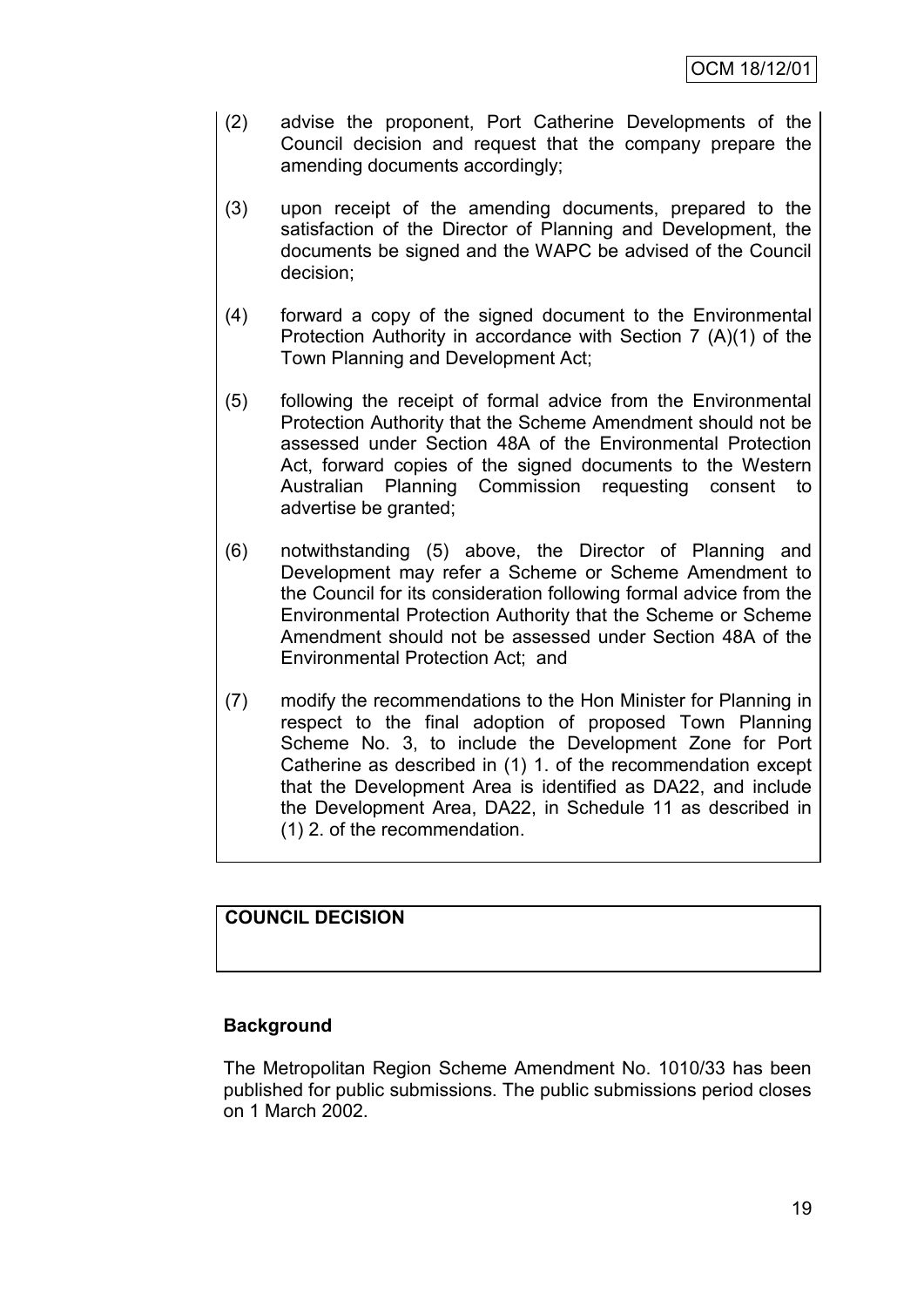Amendment No. 1010/33 creates an urban zone over the Port Catherine Marina Project Area and is based on the most recent proposed structure plan for the development.

Although the proposed structure plan has not been submitted to either the WAPC or the Council for adoption, it has formed the basis of a comprehensive environmental review undertaken by the proponent which has been assessed by the EPA under Section 38 of the EP Act.

The Council is required to amend its scheme under Section 35 of the Metropolitan Region Town Planning Scheme Act to make its scheme consistent with the MRS.

It is important, in an endeavour to minimise the overall processing time, that the MRS and local scheme amendments be undertaken at the same time. The Council has in the past supported this principle.

In parallel to this, the Council has been requested to initiate a change to the district boundary so that the amendment, when finalised, will be wholly located within the district.

The Council previously initiated an amendment to District Zoning Scheme No. 2 (Amendment No. 173) which was abandoned to allow the Development Area (Amt. 192) and Developer Contributions (Amt. 193) to proceed. These Amendments are now finalised.

#### **Submission**

The proponent has requested that the Council proceed with the amendment to its local scheme, to be consistent with the MRS.

### **Report**

When Town Planning Scheme No. 3 was finalised ready for public advertising, the WAPC requested that the proposed Port Catherine Marina Project be deleted from the Scheme Map and that the Scheme Map be made consistent with the MRS.

In respect to the Southern Harbour Project however, where the MRS had already been amended, the Council was permitted to leave this project area in TPS No. 3. The Southern Harbour Project is different from Port Catherine in that it is a 'public work' which excludes the Council from the development approval process.

Now that MRS Amendment No. 1010/33 has been advertised, there will be a need for the local scheme to be made consistent following, but not before the MRS is finalised.

To expedite the finalisation of the TPS Amendment No. 232, it is highly desirable and appropriate for it to be advertised in parallel, so that its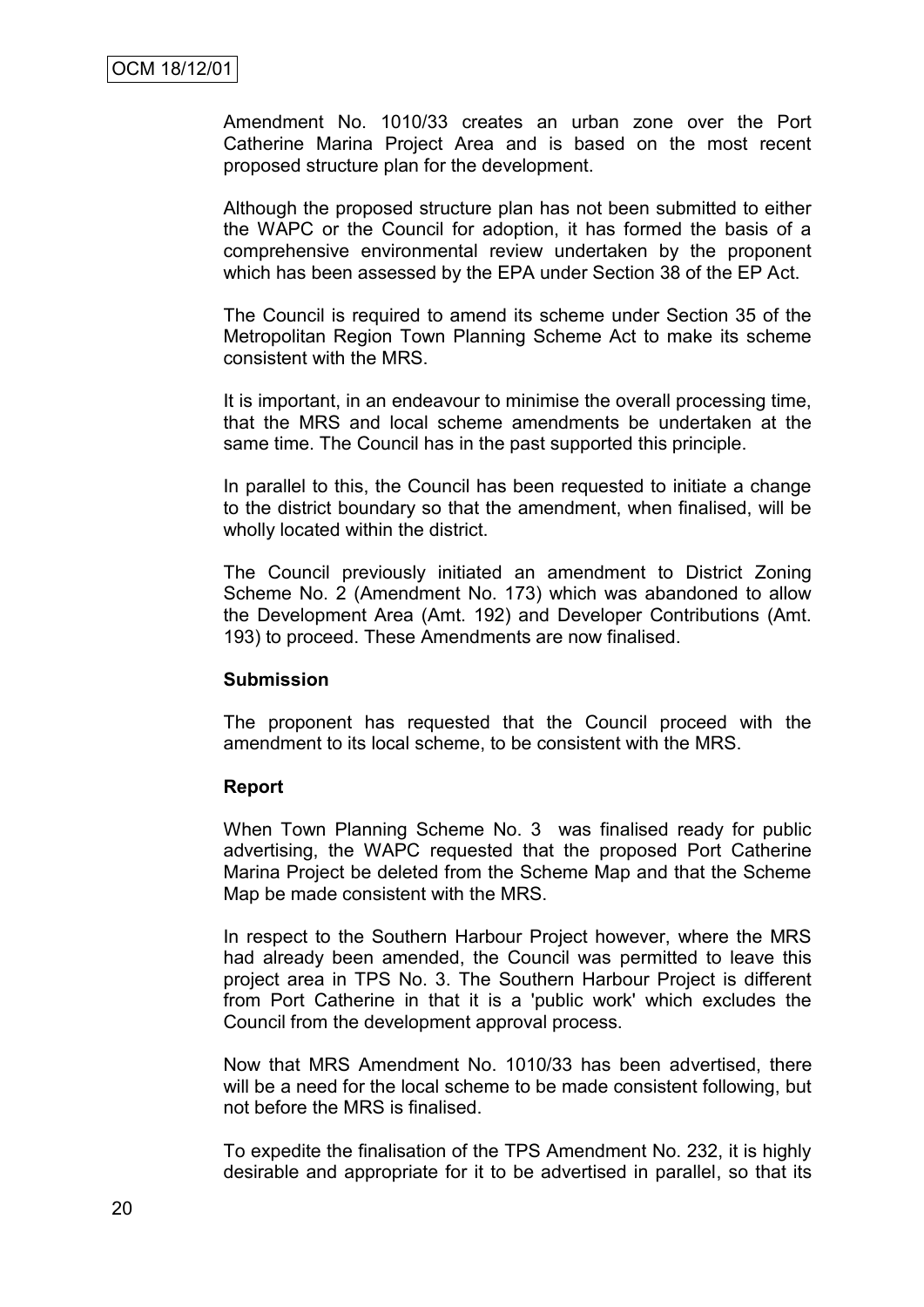advertising period closes on or before 1 March 2002. To achieve this, the Council would need to initiate the amendment in December 2001.

Based on an interpretation of Section 6 of the Town Planning and Development Act, there does not appear to be any impediment to the Council initiating Amendment 232 prior to the Council boundary being changed. However, it may be that the boundary needs to be changed before the amendment is finalised.

The proposed amendment is for a Development Area (DA11) to apply to the whole of the project area. Development Areas also form part of TPS No. 3 and therefore, this amendment is consistent with the provisions of the proposed Scheme.

Before any subdivision or development can take place within the Development Area, the Structure Plan must be adopted. Once adopted (or formally amended) all subdivision and development must accord with the plan.

The initiation of the amendment is being recommended because:-

- the development is being undertaken under a State Development Agreement;
- the local scheme must be consistent with the MRS;
- the indicative Structure Plan is generally acceptable as the basis for an amendment;
- public submissions can be made;
- all subdivision and development is subject to the adoption of the Structure Plan;
- the district boundary requires to be changed before finalisation;
- the amendment to DZS No. 2 is consistent with the provisions of proposed TPS No. 3;
- a tandem process is more time effective.

There should be no logical reason as to why the WAPC should not recommend to the Minister that the amendment be advertised.

Because the project has been assessed under Section 38 of the EP Act, and the MRS was approved by the EPA to proceed to advertising, it is highly unlikely that Amendment No. 232 will require environmental assessment.

To ensure that the amendment initiated to DZS No. 2 by the Council is not overtaken by the finalisation of proposed TPS No. 3, the Council should recommend to the Minister when TPS No. 3 is referred for final approval so that it can be incorporated and thereby avoid the necessity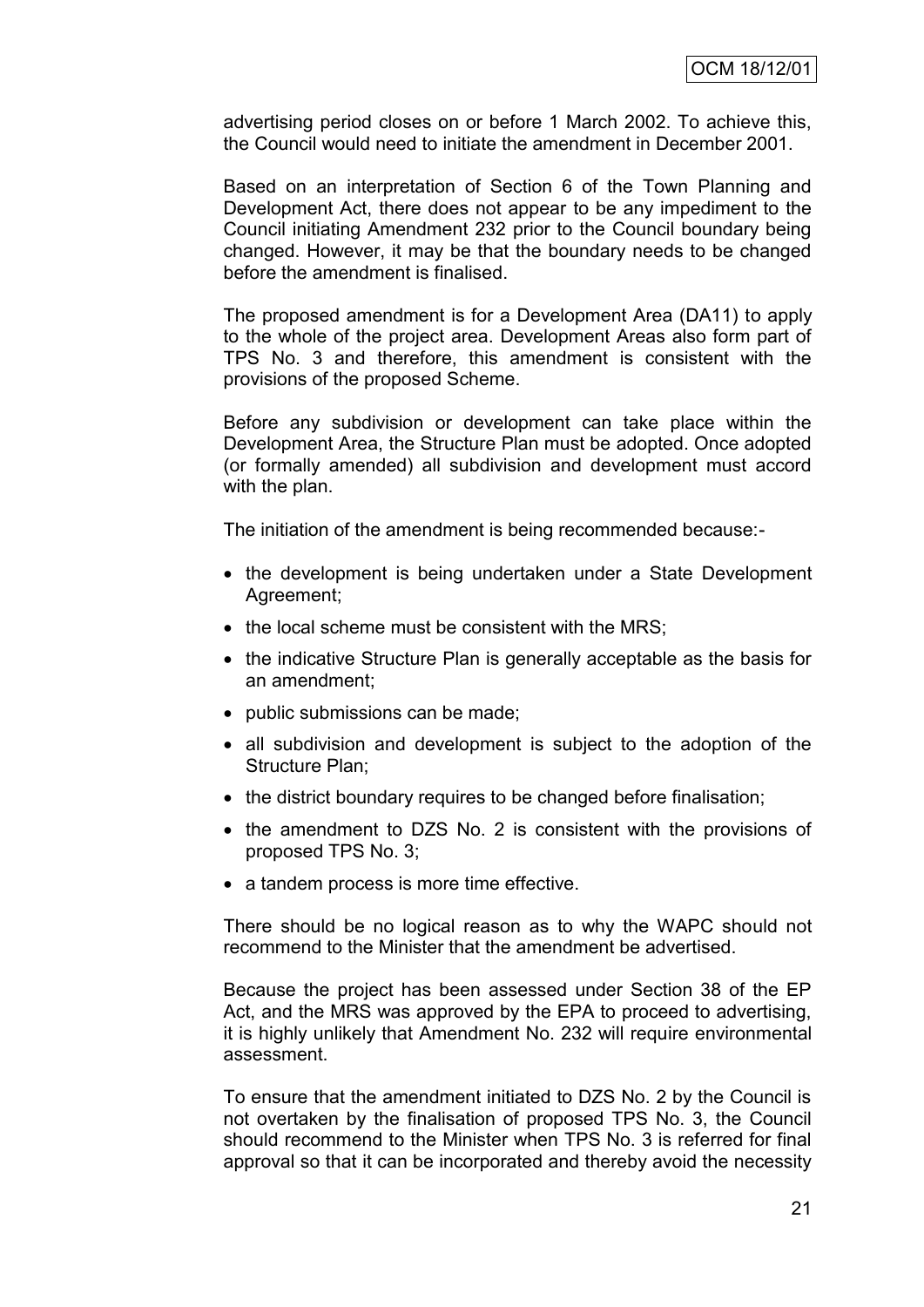to initiate an amendment to the proposed scheme. The provisions in the two schemes are similar and therefore this can be easily provided.

## **Strategic Plan/Policy Implications**

The Corporate Strategic Plan Key Result Areas which apply to this item are:-

- 2. Planning Your City
	- *"To ensure that the planning of the City is based on an approach which has the potential to achieve high levels of convenience for its citizens."*
- 3. Conserving and Improving Your Environment
	- *"To ensure that the development of the district is undertaken in such a way that the balance between the natural and human environment is maintained."*

### **Budget/Financial Implications**

N/A

**Implications of Section 3.18(3) Local Government Act, 1995**

Nil

#### **14.4 (Ocm1\_12\_2001) - METROPOLITAN REGION SCHEME PROPOSED AMENDMENT NO. 1010/33 - PORT CATHERINE - SUBMISSION (9101033) (SMH) (ATTACH)**

#### **RECOMMENDATION** That Council:

- (1) receive the report; and
- (2) lodge a submission on the proposed MRS Amendment 1010/33 based on the report and the attachment.

**COUNCIL DECISION**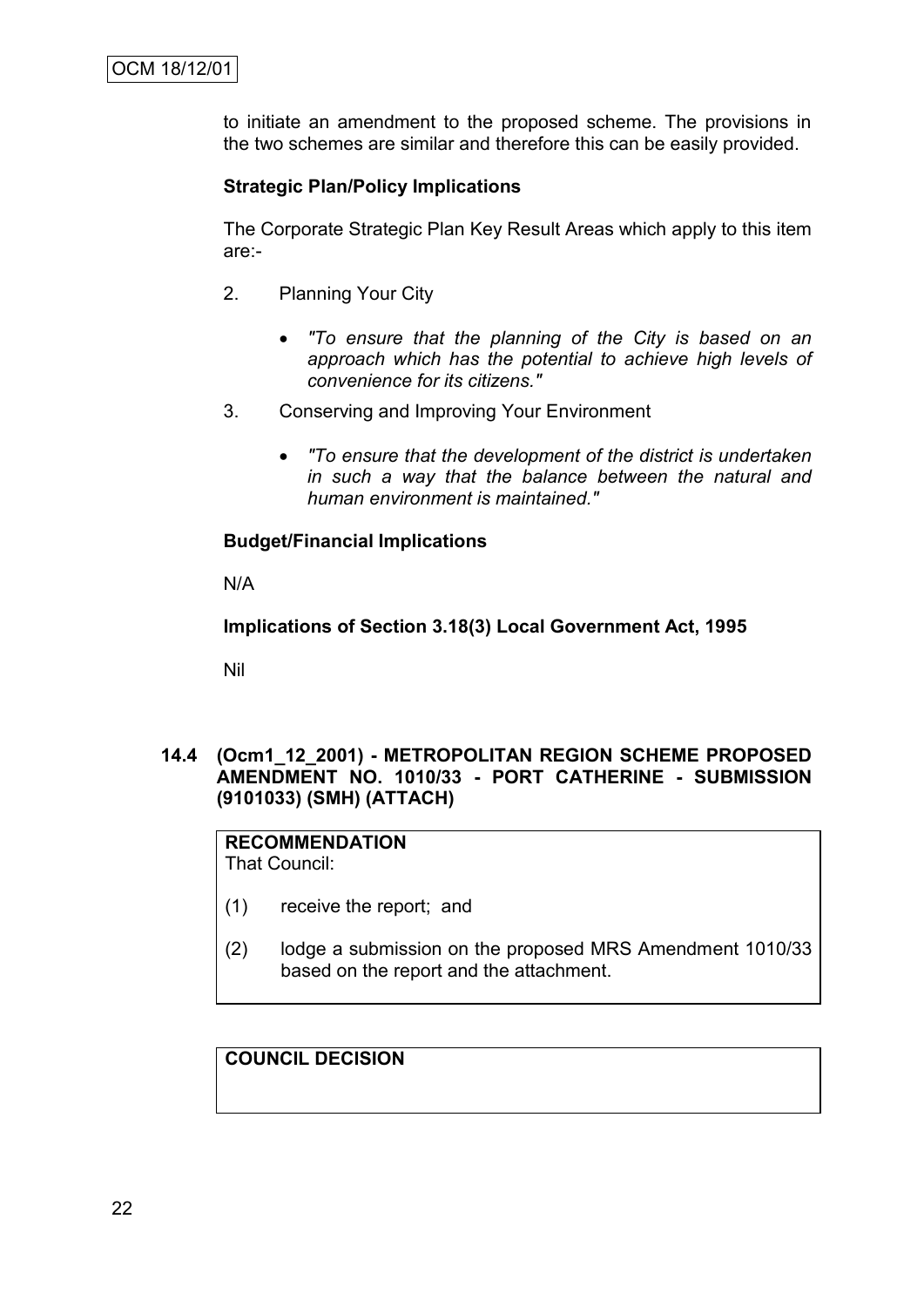## **Background**

The proposal to build a marina on Owen Anchorage, known as Port Catherine, has been discussed over many years.

Following the adoption of a State Development Agreement and the identification of a proponent, Port Catherine Developments (Australand Ltd), the project has been moving forward, with the recent completion of the environmental review which is currently on public exhibition.

At the same time, the WAPC has advertised the MRS Amendment No. 1010/33 for public comment. The public comment period closes on 1 March 2002.

The MRS amendment proposes to rezone land and reserves within the Port Catherine project area to "Urban".

The Urban zone applies to both the land and water areas of the Port Catherine project.

#### **Submission**

Extracts from the public amendment document are attached to the Agenda.

#### **Report**

The MRS Amendment 1010/33 is fully supported from a land use planning and development point of view.

The concept plan for the proposed project is generally acceptable and incorporates many of the principles being promoted by the Council, particularly the retention of public access to the foreshore and the protection of Coogee Beach as a popular swimming area.

The concept plan does not in itself form part of the amendment, but has been used as the "footprint" upon which the amendment has been based.

However, there are some concerns that have been identified that should form the basis of a submission to the WAPC, namely:-

#### *1. Relationship to the Concept Plan*

The proposed Urban zone does not exactly fit the shape of the concept plan for the marina in respect to:-

(1) the seawalls along the western and southern edge of the marina; and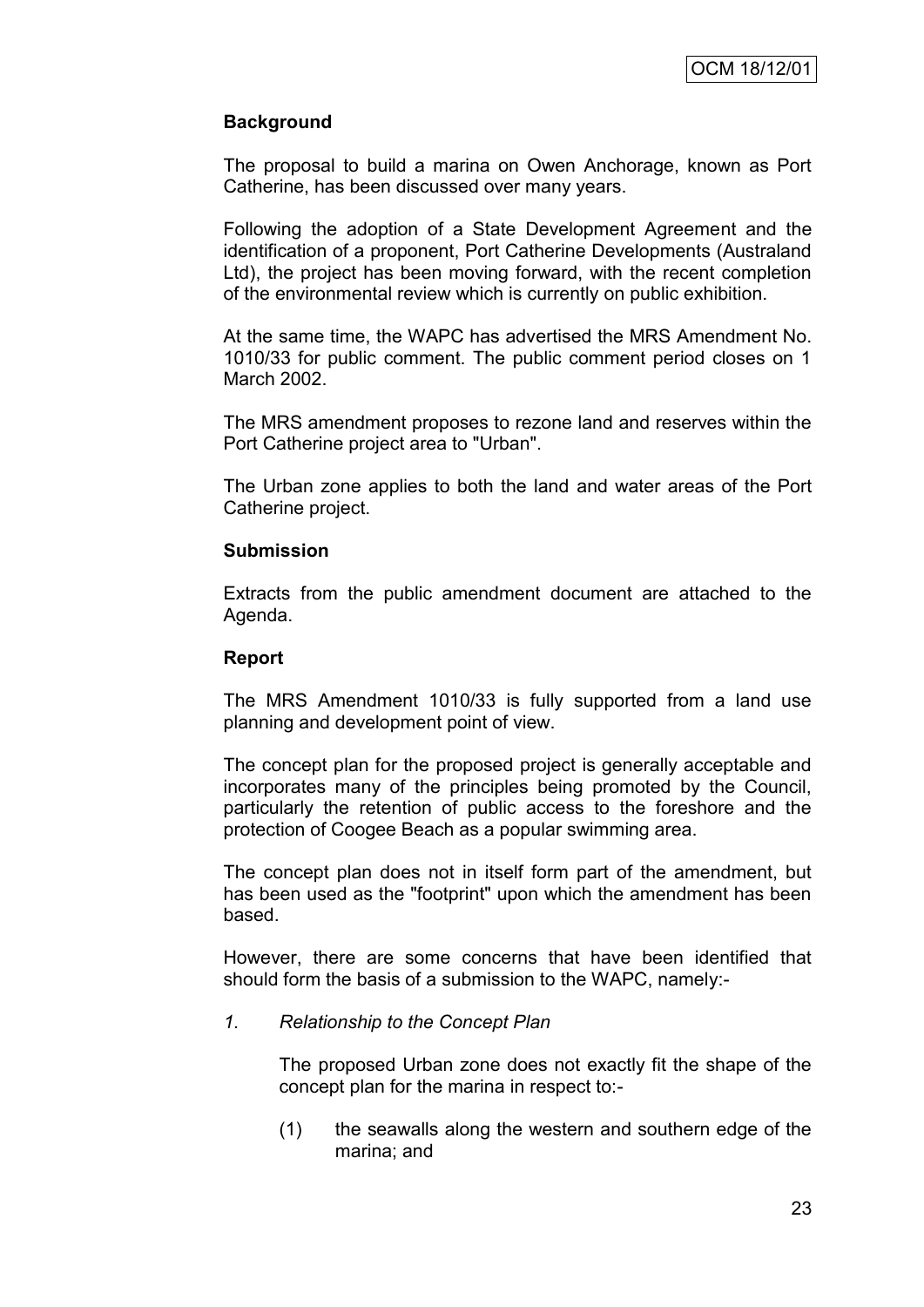(2) the alignment of the Urban zone to the Primary Regional Road Reserve and the location of the westerly road connection.

The concept plan and Urban zone should be made consistent.

*2. Dunal Impact*

The proposed Urban zone south of the marina and west of the existing Cockburn Road Reserve intrudes on the dunal system adjacent to Coogee Beach and therefore should be retained as region parks and recreation reserve.

*3. Industrial Zone*

The proposal to replace the existing Fremantle to Rockingham Highway Reserve north of the project area from road reserve to industry is contrary to the principle of proper planning and contrary to the Region Parks and Recreation Reserve (Lot 52) as contained and approved in District Zoning Scheme No. 2.

This region parks and recreation reserve was a fundamental part of the Coogee Master Plan adopted in 1988 and was included as an open space buffer between the residential to the south and the industrial uses to the north of the railway reserve.

To propose to zone this land Industry is totally unacceptable and should be included in the parks and recreation reserve.

The Council is opposed to any additional industrial land being established on the coast.

#### *4. Parks and Recreation Reserve*

The proposal to include the existing parks and recreation reserve in the industry zone is a consequence of the decision to convert the road reservation to industry.

This proposal is not based on the need for industrial land and therefore, should be retained as parks and recreation reserve.

This proposal is totally unacceptable as the Council is opposed to the provision of additional industrial land on the coast.

Lot 52 is reserved as parks and recreation reserve under the Council's District Zoning Scheme No. 2, this proposal is inconsistent with this.

The proposal to make the dual use path parks and recreation reserve along the southern edge of Lot 52 against the railway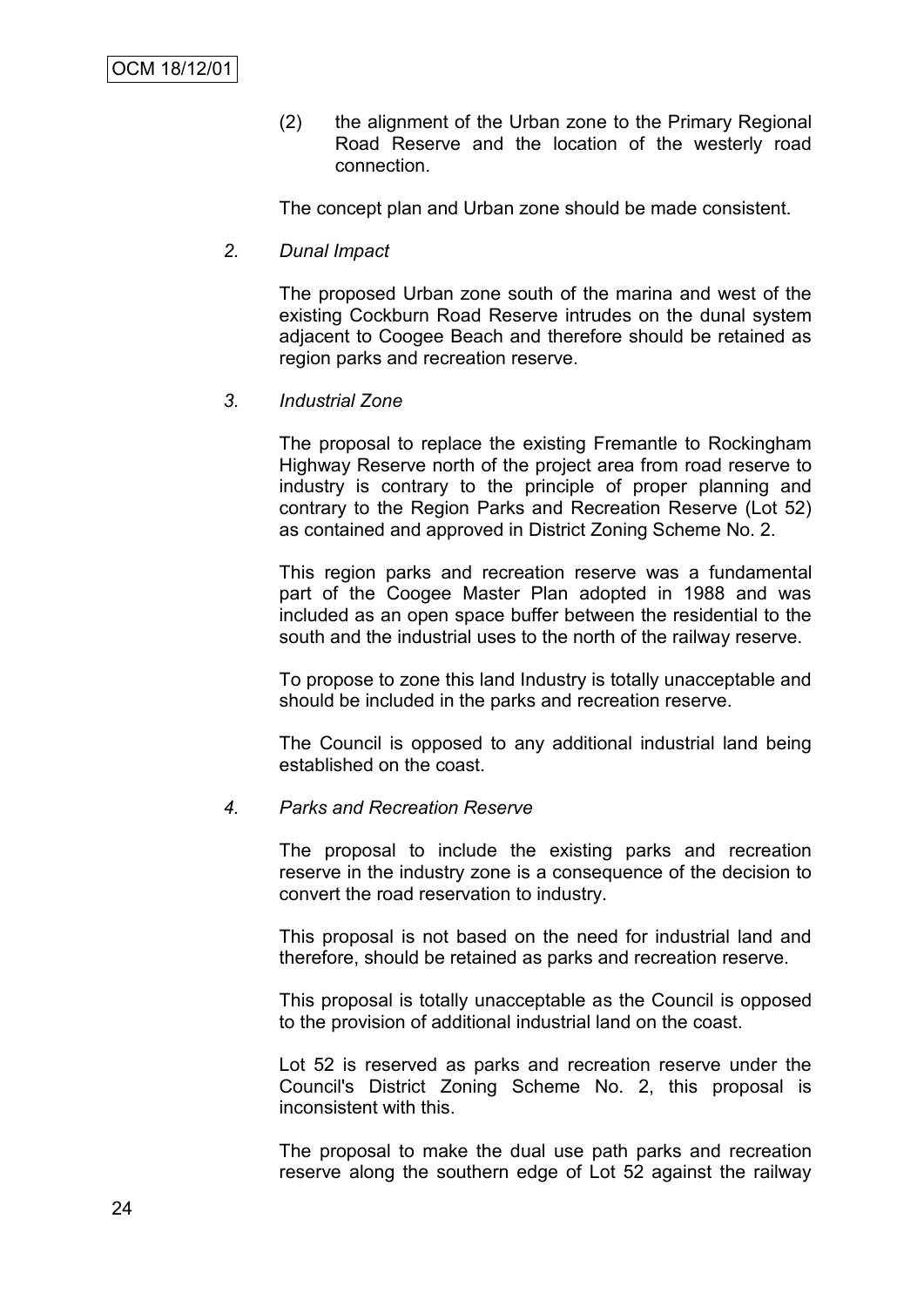line is supported, but is totally inadequate as a separation distance between the future Port Catherine Marina residential estate and future industry.

The submission is supported by a map which illustrates the objections raised in respect to proposed MRS Amendment 1010/33.

### **Strategic Plan/Policy Implications**

The Corporate Strategic Plan Key Result Areas which apply to this item are:-

- 2. Planning Your City
	- *"To ensure that the planning of the City is based on an approach which has the potential to achieve high levels of convenience for its citizens."*
- 3. Conserving and Improving Your Environment
	- *"To ensure that the development of the district is undertaken in such a way that the balance between the natural and human environment is maintained."*

### **Budget/Financial Implications**

N/A

## **Implications of Section 3.18(3) Local Government Act, 1995**

Nil

## **14.5 (Ocm1\_12\_2001) - AUTHORISED PERSON PURSUANT TO SECTION 245A OF THE LOCAL GOVERNMENT (MISCELLANEOUS PROVISIONS) ACT 1960, PRIVATE SWIMMING POOLS (3211) (VG)**

#### **RECOMMENDATION** That Council:

- (1) authorise Desmond John Worthington to carry out the powers and duties given to an Authorised Person contained in Section 245A of the Local Government (Miscellaneous Provisions) Act 1960; and
- (2) issue to Desmond John Worthington, a Certificate of Authorisation relating to (1) above as required by Section 9.10 (2) of the Local Government Act 1995.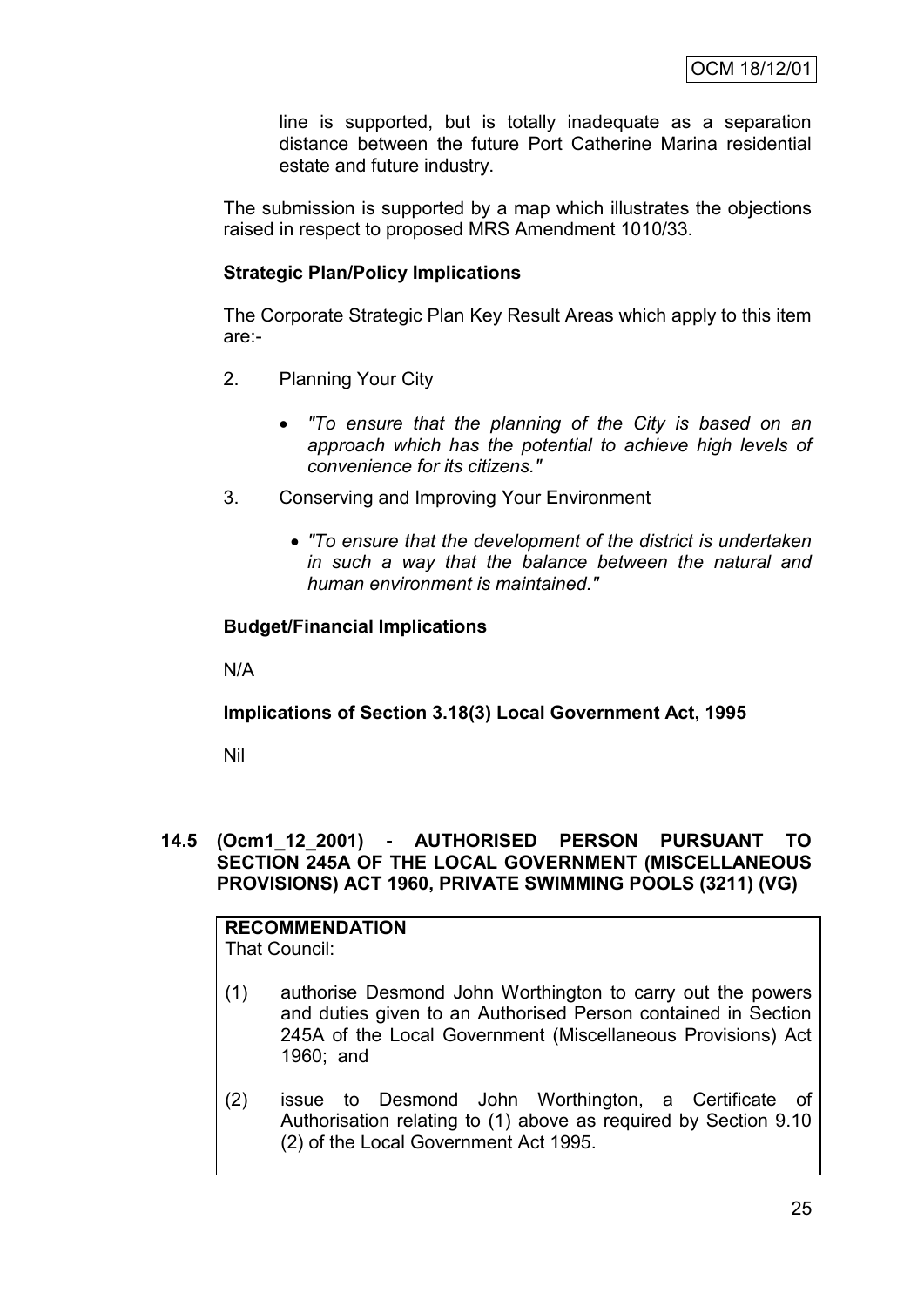## **COUNCIL DECISION**

### **Background**

Mr Worthington has recently been employed by Council as a Building Surveyor and part of his duties will include inspection of Private Swimming Pools and this function requires Council to authorise a person to do so.

#### **Submission**

N/A

#### **Report**

Mr Worthington has the appropriate qualifications and experience to be authorised by Council.

#### **Strategic Plan/Policy Implications**

N/A

### **Budget/Financial Implications**

N/A

**Implications of Section 3.18(3) Local Government Act, 1995**

Nil

### **14.6 (Ocm1\_12\_2001) - REVISED MULTI STOREY ACCOMMODATION UNITS (9) - LOT 4; 3 ROCKINGHAM ROAD, HAMILTON HILL (2212275) (MR) (ATTACH)**

## **RECOMMENDATION**

That Council:

- (1) approve the proposed Multi Storey Accommodation Units (9) on Lot 4 (No 3) Rockingham Road Hamilton Hill, in accordance with the plans received on 30 October 2001, subject to the following conditions:-
	- 1. Standard conditions contained in Council Policy APD17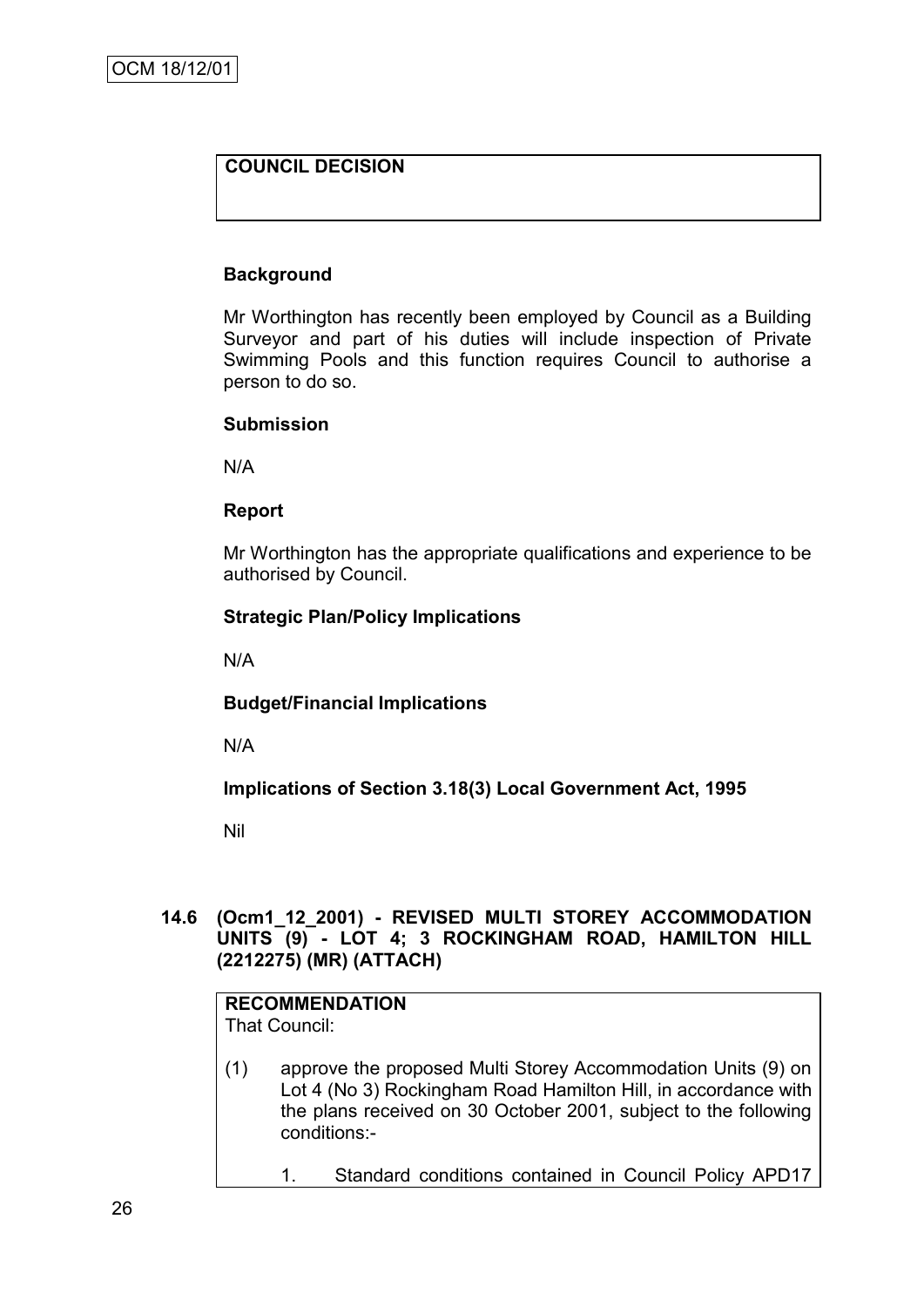as determined appropriate to this application by the delegated officer under clause 7.6 of District Zoning Scheme No.2;

Special Conditions.

- 1. All units except for the ground floor units must include the installation of a clothes drier with the laundry. No clothing can be dried on the open balconies at any time.
- 2. The bin store area being relocated to the front yard area along Rockingham Road.
- 3. Balconies on the south side incorporating visual deflectors to avoid overlooking of adjoining residential developments.
- 4. Measures being undertaken to the satisfaction of the City to further break up the facade bulk through use of colours and building detailing.
- (2) issue a form 2 Notice of Approval to the applicant; and
- (3) notify those who made submissions accordingly.

## **COUNCIL DECISION**

### **Background**

| ZONING:                              | MRS:             | Urban                  |
|--------------------------------------|------------------|------------------------|
|                                      |                  | DZS2:   Commercial     |
| LAND USE:                            | Vacant           |                        |
| APPLICANT:<br><b>Amedeo DeSantis</b> |                  |                        |
| OWNER:                               | Yupko Pty Ltd    |                        |
| LOT SIZE:                            | 930 <sup>2</sup> |                        |
| USE CLASS:                           |                  | Multiple Dwelling "AA" |

On 17 July 2000, an application was lodged with the City for 26 Multi-Storey Units on Lot 4 (No 3) Rockingham Road, Hamilton Hill.

The Western Australian Planning Commission granted approval to the proposal for 26 Multi Storey Units (original plans) in its determination letter dated 11 December 2000, pursuant to the Metropolitan Region Scheme ("MRS").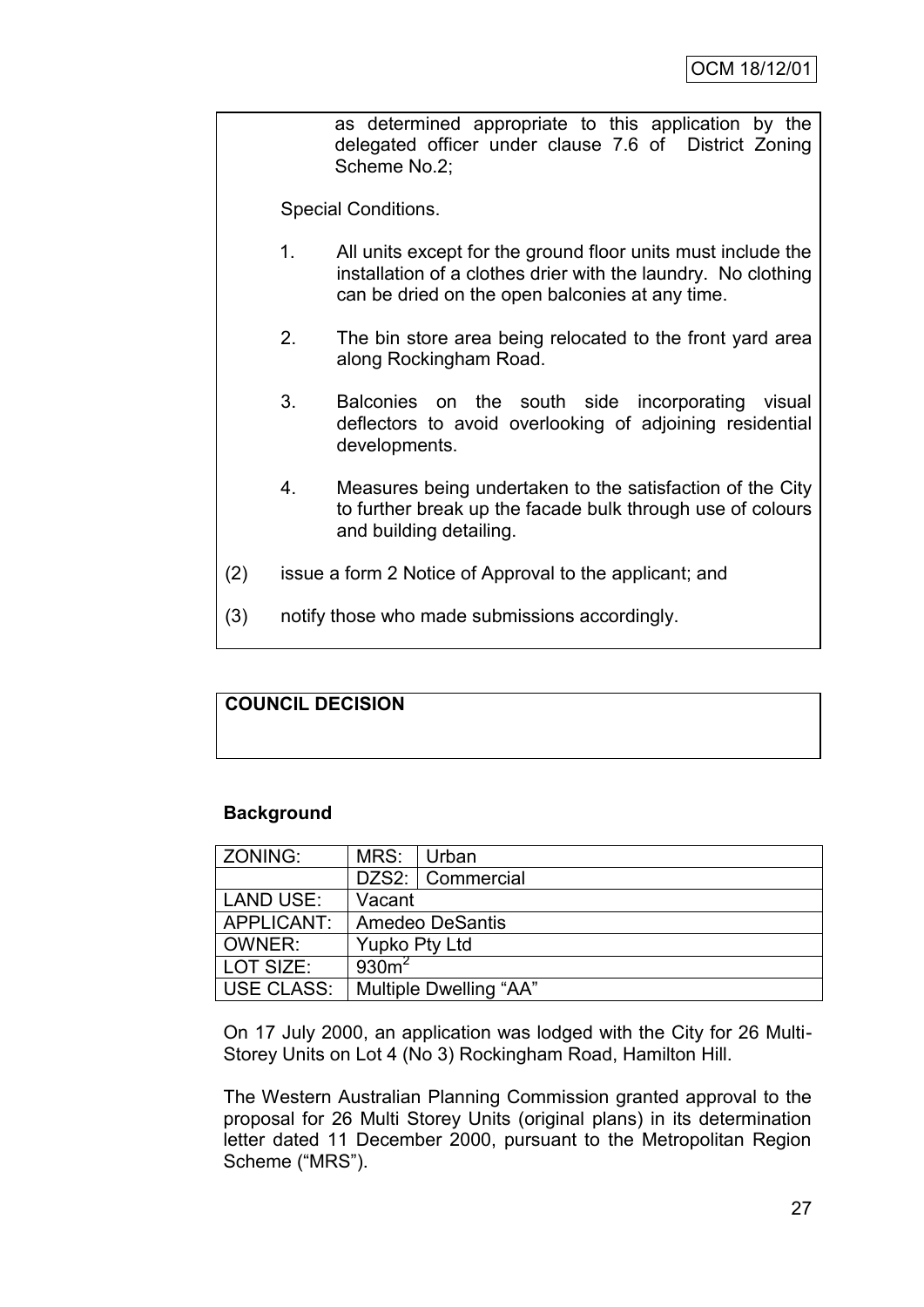The Council, at its Ordinary Meeting on 18 September 2001, refused the same proposal for Multi Storey Accommodation Units (26) (revised plans received on 18 July 2001), for the following reasons:-

- *"1. The proposed development is totally out of context with the density, height and scale of existing development in the locality.*
- *2. The proposed development would adversely affect the amenity of the area due to the potential visual impact, building height and scale.*
- *3. The proposal would detract from the heritage significance of the Newmarket Hotel, which is a place of high conservation importance and registered on the Municipal Inventory of Heritage Places.*
- *4. The development fails to comply with the standards of District Zoning Scheme No 2."*

#### **Submission**

The applicant seeks approval from the Council to construct a 5 storey multiple unit development incorporating the following components:-

- 9 apartments including level 4 and top level penthouse apartment;
- 8 of the apartments are two levels in construction with a top level penthouse (ground floor living and top floor bedrooms). This gives the false visual impression that the development is larger in size than in reality;
- Ground level carpark 15 bays of which at least 2 bays could be reserved for visitors;
- Vehicle access is via a rear laneway, while pedestrian access is via Rockingham Road.

### **Report**

The proposed development has been totally redesigned to address concerns which lead to the previous proposal being refused by the Council. The owner consulted with City Officers where agreement was reached on a Residential Density Coding of R100 to apply to the site. This became the basis upon which the application was prepared and compliance with the standards that apply to that density coding was generally achieved.

The subject land is zoned "Commercial" under Town Planning Scheme - District Zoning Scheme No. 2 ("DZS2") where multiple dwellings are a discretionary use. The Council can either approve the proposal (with or without conditions) or refuse the proposal.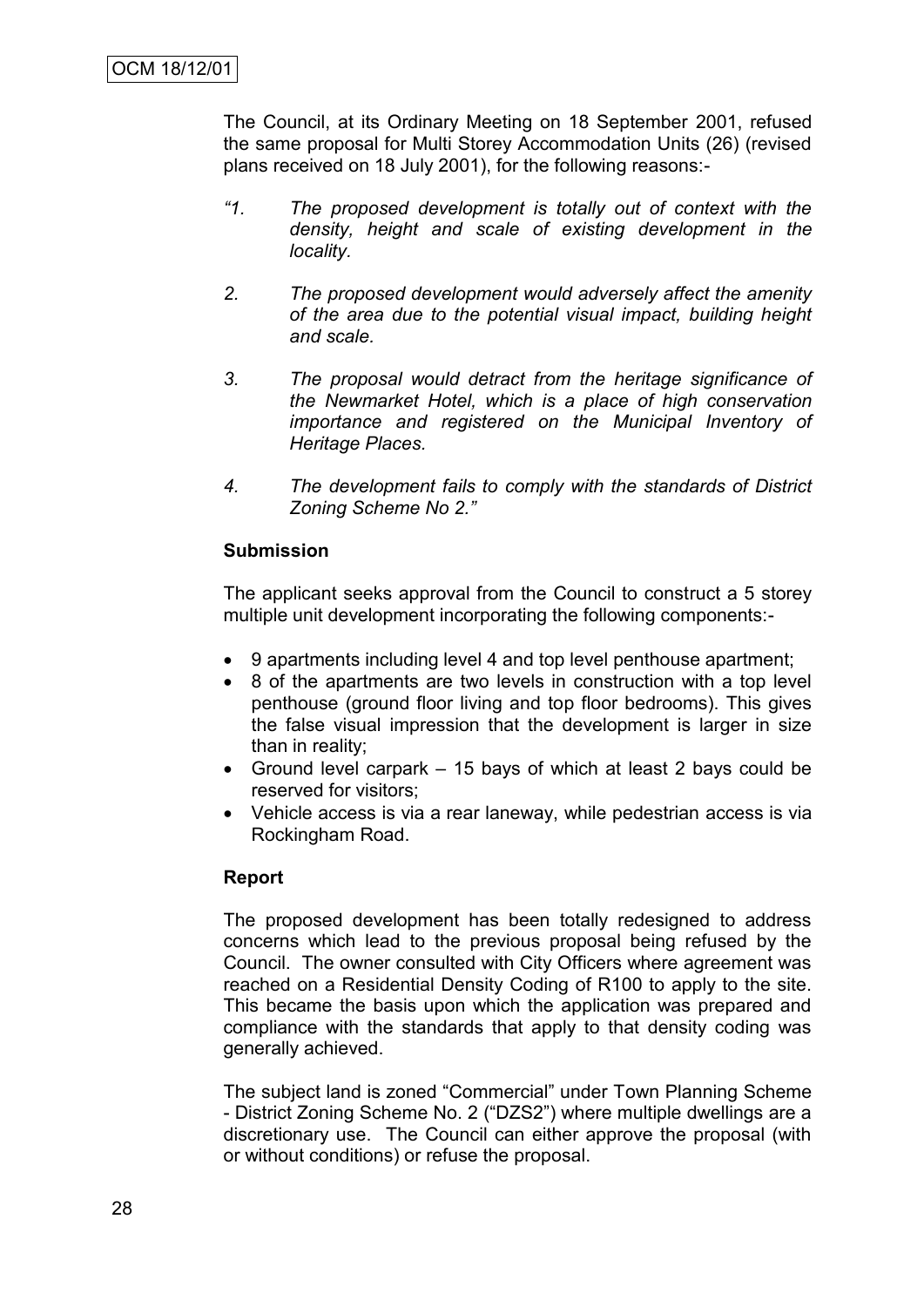## Public Comments

At the close of the 21-day submission period, 6 submissions were received from surrounding neighbours. Three submissions objected to the proposal and 3 submissions raised no objections. Submissions of objections raised the following concerns:-

- Not enough visitor parking
- Too high and overshadow nearby buildings
- Blocks views
- Reduce privacy
- Looks out of place with existing colonial federation buildings
- Design more suited to South Perth
- Traffic congestion in the R.O.W
- No information provided about the south elevation

In comparison, 8 submissions objected to the previous proposal and 2 raised no objections. The revised proposal has attracted a more balanced response from submissions received, yet there are still concerns raised that could be addressed as a condition of approval to ensure the development is more compatible with the surrounding neighbourhood. The concerns are discussed in more detail as follows:-

#### Height and Scale of the Proposal

The revised development is 16.0 metres tall which is almost half the height of the previous proposal or 13.0 metres lower. The revised proposal includes 5 levels instead of 9 with the earlier proposal.

The height and scale of the proposed development is more in conformity with the 3 level townhouses to the rear and 2 level Newmarket Hotel nearby. The proposed development, by comparison, is 2 floors taller than the rear townhouses and is therefore not out of scale with surrounding buildings.

The building footprint is also smaller in area, which allows a courtyard for each ground floor unit. This will improve the "greening" around the building, which could eventually soften its visual impact.

#### Plot Ratio and Density

The plot ratio of the development is 1.1:1. Plot ratio is the gross total of the areas of all floors to the area of land within the site boundaries excluding non-habitable areas (ie-parking area, lobbies, lifts etc.).

DZS2 does not contain any specific Residential Density Coding ("Code") over the land. The proposal is based on a Code of R100. This is similar with the surrounding medium to high density coding of R60 and R80 (proposed development).

#### **Streetscape**

The proposed building form is relatively simple in design, which uses tilt up wall construction. The Rockingham Road elevation incorporates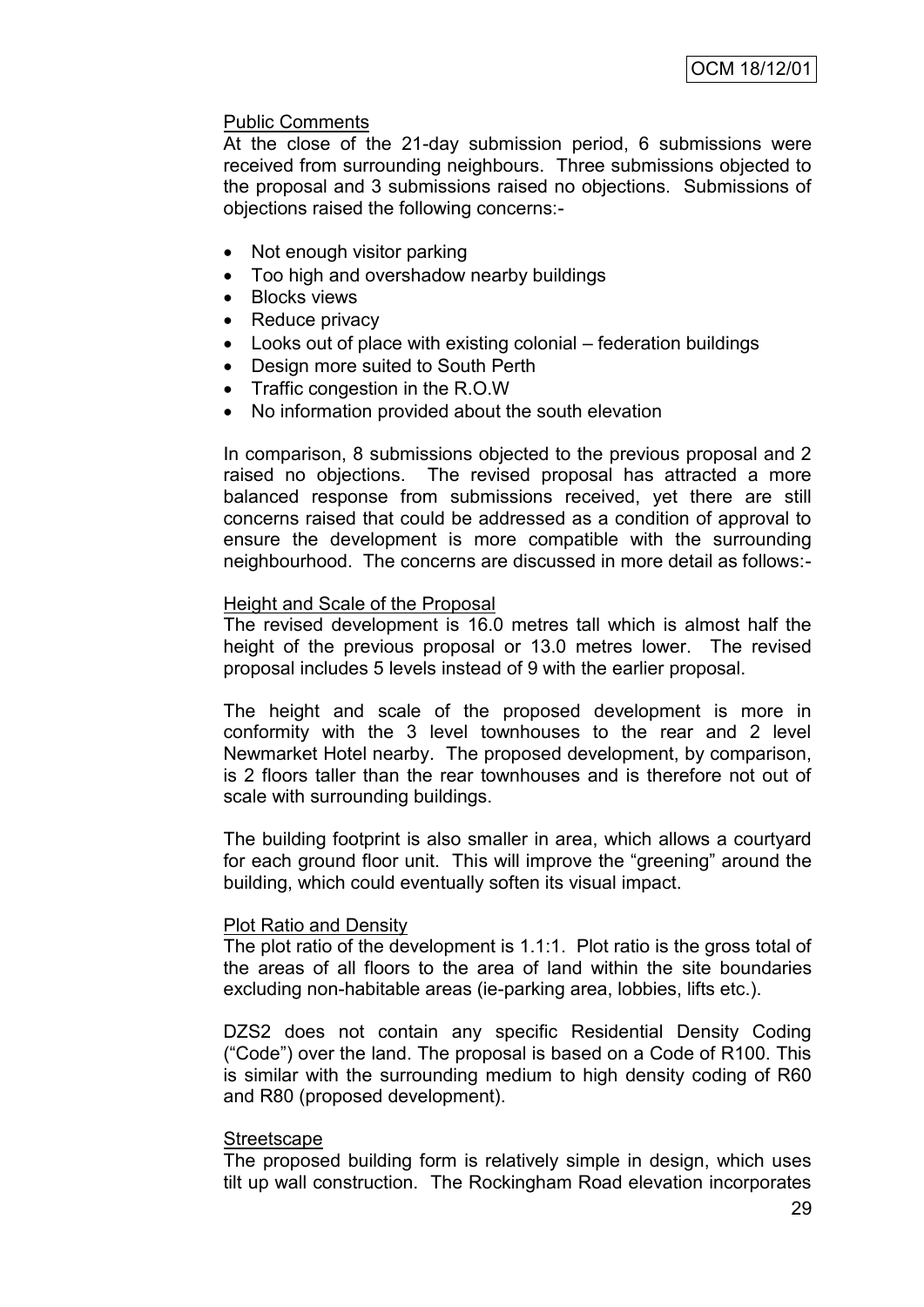the use of balconies, which help to break up the building bulk. The elevations should include more detailed fenestration.

#### Newmarket Hotel

The proposal is also within immediate proximity of the Newmarket Hotel, which is a two-storey building at the junction of Cockburn Road and Rockingham Road. The Newmarket Hotel is a significant building that has been included on the Council"s Municipal Inventory of Heritage Places. The scale of the revised proposal would not detract from the landmark proportions of the Newmarket Hotel. It is also inappropriate for new development to copy the  $19<sup>th</sup>$  century federation design of the Newmarket Hotel.

#### Surrounding Land Use

The surrounding land use comprises a complex of 3 storey townhouses, an adjoining vacant lot and offices on Rockingham Road, nearby Bottleshop/Newmarket Hotel and light industrial premises on Boyd Crescent. The amenity of the area is strongly influenced by the mix of land use and the amenity associated ocean views.

#### Building Setbacks, Landscaping

The Scheme requires a minimum front setback of 11.5 metres from the front boundary to Rockingham Road as opposed to the 6.36m front average setback provided. This reduced setback, if approved, would require the Council to exercise discretion to vary Scheme requirements. There is no opportunity to create an active street frontage since the design is based on a residential not commercial type of development. The design does however, allow for street surveillance from the extensive use of balconies overlooking the pedestrian level on Rockingham Road.

#### Vehicle Access

Vehicle access is proposed via a shared laneway that links with Rockingham Road to the rear townhouses and the Newmarket Hotel development. The parking configuration requires vehicles to reverse into the shared laneway. The orientation of parking would not adversely impact on the function of the laneway, as this is a common situation with ROW"s throughout Perth"s older suburbs. Warning signs should be erected on the elbow of the laneway to warn motorists and pedestrians of vehicles reversing. The depth of the garages could be adjusted if required to provide for improved sight lines for vehicles. This is a matter that can be dealt with as a condition of approval.

#### Easement

The Water Corporation has an easement at ground level along the western side boundary. The submitted plans show a 1.5 metre wide distance which is acceptable.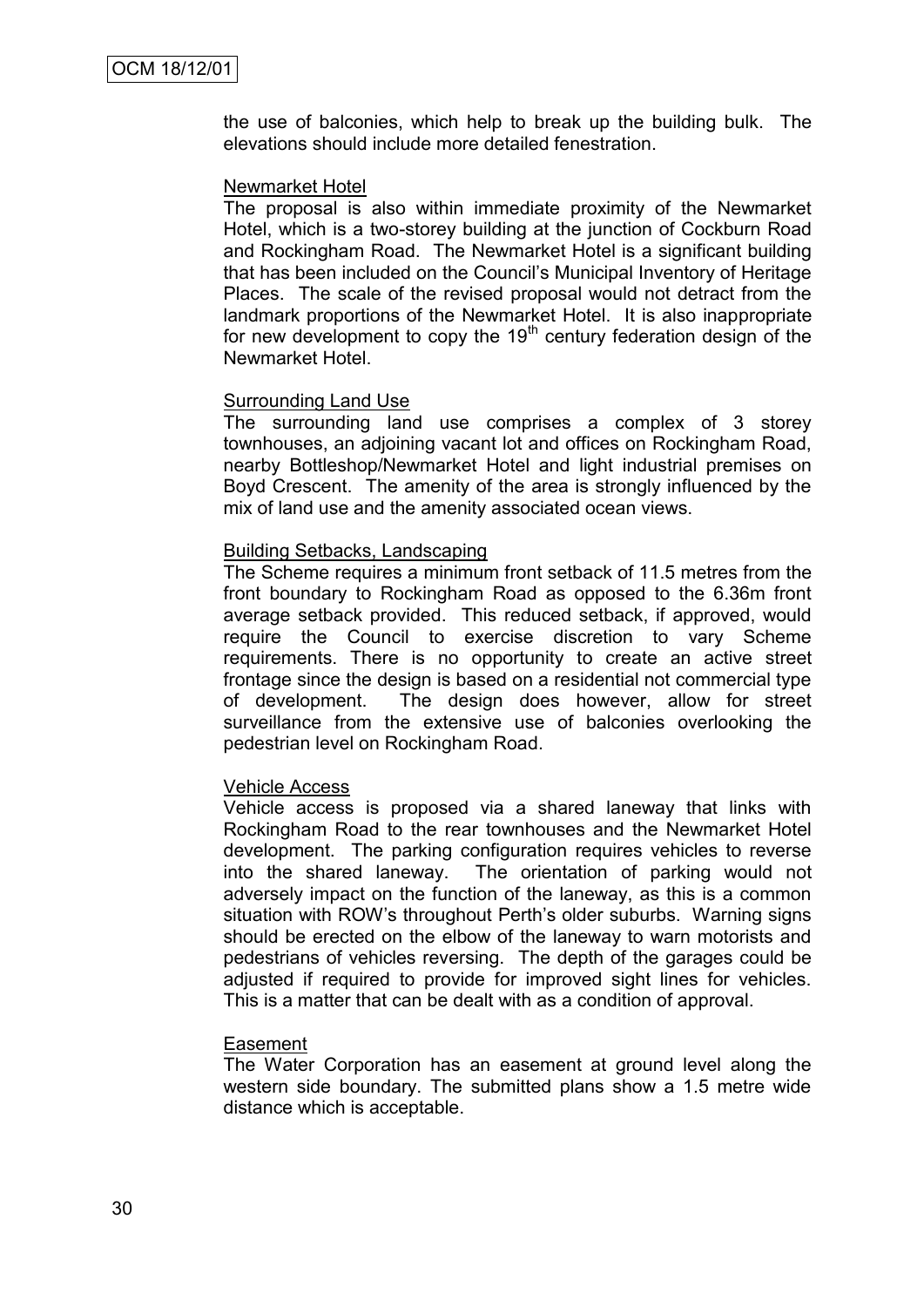### Car Parking

The applicant has provided 15 car-parking bays at ground level, accessed to Rockingham Road via a shared laneway. The Residential Planning Codes require car parking at the rate of 0.35 spaces per dwelling unit plus 0.015 spaces per square metre of plot ratio floor area to a maximum requirement of 3 car spaces per dwelling unit. A total of 17 bays are required as opposed to 15 bays provided. At least 2 bays must be permanently set aside for visitor parking.

Each of the 9 units will have at least 1 car bay each, which satisfies the minimum requirements of the Codes. The minor shortfall of 2 bays requires the exercise of discretion by the Council in any approval of the revised proposal.

### Overshadowing

The R-Codes require that no development shall cause more than 50% of an adjoining lot to be in shadow at noon on 21 June unless with the approval of the Council. The proposal complies with this requirement.

### WA Planning Commission

The Commission"s approval is required pursuant to the Metropolitan Region Scheme as the subject land is within a Clause 32 area the subject of further detailed planning for North Coogee.

### Town Planning Scheme No 3 (proposed)

The subject land is within a proposed "Mixed Business Zone" under Town Planning Scheme No 3 ("TPS3"). The purpose of the zone is to provide for a range of commercial activities including showrooms where multiple dwelling development would become a use that requires the exercise of discretion by granting a planning approval.

# **Conclusion**

The application has been substantially redesigned to address the City"s concerns regarding building height and scale, which led to the refusal of the previous proposal. The new proposal is justified on planning grounds and is recommended for approval.

# **Strategic Plan/Policy Implications**

The Corporate Strategic Plan Key Result Areas which apply to this item are:-

- 2. Planning Your City
	- *"To ensure that the planning of the City is based on an approach which has the potential to achieve high levels of convenience for its citizens."*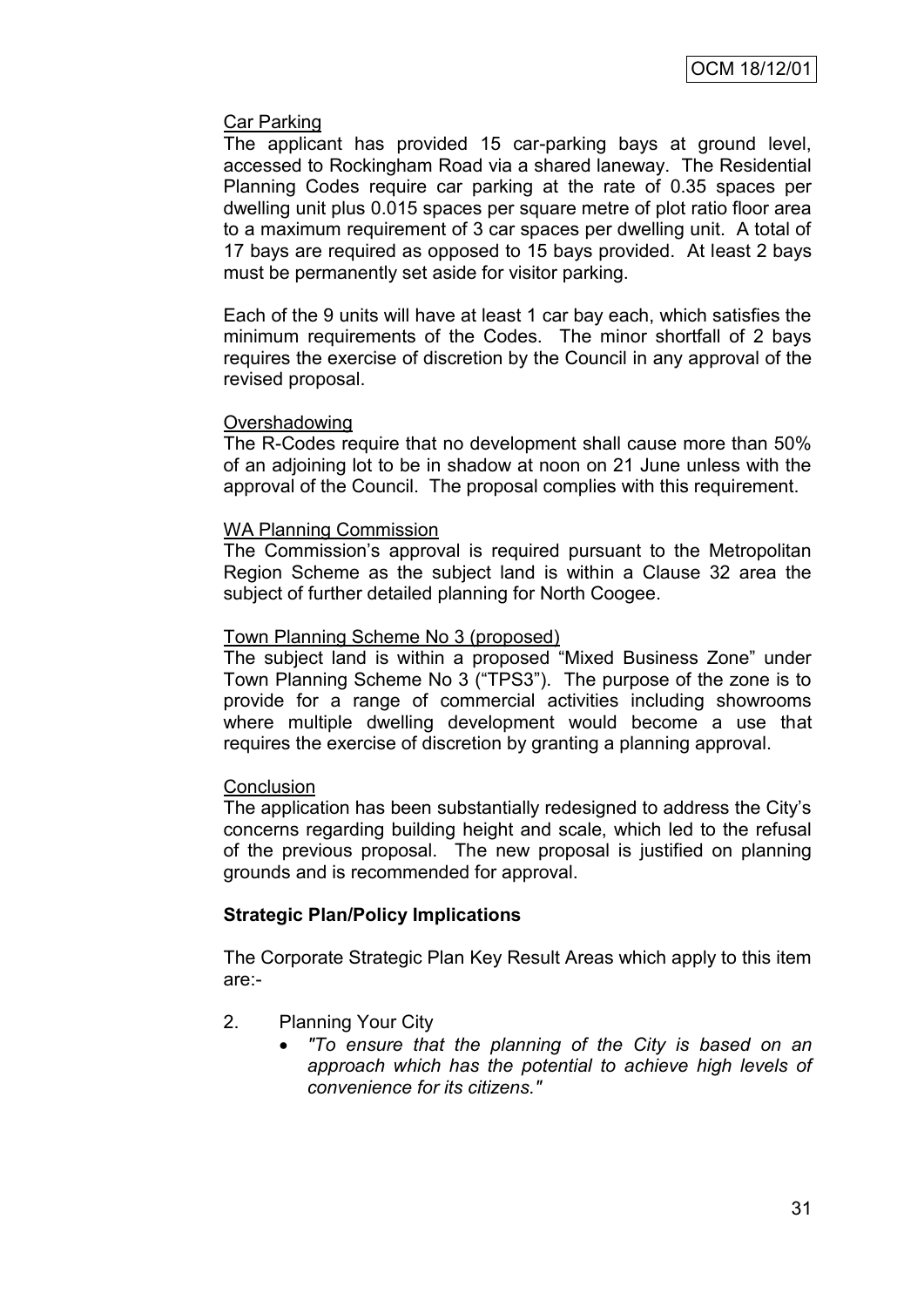# **Budget/Financial Implications**

Council's decision is appealable. Legal representation will be required if an appeal is lodged with the Tribunal.

### **Implications of Section 3.18(3) Local Government Act, 1995**

Nil

# **14.7 (Ocm1\_12\_2001) - CLOSURE OF PORTION OF COCKBURN ROAD JERVOISE BAY PURSUANT TO SECTION 58 OF THE LAND ADMINISTRATION ACT 1997 (450002) (KJS)**

#### **RECOMMENDATION**

That Council request the Department of Land Administration to close portion of Cockburn Road, Henderson from a point approximately 500 metres north of the intersection with Stuart Drive to a point approximately 200 metres south of Stuart Drive.

# **COUNCIL DECISION**

# **Background**

This matter was considered by Council at its meeting on 16 October 2001 and Council resolved the following:-

*"That Council request the Department of Land Administration to:-*

- *(1) close portion of Cockburn Road, Henderson from a point approximately 500 metres north of the intersection with Stuart Drive to a point approximately 200 metres south of Stuart Drive subject to there being no objection received as a result of the proposal being advertised in the local newspaper;*
- *(2) include the closed road land into the adjoining land holdings."*

# **Submission**

Landcorp requested the closure of this portion of Cockburn Road.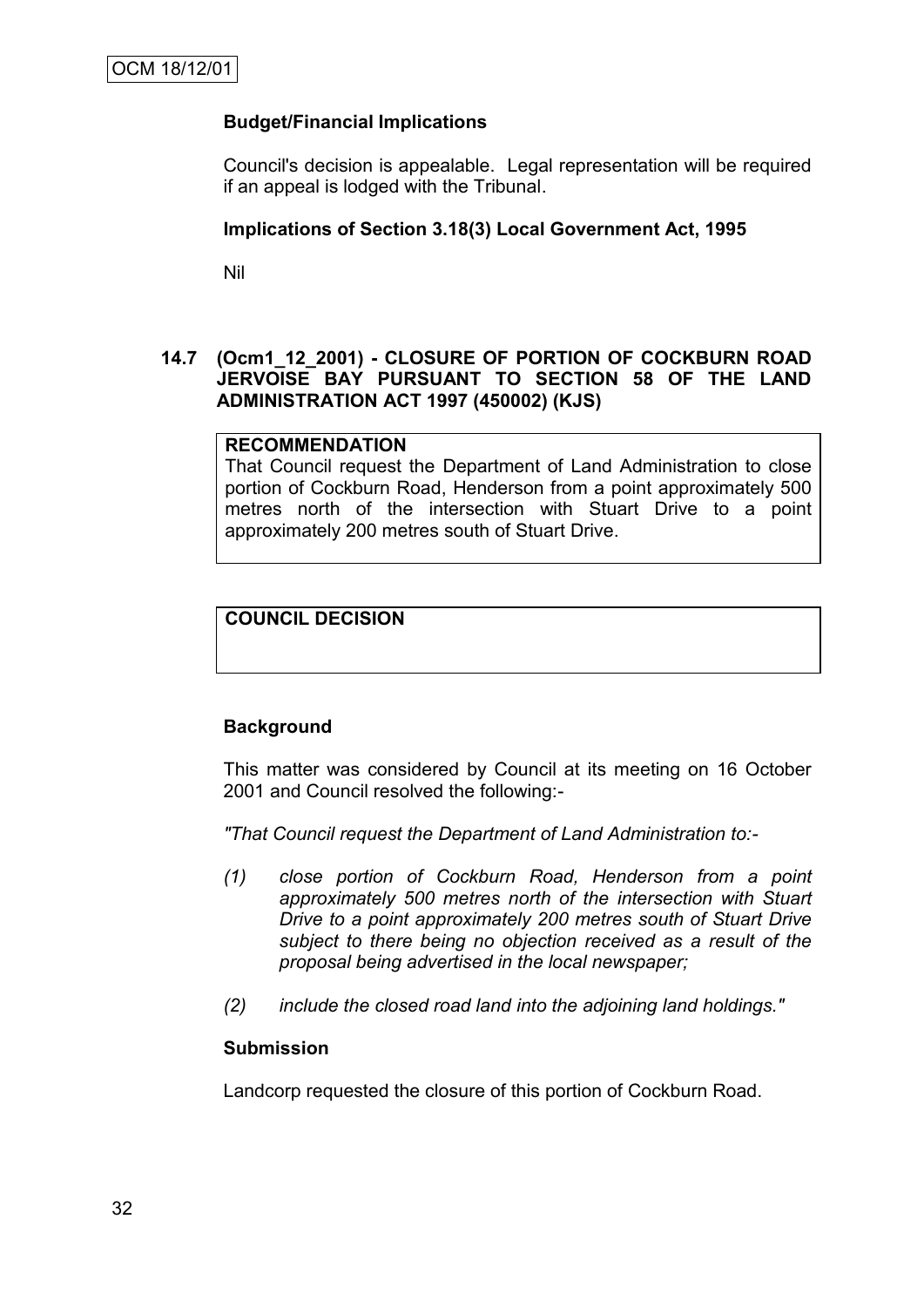# **Report**

The Land Administration Act requires that a local government advertise in a local paper, proposed road closures and then to allow at least 35 days for the receival of objections.

Following advertising of the proposal in the Herald, one objection was received. Issues raised in the objection were that the road in its current location, offers a scenic backdrop whilst the diversion of the road undertaken by Main Roads offers very little in the way of interest. The author makes the point that the deviation of Cockburn Road *"is a great blow to aesthetics of Perth and will be a great loss for the tourist industry in years to come*."

The respondent is correct in pointing out that within Cockburn, before the deviation, 5.8 kilometres of the coastal road had views of the ocean, now there is only 3.4 kilometres of road with ocean views.

The Jervoise Bay Development could not have been undertaken without the re-routing of Cockburn Road. It is considered that the benefits of the Jervoise Bay Development outweighs the minor loss of the scenic value of Cockburn Road.

# **Strategic Plan/Policy Implications**

The Corporate Strategic Plan Key Result Areas which apply to this item are:-

- 2. Planning Your City
	- *"To ensure that the planning of the City is based on an approach which has the potential to achieve high levels of convenience for its citizens."*

# **Budget/Financial Implications**

N/A

# **Implications of Section 3.18(3) Local Government Act, 1995**

Nil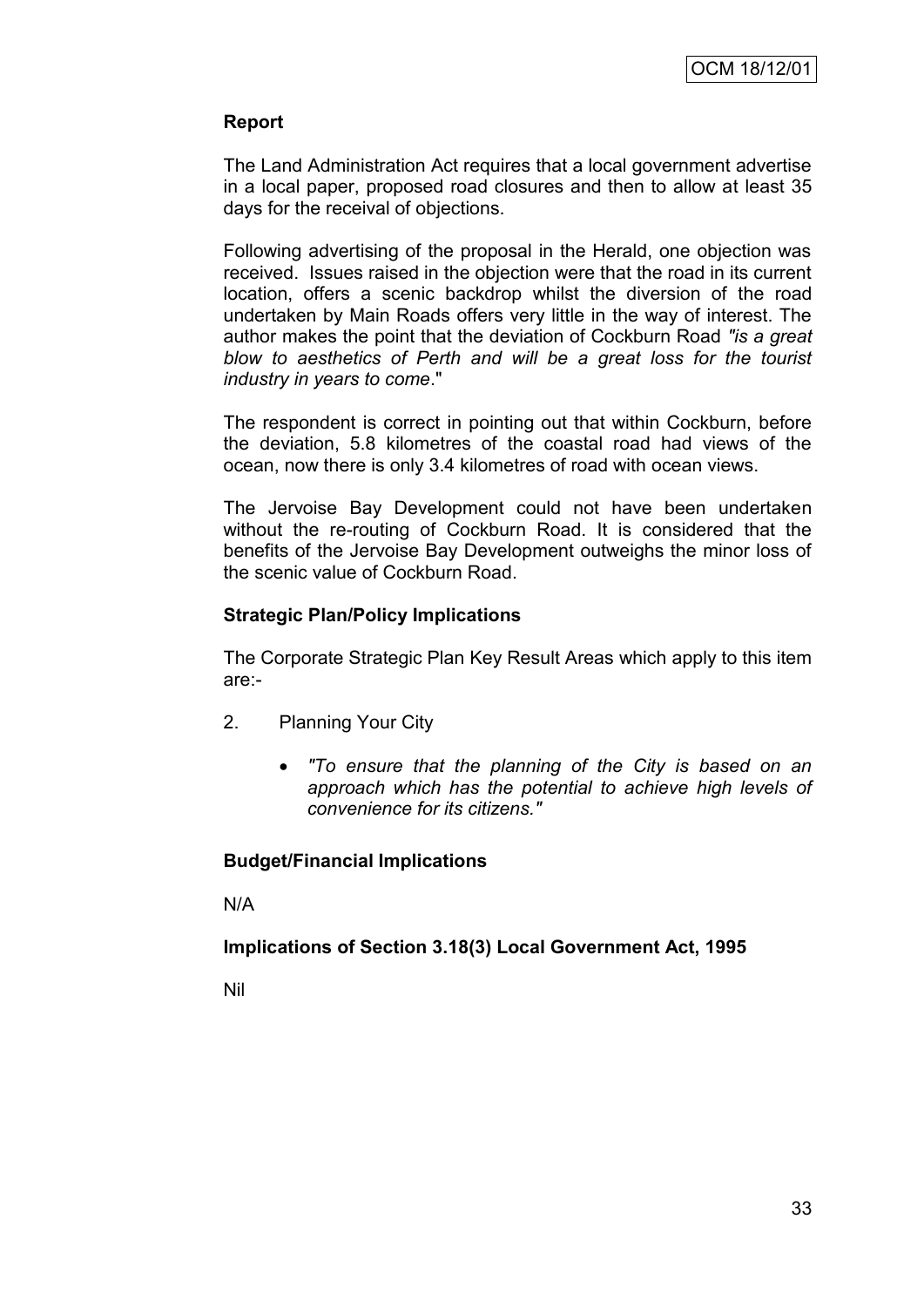**14.8 (Ocm1\_12\_2001) - PROPOSED STRUCTURE PLAN AND SUBDIVISION LOTS 15, 16 AND 17 ROCKINGHAM ROAD, MUNSTER - OWNER: B & Y RADONICH & I RADONICH - APPLICANT: TAYLOR BURRELL AND URBAN FOCUS (115946) (AJB) (MAP 9) (ATTACH)**

# **RECOMMENDATION**

That Council:

- (1) adopt the proposed Structure Plan for Lots 15 17 Rockingham Road Munster (Plan 4), as the basis for responding to the Department for Planning and Infrastructure on applications for approval to subdivide Lots 15 - 17 Rockingham Road, Munster;
- (2) forward a copy of the Structure Plan to the Department for Planning and Infrastructure for endorsement;
- (3) agree to cash-in-lieu of open space for Lots 15 17 Rockingham Road subject to the provision being calculated in accordance with Policy APD28 "Public Open Space Credit Calculations" and such funds to be paid to Council's POS Trust Fund Account for the purpose of works within and around Market Garden Swamp No. 3 by Council in accordance with an adopted Management Plan, subject to Ministerial approval; and
- (4) advise Taylor Burrell, Urban Focus and Mr Y Radonich accordingly.

# **COUNCIL DECISION**

# **Background**

In July 1995, Taylor Burrell made application for approval to subdivide 12 - 17 Rockingham Road, Munster for residential purposes. (WAPC Ref: 98116). At its meeting held on 5 September 1995, Council resolved to support the future residential subdivision of the land subject to the preparation of an overall Structure Plan, finalisation of MRS Amendment 939/33A to rezone the land Urban and finalisation of Amendment No. 76 to District Zoning Scheme No. 2 to rezone the land Residential R20.

Amendment No. 76 was granted final approval on 6 March 1998.

Negotiations regarding drainage, environmental issues, POS and subdivision design principles resulted in a draft modified layout being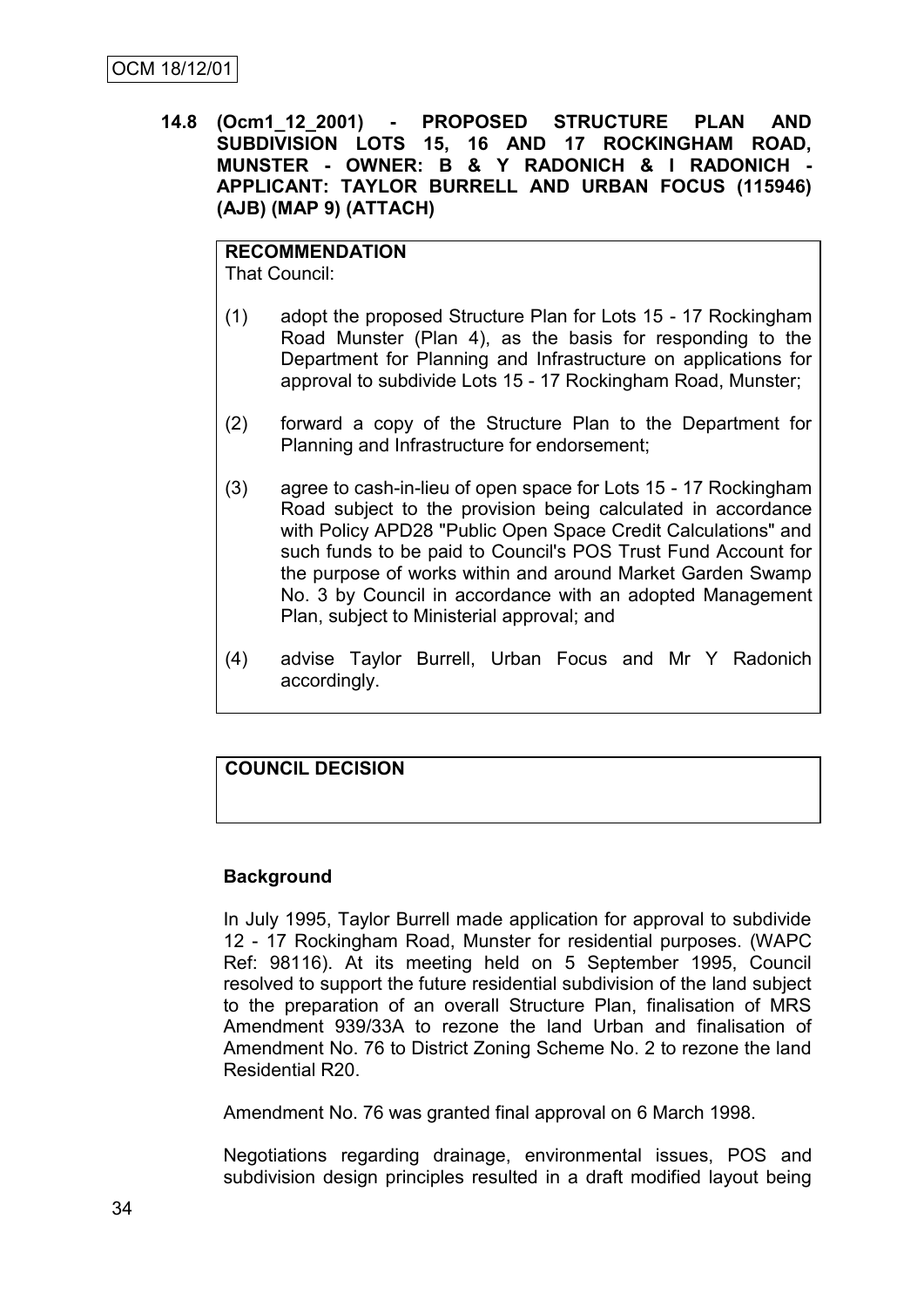prepared in August 1998. However, the plan was never formally lodged due to legal action between the owners of Lots 15/16 and Lot 17.

The application on WAPC Ref. 98116 for Lots 12 - 17 Rockingham Road was not determined. A new application on WAPC Ref. 112031 for Lots 12 - 14 was subsequently lodged by Taylor Burrell with the Planning Commission and approved in November 2000. The approval plan of subdivision showed the proposed subdivision of the balance Lots 15 - 17 in outline form.

The subdivision application by Taylor Burrell for Lots 15 and 16 Rockingham Road on WAPC Ref. 115946 was lodged in February 2001. The plan shows in outline form the subdivision of Lot 17.

### **Submission**

The Western Australian Planning Commission has requested Council's comments on the proposed plan of subdivision for Lots 15 and 16 Rockingham Road, Munster.

### **Report**

As noted in the background, there is a long history of applications for subdivision approval for the subject land which has involved amendments to the MRS and DZS No. 2, wetland and buffer definition and the processing of a Structure Plan.

The subdivision application for Lots 15 and 16 was lodged with the Commission in February 2001 (Plan 1 in the Agenda attachments). Processing of the application necessitated its referral to the owner of Lot 17 as a revision to the Munster (Cell 5) Structure Plan.

Issues that have arisen through the processing of the Structure Plan and subdivision application for Lots 15 and 16 are as follows.

# *1. Buffer definition - Market Garden Swamp No. 3 (MGS 3)*

Proposals for Lot 17 were not based on a detailed field survey to define the extent of Market Garden Swamp No. 3 and its buffer. This has been subsequently undertaken by Council's Environmental Services Officers and is more extensive than that shown on Plan 1.

Accordingly, the western portion of the subdivision for Lot 17 will require modification.

# *2. East-west Link Road (Howe Street extension)*

Structure planning for the area has determined the need for an eastwest connecting road from the Howe Street/Rockingham Road intersection to MGS 3, generally along the northern boundary of Lot 17.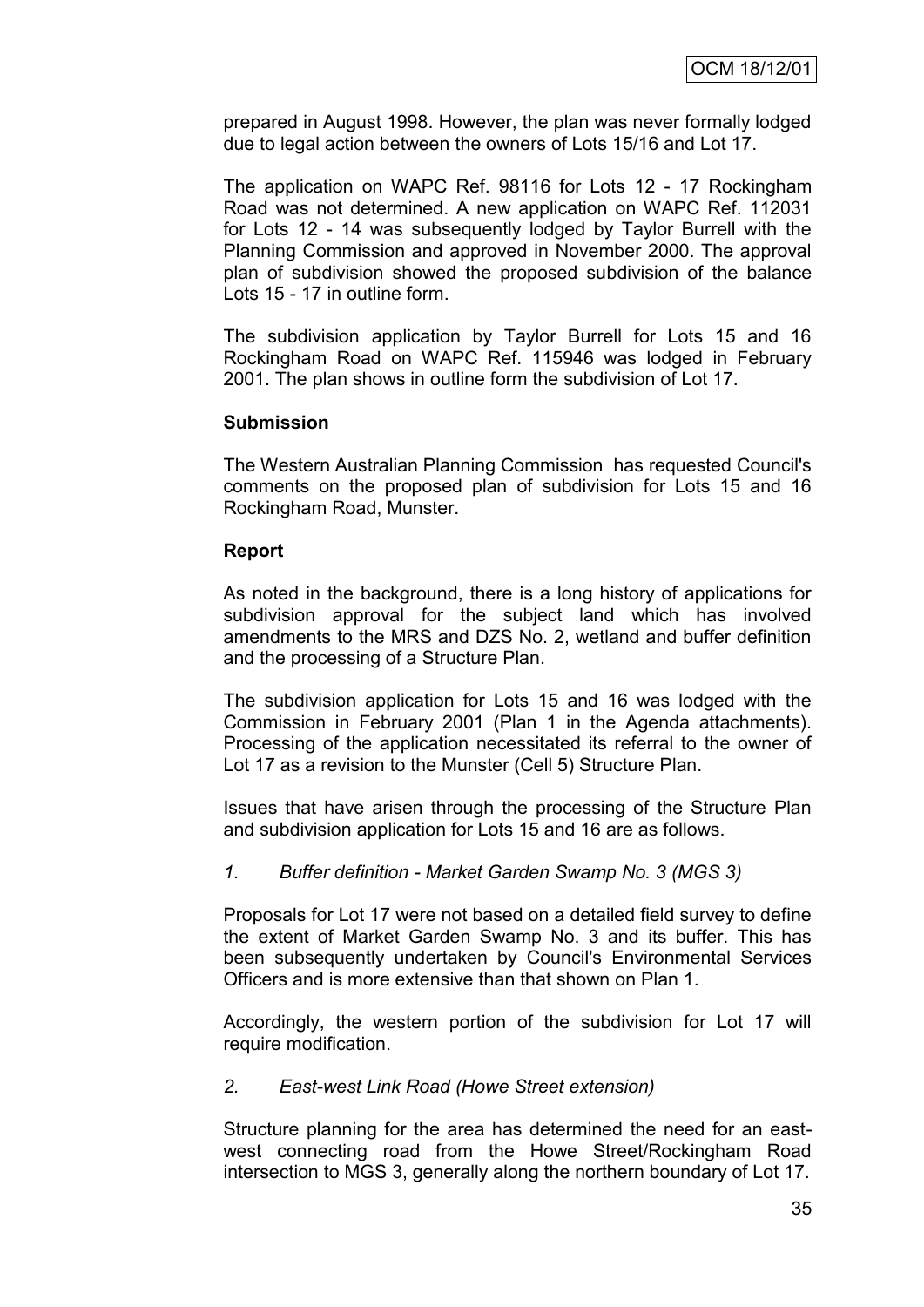Urban Focus, on behalf of the owner of Lot 17, submitted that in terms of fairness and equity, the east-west road should straddle the boundary of Lots 17 and 18.

Whilst Section 28A of the Town Planning and Development Act does allow for the provider of a road on a common boundary to claim half the cost of the road from the adjoining owner as and when that land is subdivided, it is considered that the submission by Urban Focus to locate the road equally on both lots is a fairer solution as it equalises the lot yield in both Lots 17 and 18.

#### *3. Public Open Space Calculations*

The original plan of subdivision for Lots 12 - 17 Rockingham Road was lodged with the Planning Commission in September 1995 (Plan 2 in Agenda attachments).

As noted in the background, the subdivision for Lots 12 - 14 was approved in November 2000 (Plan 3 in Agenda attachments) and the subdivision application for Lots 15 - 16 lodged in February 2001.

At the time of preparing the original Structure Plan (Plan 2) and the lodging of the application for Lots 12 - 14 (Plan 3), 100% of the buffer area was taken into account as part of the 10% POS requirement. Subsequently, through the "Liveable Neighbourhoods", it was determined that only a portion of buffer areas would be considered as part of the 10% open space requirement for applications submitted under the "Liveable Neighbourhoods" design codes. However the situation in regard to non Liveable Neighbourhoods applications such as for Lots 15 - 17 was not clear.

On 15 May 2001, Council adopted Policy APD28 which formalised Council's position on public open space credits which provided that up to 50% of buffer areas could be credited against the 10% POS requirement, subject to this not exceeding 20% of the total POS area. The policy applies to both Liveable Neighbourhoods and non Liveable Neighbourhoods applications.

This change in treatment of the buffer area as part of the POS requirement, has a significant impact on the proposed subdivision of Lot 15 - 17. In respect to Lot 15 - 16, Taylor Burrell originally calculated the total POS requirement to be 0.4237 Ha. which was satisfied by the proposed buffer area which is shown on Plan 1.

By comparison, the methodology of the "Liveable Neighbourhoods" and Council Policy APD28 results in a total area of 8384 $m^2$  (4092 $m^2$ uncredited buffer and 4292 10% POS). This represents 19% of the property. Lot 17 is similarly affected.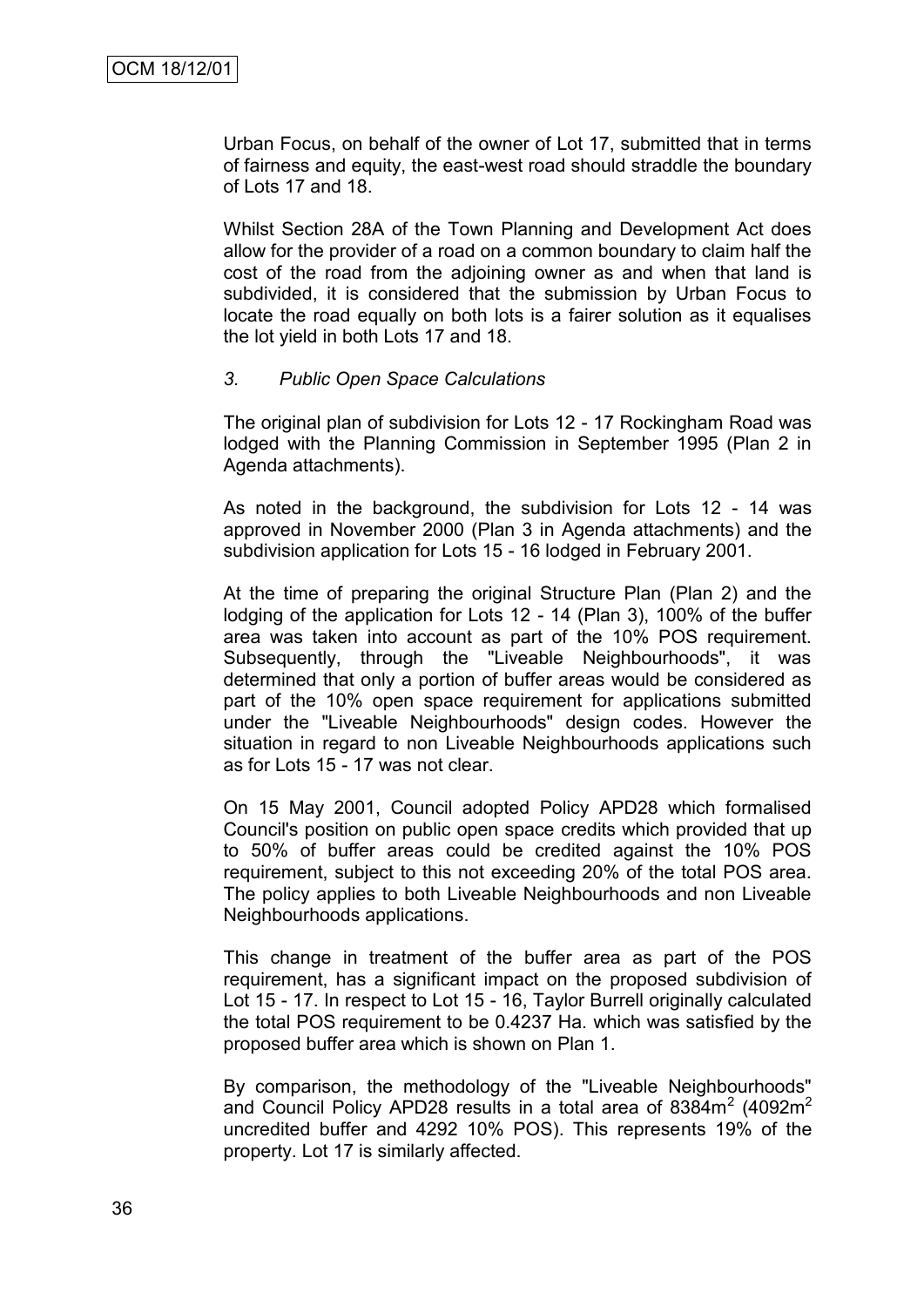The owners have submitted that the increase in POS is unsustainable.

Council has 3 options in dealing with the open space issue, being:-

- 1. Assess the POS in accordance with the old standards ie accept the buffer in total satisfaction of the 10% POS requirement.
- 2. Require compliance with Council Policy APD28 "Public Open Space Credit Calculations" resulting in the provision of the buffer and land for the balance of the 10% POS.
- 3. Require compliance with Council Policy APD28 "Public Open Space Credit Calculations" and require the provision of the buffer with appropriate credits and cash-in-lieu for the balance POS.

Subdivision and development standards are modified from time to time and the treatment of proposals that are in the system at the time of change is a difficult issue, particularly when the issue is a matter of policy rather than law.

It is considered that Option 3 is the most appropriate approach for the following reasons:-

- The Lots 15 17 form part of a Structure Plan that was previously adopted by Council.
- The subdivision application for Lots 15 and 16 was lodged prior to Council adopting APD28 but subsequent to the "Liveable Neighbourhoods" Codes.
- The provision of additional land for POS will have a significant financial impost on the land.
- Under Option 3, the subdivision is being assessed in accordance with Policy APD28, but Council is using its discretion in accepting cash-in-lieu which it might not otherwise do. Accordingly this is seen very much as a compromise solution for Council and the proponents.
- Will not be a precedent for other requests for cash-in-lieu given there are no other lots in this location which are included in the structure plan area or subject to a current subdivision application.
- The funds can be used by the Environmental Management Services to undertake works in and around MGS 3 which are over and above those done by the developers.

It should be noted that under APD4 "Public Open Space", there is a presumption against cash-in-lieu of POS except under 3 situations which do not include the circumstances of this application. There is however, a strategy for the expenditure of the funds being works within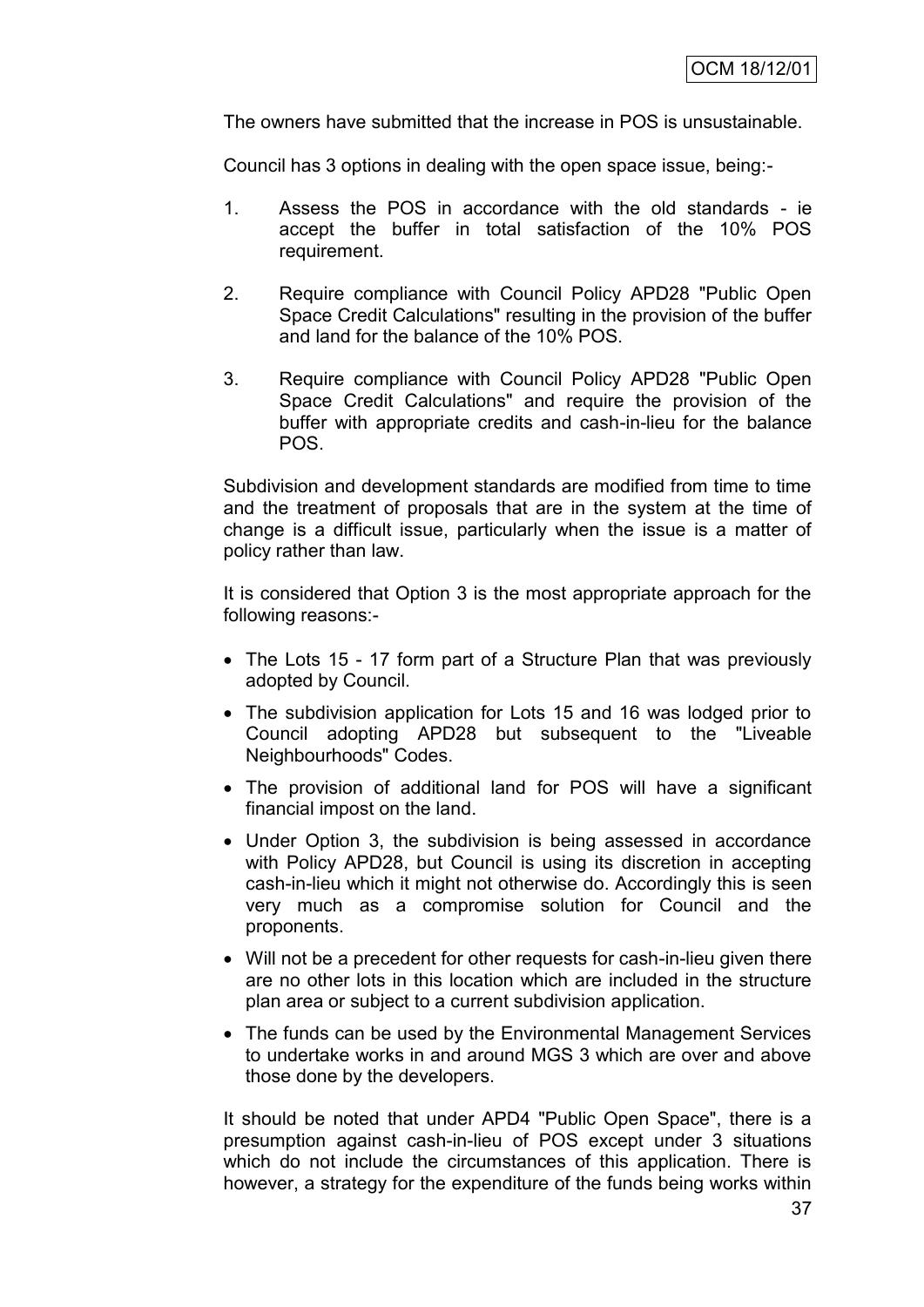and around MGS 3 which partially satisfies point (4) of Policy APD4 which refers to funds being expended in accordance with a Structure Plan endorsed by the Council and the WAPC. Under the circumstances, it is recommended that Council agree to cash-in-lieu of POS and seeks approval of the Department for Planning and Infrastructure.

A Structure Plan has been prepared by Strategic Planning Services to reflect the recommended response to the above issues and is included as Plan 4 in the Agenda attachments. This has been discussed with the owner of Lots 15 and 16 and consultants for the owner of Lot 17. Understandably they have a strong preference for Option 1 in respect to the treatment of POS, but prefer recommended Option 3 to No. 2 which they describe as a "double whammy".

It is recommended that the Structure Plan shown on Plan 4 in the Agenda attachments be adopted by Council as the basis for responding to the Department for Planning and Infrastructure on applications for approval to subdivide Lots 15 - 17 Rockingham Road, Munster.

### **Strategic Plan/Policy Implications**

The Corporate Strategic Plan Key Result Areas which apply to this item are:-

- 2. Planning Your City
	- *"To ensure that the planning of the City is based on an approach which has the potential to achieve high levels of convenience for its citizens."*
	- *"To ensure that the development will enhance the levels of amenity currently enjoyed by the community."*
	- *"To foster a sense of community within the district generally and neighbourhoods in particular."*
- 3. Conserving and Improving Your Environment
	- *"To conserve the quality, extent and uniqueness of the natural environment that exists within the district."*
	- *"To ensure that the development of the district is undertaken in such a way that the balance between the natural and human environment is maintained."*

The Planning Policies which apply to this item are:-

- SPD4 'Liveable Neighbourhoods'
- SPD5 Wetland Conservation Policy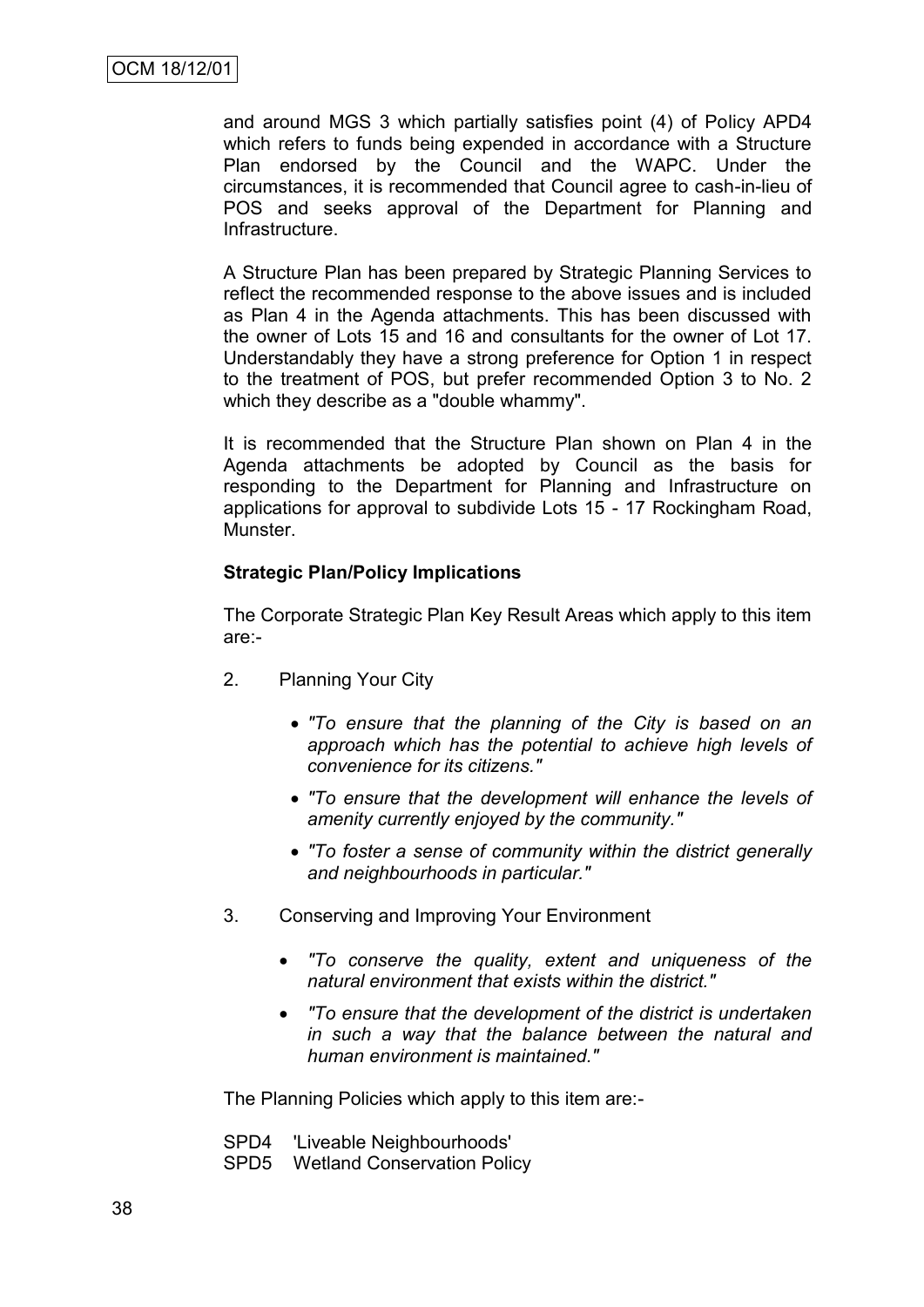- APD4 Public Open Space
- APD6 Residential Rezoning and Subdivision Adjoining Midge Infested Lakes
- APD16 Standard Subdivision and Strata Conditions and Reasons for Refusal
- APD20 Design Principals for Incorporating Natural Management Areas Including Wetlands and Bushlands in Open Space and/or Drainage Areas
- APD28 Public Open Space Credit Calculations
- APD30 Road Reserve and Pavement Standards

# **Budget/Financial Implications**

Cash-in-lieu funds will be held in the POS Reserve Account and used for future works in and around Market Garden Swamp in accordance with Clause 20C of the Town Planning and Development Act.

# **Implications of Section 3.18(3) Local Government Act, 1995**

Nil

# **14.9 (Ocm1\_12\_2001) - ADOPTION OF FORMS - CITY OF COCKBURN HEALTH (EATING HOUSES) LOCAL LAWS (1149) (WJH) (ATTACH)**

# **RECOMMENDATION**

That Council adopts the forms which are attached to the Agenda, for the purposes as described in the City of Cockburn Health (Eating Houses) Local Law 2000.

# **COUNCIL DECISION**

# **Background**

The City of Cockburn Health (Eating Houses) Local Law 2000 was adopted by Council on 15 August 2000 and published in the Government Gazette on 2 February 2001. The Local Law provides for Council to produce forms from time to time. Review of Council records indicates that no forms have been adopted under this Local Law.

# **Submission**

N/A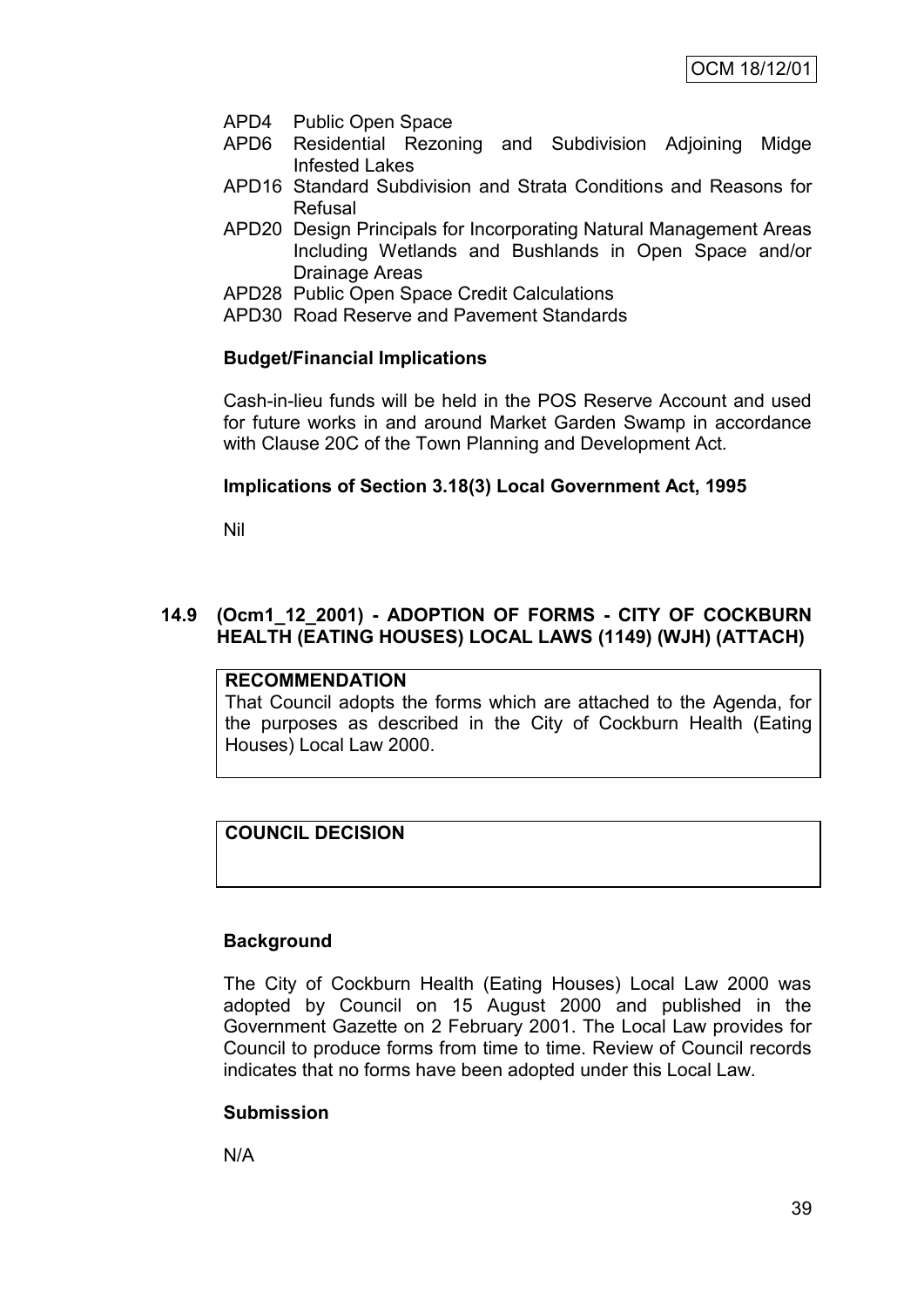# **Report**

In order to facilitate the licensing and registration requirements of the City of Cockburn Health (Eating Houses) Local Law 2000, it is necessary to provide forms. It is recommended that the forms as attached to the Agenda be adopted by Council.

# **Strategic Plan/Policy Implications**

The Corporate Strategic Plan Key Result Areas which apply to this item are:-

- 1. Managing Your City
	- *"To deliver services and to manage resources in a way that is cost competitive without compromising quality."*
	- *"To conduct Council business in open public forums and to manage Council affairs by employing publicly accountable practices."*

# **Budget/Financial Implications**

N/A

**Implications of Section 3.18(3) Local Government Act, 1995**

Nil

# **14.10 (Ocm1\_12\_2001) - SMRC REGIONAL COMMUNITY GREENHOUSE GASES PROJECT (9132) (PS) (ATTACH)**

# **RECOMMENDATION**

That Council:

- (1) confirm its agreement to contribute \$18,000 per annum towards the cost of employing a Regional Coordinator, to administer the Regional Greenhouse Project through the Southern Regional Metropolitan Council;
- (2) agree to the terms and conditions as outlined in the Project Participants" Agreement for the Regional Community Greenhouse Gases Project of the Southern Metropolitan Regional Council;
- (3) note that funding is for a period of 2 years with the possibility of an extension subject to the agreement of the participants; and
- (4) authorise the Chief Executive Officer to approve any minor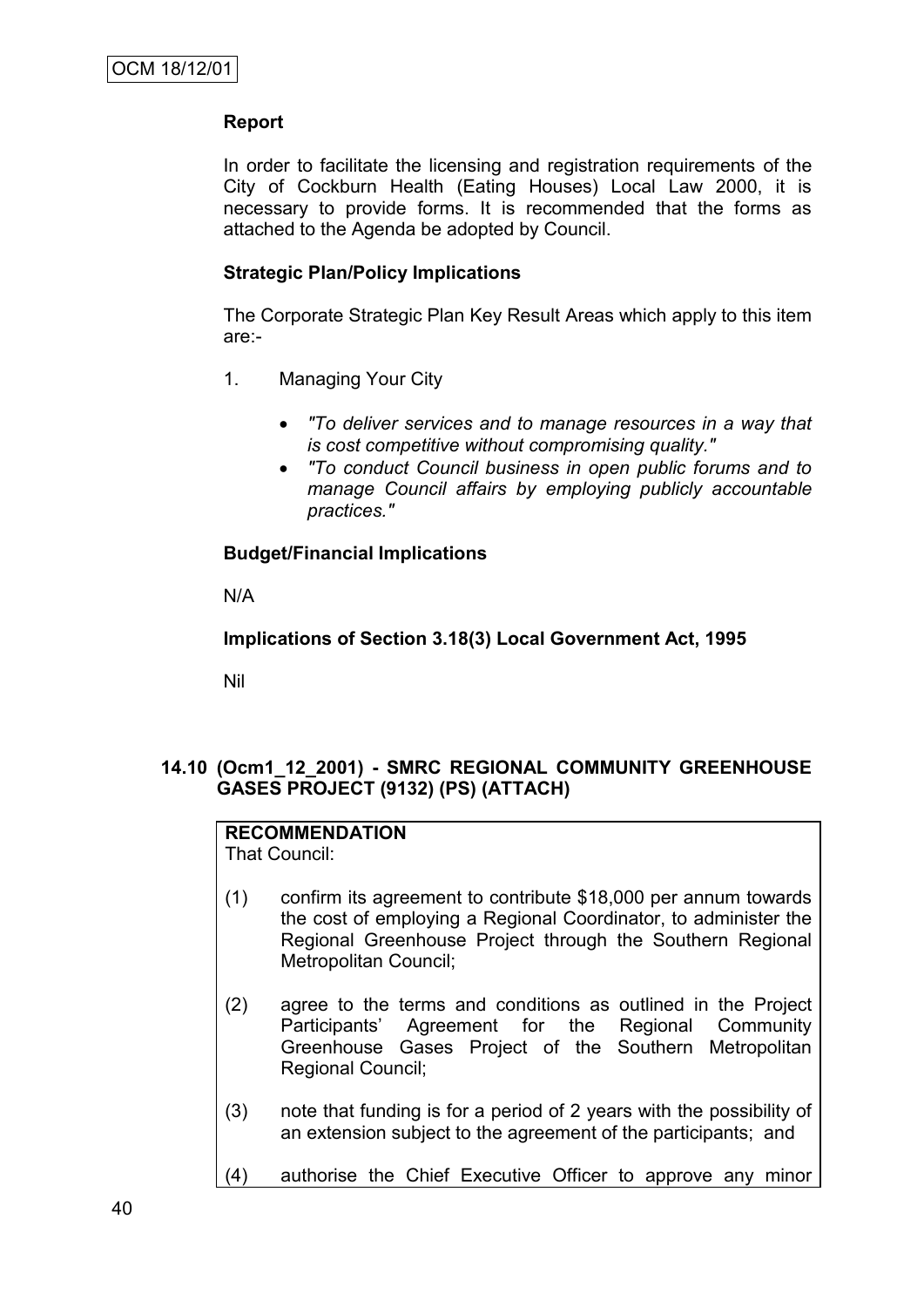variations as required to the Draft Project Participants" Agreement and arrange for the document to be executed.

# **COUNCIL DECISION**

# **Background**

The City of Cockburn has been progressing towards the implementation of the Cities for Climatic Protection Program. Milestone 1 was completed in late 1999, followed by the completion of Milestone 2 in December 1999. With the completion of Milestone 2, Council accepted a recommendation for a 20% reduction on 1996 levels of greenhouse gas by 2010 on both corporation and community targets.

The completion of Milestone 3 requires Council to complete a Local Action Plan for both the community and the corporation. The Corporate Local Action Plan was completed and adopted at the November Council meeting. The community component of the Local Action Plan will be based on a regional approach with all other members of the Southern Metropolitan Region of Councils (SMRC). This was agreed to at the November 2000 Council meeting whereby the Council accepted the following recommendations :

- Adopt the Draft Regional Community Greenhouse Strategic Plan.
- Agree to a regional approach to the implementation of the Regional Community Greenhouse Strategic Plan.
- Support the development of a regional coordinator position to implement the Regional Community Greenhouse Strategic Plan.
- Agree to provide proportional funding of a regional coordinator, subject to all the other member councils committing to the position, and to modify the Principal Activity Plan allocation for the Environmental Management Services.

Since then, the SMRC have further refined the project and the role of the future Regional CCP Coordinator. Development of the project has occurred with CCP officers from all Local Government Authorities within the SMRC.

# **Submission**

SMRC has forwarded to Council, a project participants' legal agreement which details Council's financial obligation to make a proportional contribution to fund a Regional Coordinator.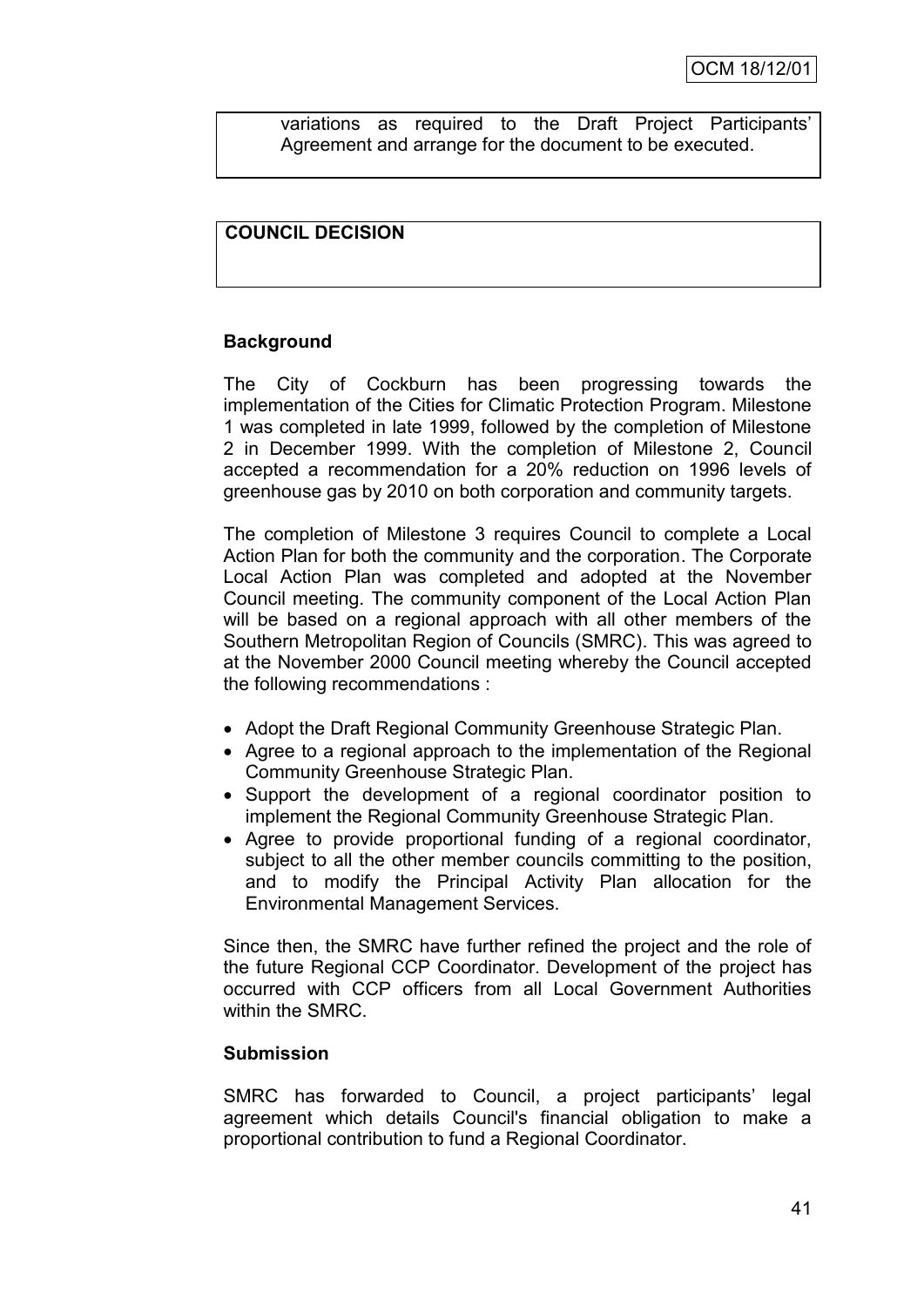# **Report**

The Regional Community Greenhouse Gases Project is centred on the implementation of the Regional Community Greenhouse Strategic Plan. This plan was adopted by Council in October 2001. The project will be for a two year period expiring on 30 November 2003. The project will be reviewed on 30 June 2003, to examine the effectiveness of the project and consider extending the project into future years.

The tasks to be undertaken within the two years of the project include;

- Reduce energy consumption within the business sector, form partnerships with key industry groups,
- Community Education /Promotion within the community,
- Examine the reducing of energy consumption within the street lighting sector,
- Encourage the community to buy 5 star rating appliances.

A Regional CCP officer will be employed to undertake these tasks and will be responsible for the following duties:

- oversee the implementation of the Regional Community Greenhouse Strategic Plan,
- implement projects outlined in the annual action plan and identify possible future projects,
- prepare grant submissions to assist in undertaking projects

SMRC has prepared a Draft Project Participants' Agreement which details Council's financial responsibility. A copy of the Agreement is included in the Agenda attachments.

The adoption of the agreement will allow the appointment of a Regional CCP officer in February 2002.

Signing the project agreement will allow the City of Cockburn, and other SMRC councils, to commence the implementation of greenhouse emission saving measures in the community. These activities, coupled with the City of Cockburn's Corporate Local Action Plan, will result in a reduction in greenhouse emissions within the City of Cockburn.

# **Strategic Plan/Policy Implications**

The Corporate Strategic Plan Key Result Areas which apply to this item are:-

- 2. Planning Your City
	- *"To foster a sense of community within the district generally and neighbourhoods in particular."*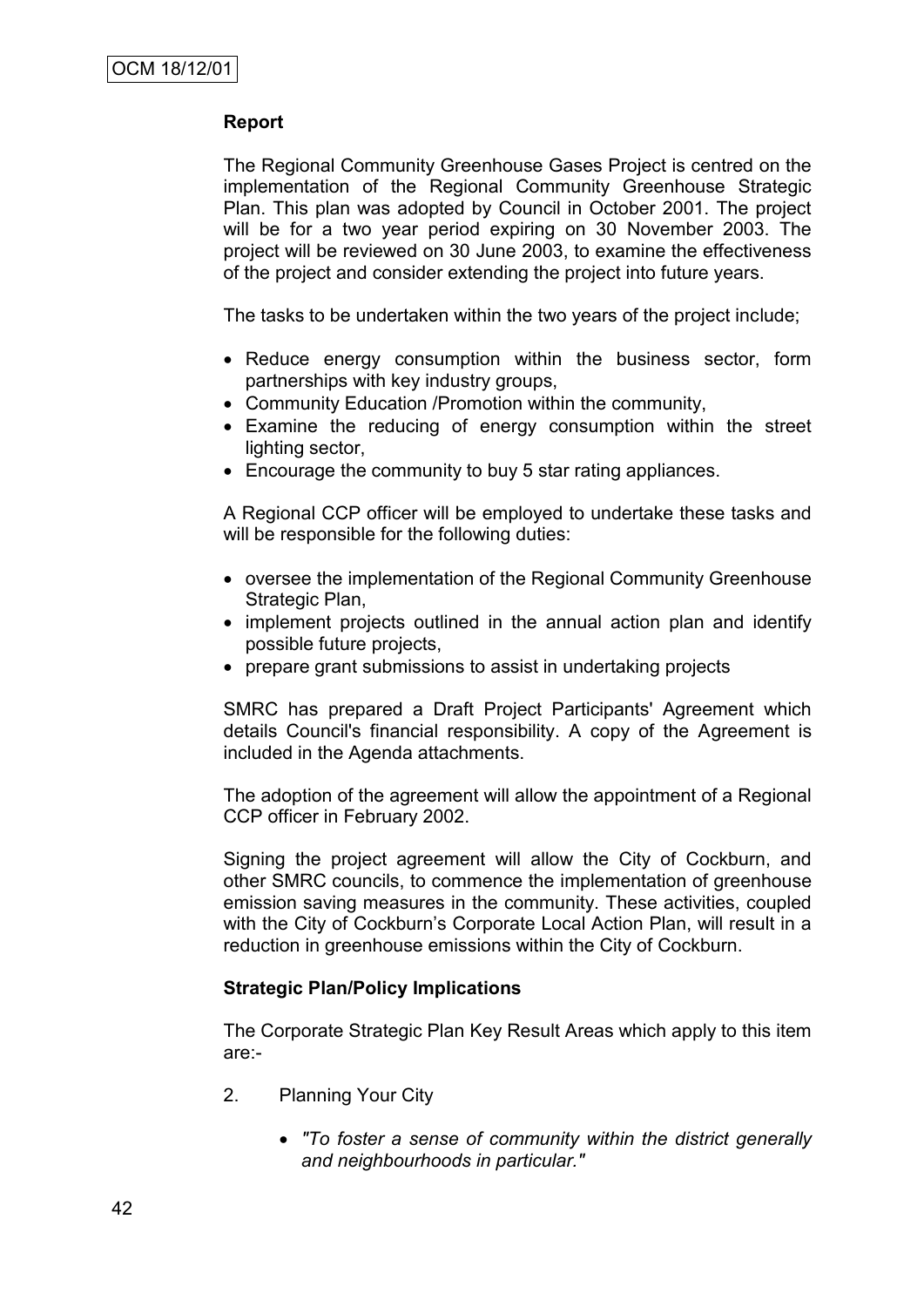- 3. Conserving and Improving Your Environment
	- *"To conserve the quality, extent and uniqueness of the natural environment that exists within the district."*
	- *"To conserve the character and historic value of the human and built environment."*
	- *"To ensure that the development of the district is undertaken in such a way that the balance between the natural and human environment is maintained."*

### **Budget/Financial Implications**

An amount of \$18,000 was allocated in the 2001/2002 Environmental Services budget for this project. A further \$18,000 will need to be allocated in the 2002/2003 budget.

### **Implications of Section 3.18(3) Local Government Act, 1995**

Nil

# **14.11 (Ocm1\_12\_2001) - FINAL ADOPTION - SCHEME AMENDMENT NO. 231 PROPOSED TEXT AMENDMENT TO TOWN PLANNING SCHEME - DISTRICT ZONING SCHEME NO. 2 (92231) (MR)**

#### **RECOMMENDATION** That Council:

(1) grant final adoption to the following amendment:-

TOWN PLANNING AND DEVELOPMENT ACT 1928 (AS AMENDED) RESOLUTION DECIDING TO AMEND A TOWN PLANNING SCHEME CITY OF COCKBURN - DISTRICT ZONING SCHEME NO. 2.

AMENDMENT NO. 231

Resolved that Council, in pursuance of section 7 of the Town Planning and Development Act 1928 (as amended) to amend the above Town Planning Scheme by:-

Amending the Scheme Text as underlined below:-

*"5.1.3 (b) the erection on a Lot of a single house, two grouped dwellings, including ancillary outbuildings which comply with the provisions of the Residential Planning Codes or Detailed Area Plan, in a zone where the proposed use is designated with the*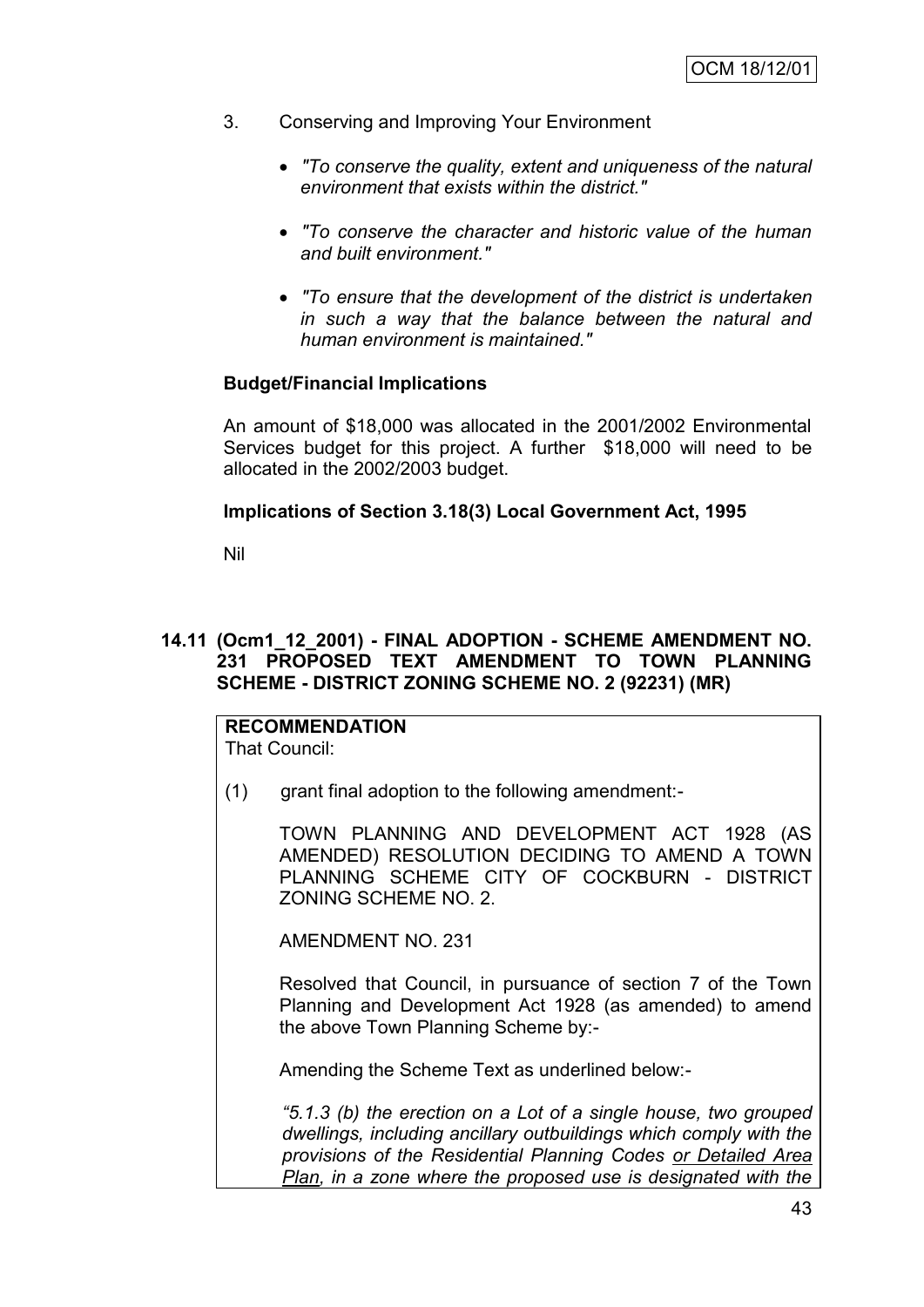*symbol "P" in the cross-reference to that zone in the zoning table, provided the Place is not included in the Heritage List referred to in Clause 5.8.1;"* 

*"5.3.5 (2) (a) where land is within a Development Area in the Scheme, the local government may vary the minimum open space provisions of the Residential Planning Codes within an area of a structure plan or any part of the area stipulated in a structure plan, in accordance with development guidelines or detailed area plan forming part of the structure plan." (this clause has been adjusted to comply with the direction given by the Minister)*

*"8.2.16.1 Notwithstanding clause 5.3, where it is considered desirable to enhance, elaborate or expand the details or provisions contained in a structure plan for a particular lot or lots, a detailed area plan may be prepared by:-" etc.* 

*"8.2.16.2 Where the Council has discretion under the Residential Planning Codes a detailed area plan may include variations to the provisions of the Codes and include details as to:- " etc.*

(2) forward a copy of the signed and endorsed Scheme Amendment documents to the Western Australian Planning Commission seeking endorsement from the Minister.

# **COUNCIL DECISION**

# **Background**

Council, at its Ordinary Meeting held on 21 August 2001, decided to initiate Amendment 231 to the City of Cockburn Town Planning Scheme – District Zoning Scheme No 2 ("DZS2"). For further background refer to OCM21/8/01 item 14.12.

The Scheme Amendment was referred to the Western Australian Planning Commission ("Commission") and the Environmental Protection Authority ("EPA") in accordance with Section 7A(1) of the Act.

No response was received from the Commission.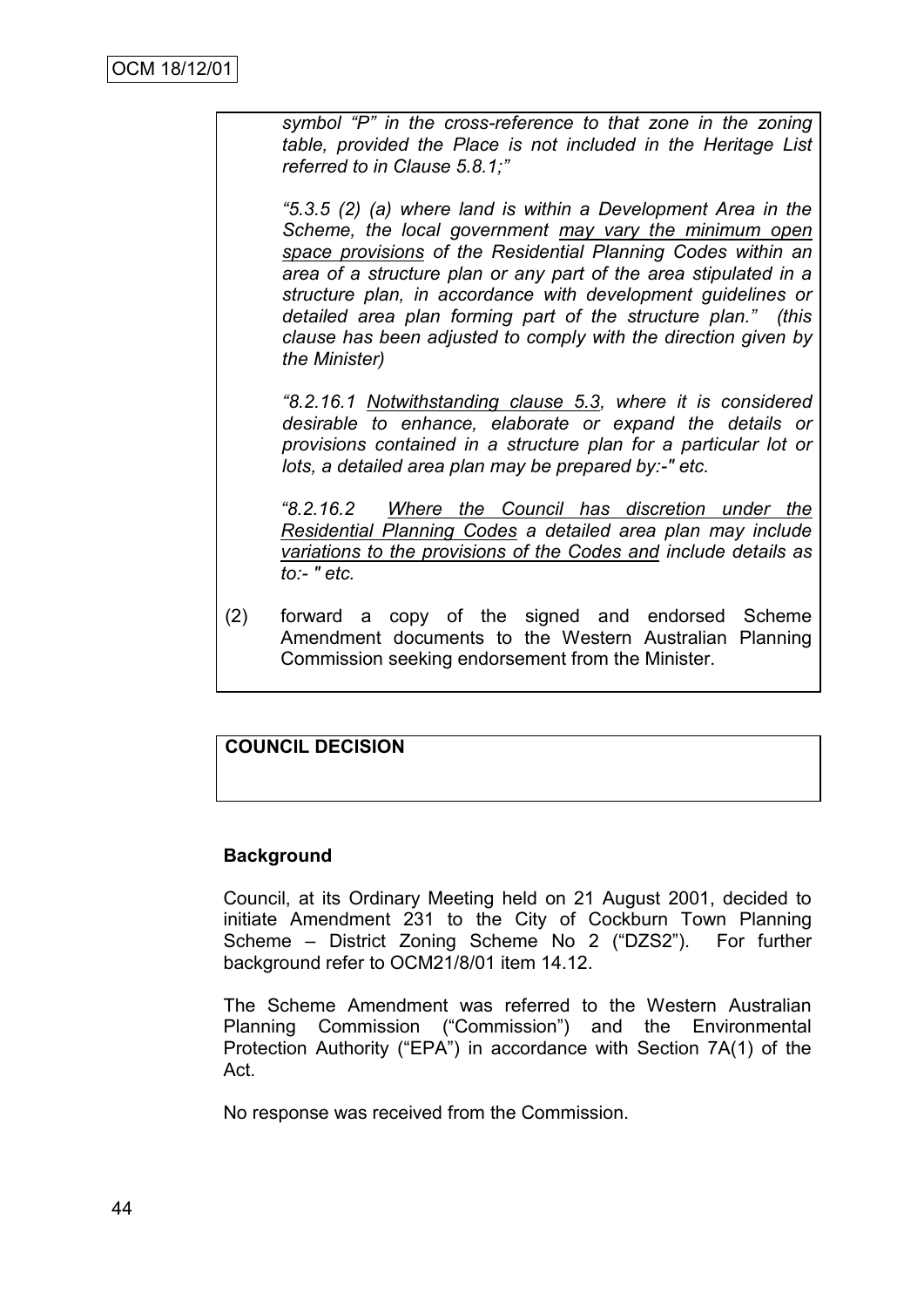The EPA advised that under Section 48A of the EPA Act, the amendment was "not assessed" and the amendment was advertised in accordance with the Regulations for not less than 42 days.

### **Submission**

The City was approached several months ago by the developers of Development Area 10 south of Bartram Road, Atwell. The developers were preparing "Development Guidelines" to administer residential development within the new subdivision and asked if the Council could vary open space requirements for single houses under the Residential Planning Codes. The developers believe the smaller cottage size lots for example, will need flexibility in applying open space requirements less than the 50% minimum standards of the Codes applying to the R15-R60 Coded land.

The "Development Guidelines" were later changed to "Detailed Area Plans" so they could be adopted pursuant to provisions of DZS2. It was established that the Scheme provisions needed to be further clarified to give precedence to the Detailed Area Plans over the R-Codes where required. The City believes the R-Codes are still a useful document to be applied generally to residential land in the district but it has limitations where residential subdivisions are proposed based on "Liveable Neighbourhoods" principles.

Recent interest has also been shown from another developer who is similarly awaiting the outcome of this Scheme Amendment to facilitate the envisaged development.

# **Report**

At the close of the advertising period, there were no submissions received.

The purpose of the Scheme Amendment is to modify the Scheme Text – R Code and Detailed Area Plan provisions to enable the City to:-

- 1. Approve as of right new development standards for precincts such as small lot area contained within Detailed Area Plans or particular development requirements consistent with the Scheme.
- 2. Avoid requiring individual applications for development approval to vary the R-Codes, where discretion is required relative to building setbacks or other provisions, where consistent with Detailed Area Plans;
- 3. Provide greater flexibility in applying standards that are relevant to energy efficiency through orientation, location and design of building and the spaces between buildings.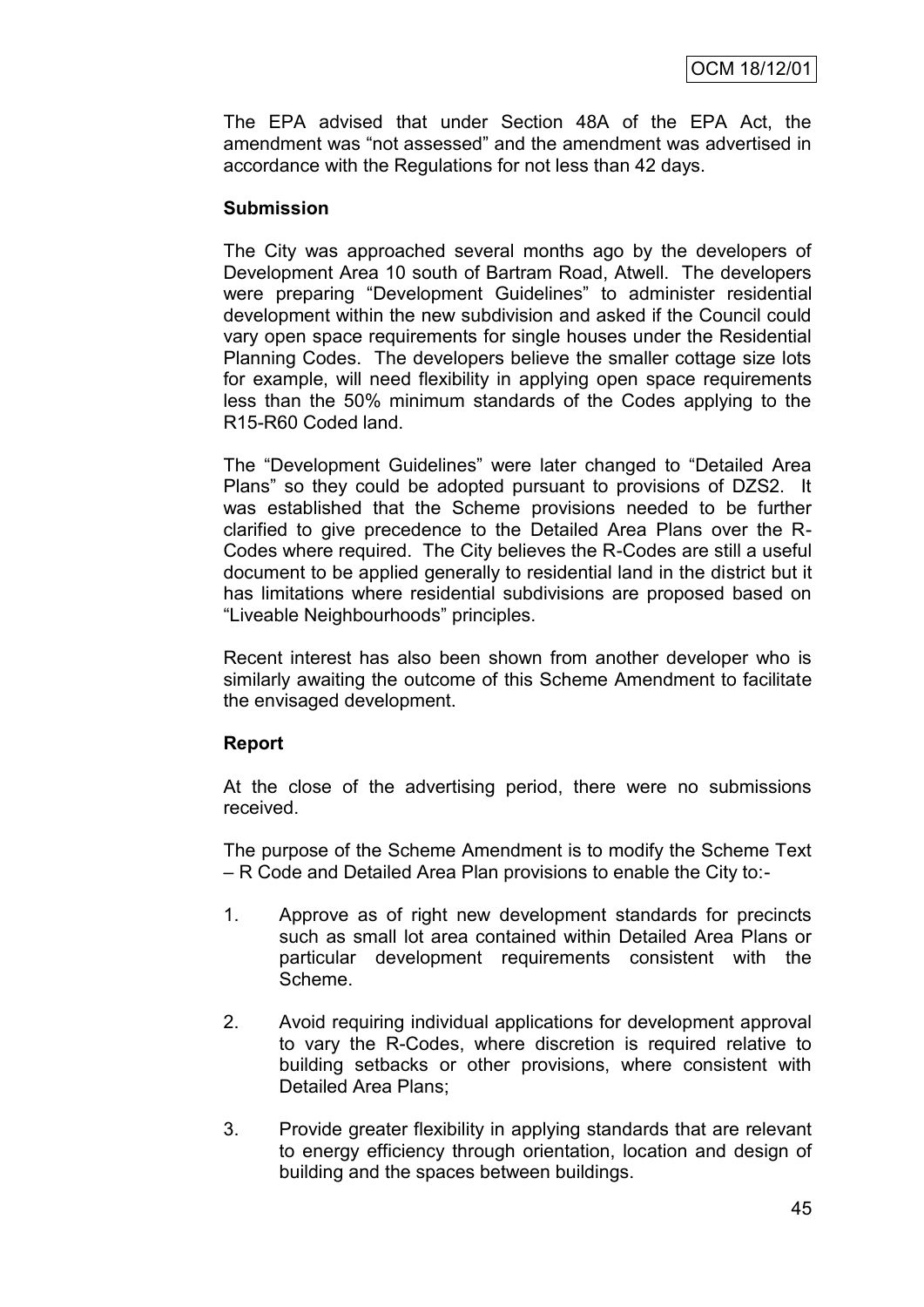- 4. Provide greater certainty for developers and prospective purchasers of the specific provisions of Detailed Area Plans and could potentially avoid having to refer to separate planning standards being the Detailed Area Plans and the R-Codes and;
- 5. Apply clause 8.2.16 of the Scheme for Detailed Area Plans the way in which they were intended to be used. That is to enhance, elaborate or expand on the detailed provisions in a Structure Plan.

The Scheme Text changes sought, are an enhancement of the R-Codes at a local level in respect of land within a Development Zone. The Scheme Amendment complies with State Policy and practice.

It is recommended that the Council adopt the Scheme Amendment and forward the completed documents to the Commission requesting the final endorsement of the Minister for Planning and Infrastructure.

### **Strategic Plan/Policy Implications**

The Corporate Strategic Plan Key Result Areas which apply to this item are:-

2. Planning Your City

*"To ensure that the planning of the City is based on an approach which has the potential to achieve high levels of convenience for its citizens."*

# **Budget/Financial Implications**

The Scheme Amendment documents are being prepared in-house where costs incurred relate to the administration, advertising of the documents and reporting to the Council.

# **Implications of Section 3.18(3) Local Government Act, 1995**

Nil

**14.12 (Ocm1\_12\_2001) - REVOCATION OF PLANNING APPROVAL - FUNCTION CENTRE - LOT 9 (NO. 220) WATTLEUP ROAD, WATTLEUP - OWNER/APPLICANT: V LOMBARDO (4412312) (MR)**

**RECOMMENDATION** That Council:

(1) revoke the planning approval granted by the Council at its Ordinary Meeting on 18 July 2000 for a Function Centre - Lot 9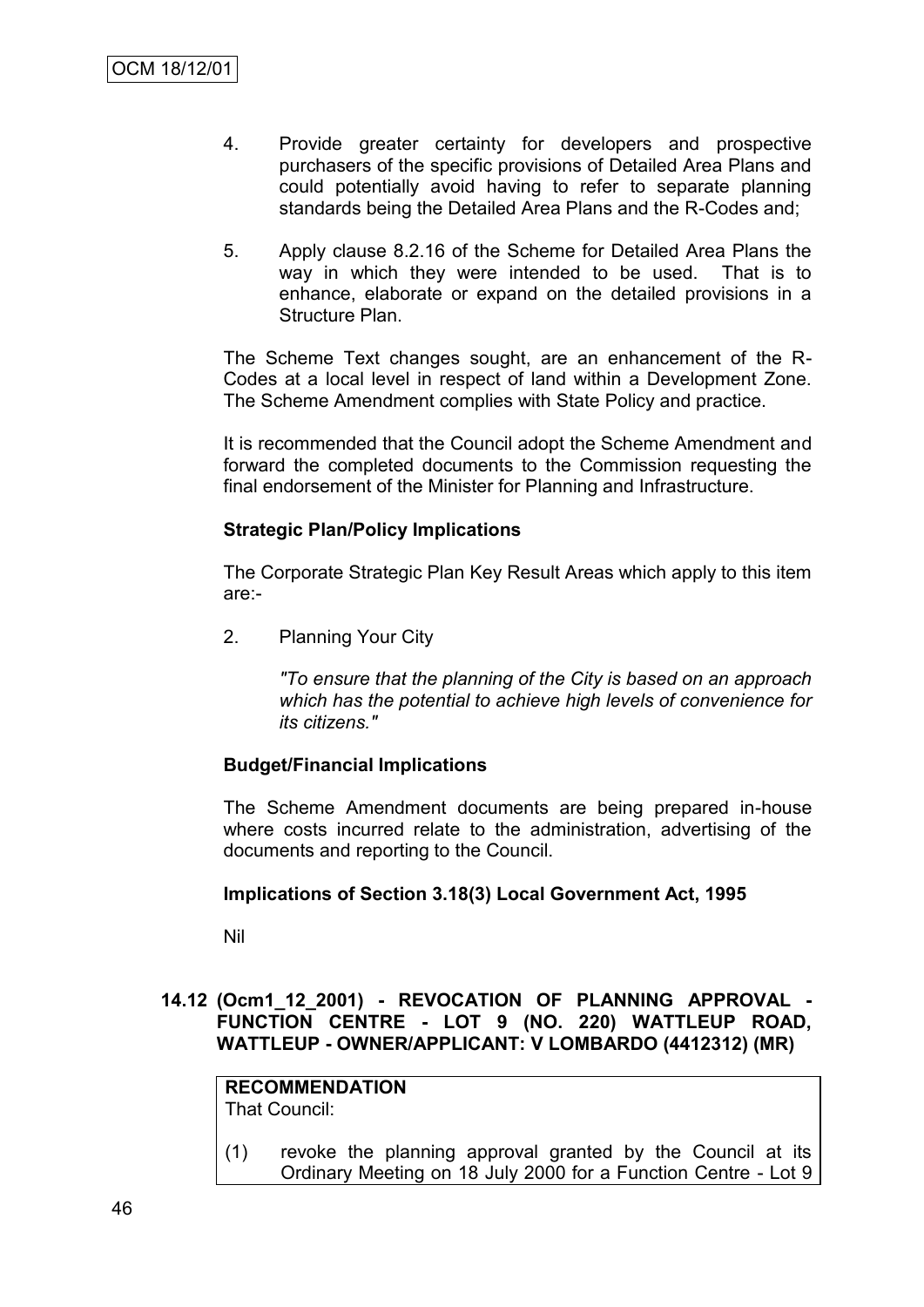(No 220) Wattleup Road Wattleup, pursuant to Clause 6.3.5 of the City of Cockburn Town Planning Scheme – District Zoning Scheme No 2 subject to (2) and (3) below;

- (2) notify the owner of the Council"s decision and inform the owner of the opportunity to give reasons, within 14 days of the date of the Council decision, explaining why the approval for the function centre should not be revoked;
- (3) should the owner not respond within the 14 day period as provided for in recommendation (2), the Director of Planning and Development is to proceed with the revocation in accordance with the Council decision however, should a written response be received from the owner in accordance with recommendation (2) above within the period specified, then the matter is to be referred to the Council for its consideration; and
- (4) advise the WAPC and Council"s solicitor of the Council"s decision in the event that the Director of Planning and Development revokes the planning consent for the function centre as provided for in recommendation (3).

# **COUNCIL DECISION**

# **Background**

In November 1993, Council approved a dive training resort on the site.

In February 1999, Council received a complaint about illegal earthworks occurring on the subject property. Investigations revealed the owner was preparing to use the lot for a function and conference centre. The owner was asked to apply for planning consent to operate the proposed use.

Council refused the function centre proposal at its Ordinary Meeting of 11 May 1999. The applicant re-applied for the same use in October 1999. This application was also refused by Council, at its Ordinary Meeting held on 21 December 1999. Item 13.20 of that agenda, detailed that two functions were held at the site on the weekend of 30 June and 1 July 2000, despite no planning consent being issued for that use.

Council approved a function centre at its Ordinary Meeting on 18 July 2001. The approval was based on a function centre to cater for small business lunches and seminars. The hours of operation were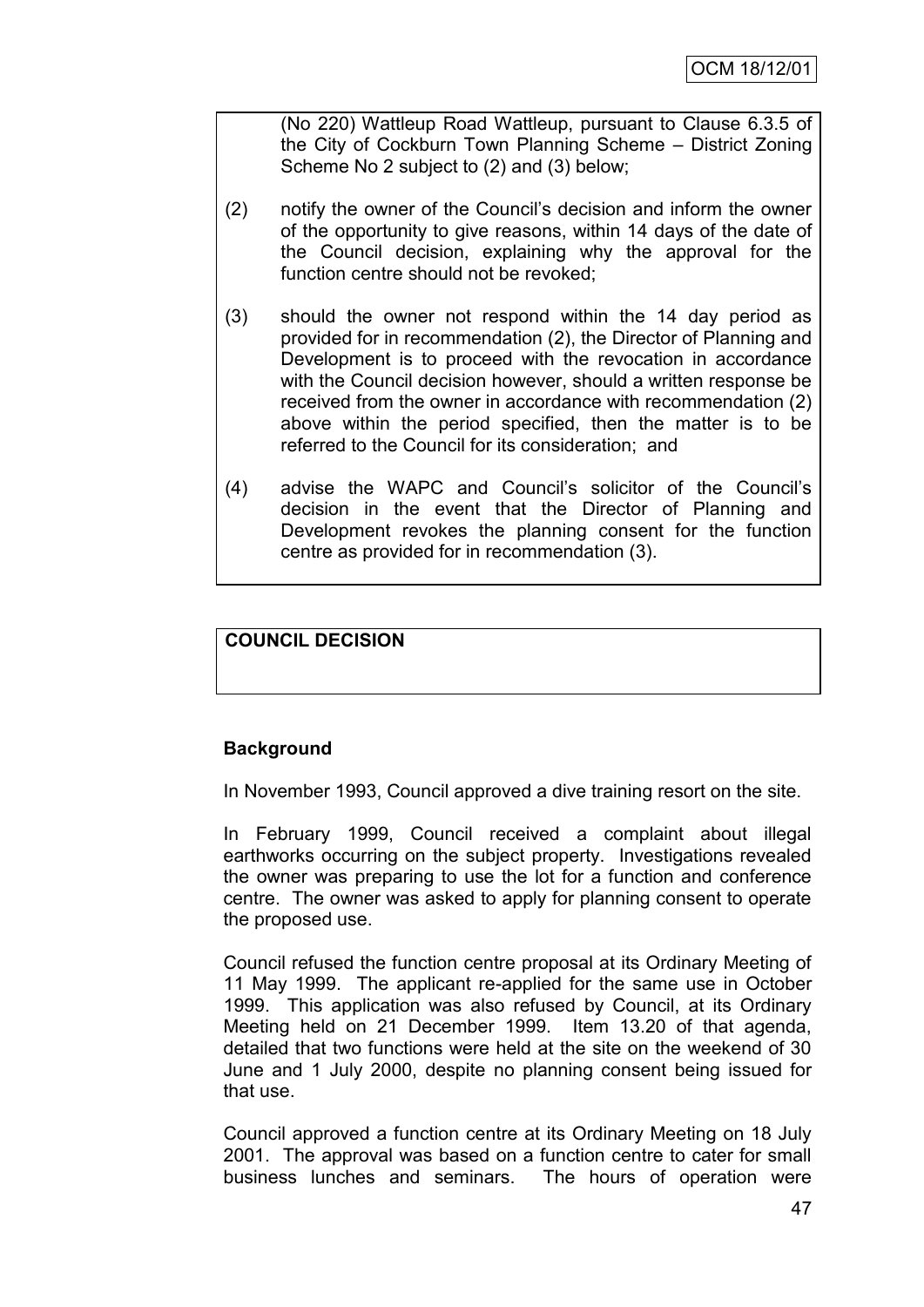approved from 8am to 7pm seven days a week. The functions were to cater for 30 people. At the time of considering the application, the City received submissions from nearby affected owners opposing the proposal. Functions were being operated by the Australian Mating Club and illegal adult events were being held at the premises at various evening hours.

The City subsequently received various resident complaints mid to late last year regarding non-compliance with conditions of approval relative to hours of operation. Evidence was collected during three dates using two Undercover Police Officers and Council Officers last year. The information collected was used to successfully prosecute the operator at the Fremantle Court of Petty Sessions on 3 October 2001. The operator had earlier vacated the premises and is no longer occupying the land.

Prosecution was achieved by serving 3 charges under s 178(4) of the Health Act 1911, for using a public building without a certificate of approval and 3 charges under section 10(4)(a)(i.) of the Town Planning and Development Act 1928, for a breach of condition – hours of operation. The Magistrate imposed a global penalty of \$2,000 with costs of \$857.70 on the Town Planning and Development Act charges. The operator was also fined \$1,000 with costs of \$857.70 on the Health Act charges.

The function centre advertisements of new events feature on the Club's website. The function centre use is continuing at various evening hours in contravention of the approval with excessive noise levels, which is the source of continual disturbance to local residents.

In December 2000, the *Hope Valley Wattleup Redevelopment Act* was gazetted. The land is within the redevelopment area and is therefore repealed from the City"s Town Planning Scheme and the Metropolitan Region Scheme.

An application was lodged by the owner - Mr Vince Lombardo in March 2001, for the function centre to be expanded from 30 people to 100 people and the hours of operation from 7am to midnight. The City advised the Western Australian Planning Commission that it did not support the proposal. On 3 December 2001, the Commission issued a refusal decision for the following reasons:-

- *"1. The proposal is inconsistent with the amenity of the surrounding area by reason of the proposed hours of operation and the offsite impacts of functions at the premises.*
- *2. The proposal is premature in respect of its potential service to the future industrial development in the area the subject of the Hope Valley-Wattleup Redevelopment Act.*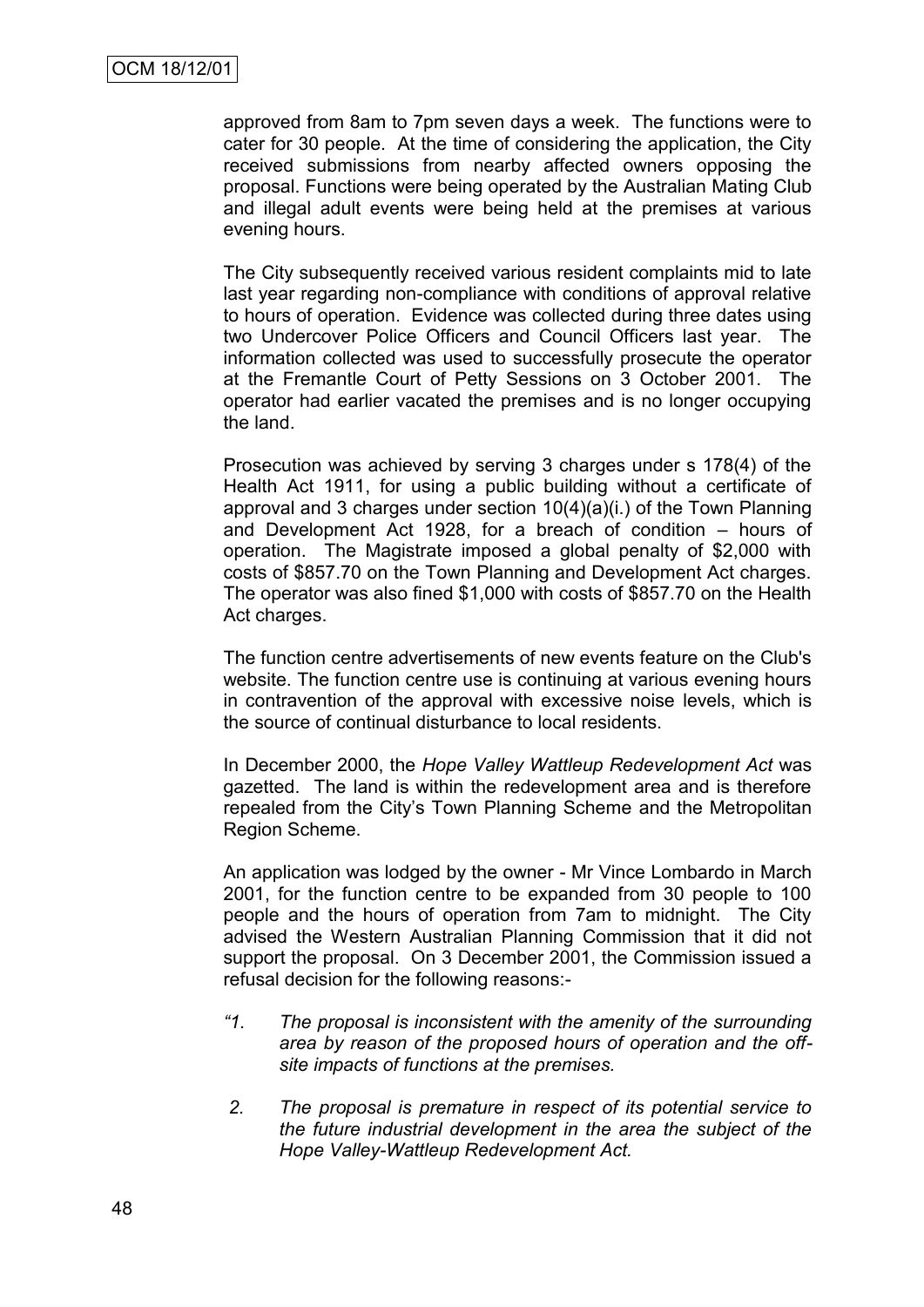*3. The proposal has the potential to prejudice the orderly and proper planning of the abovementioned area."*

# **Submission**

Further complaints have been received from adjoining owners about the operation and the continued use of the premises.

# **Report**

On 11 December 2001, Council"s solicitors advised that the further complaints by the neighbours would need new evidence to be collected and the commencement of a fresh legal action, that could be made against the owner and new operator. This will be time consuming and expensive.

Although the land is within the Hope Valley Wattleup Redevelopment Area, the City"s solicitor has advised that because the Council issued its approval prior to the Redevelopment Area being excised from the DZS2, the Council is still obliged to follow through with compliance with its conditions of approval. This is despite Council having fulfilled its obligations in the investigation and prosecution of the former operator for non-compliance with legislation. As the Western Australian Planning Commission is the responsible authority for issuing planning approvals within the Redevelopment Area, it is more appropriate for the Commission to take on the responsibility for dealing with this on-going matter.

Since it was approved, the function centre has been an on-going concern to local residents and the Council regarding compliance with conditions of approval. The Council has pursued legal avenues, which has not resulted in satisfactory or conclusive outcomes.

To assist in resolving this matter, it is necessary for the Council to revoke its planning consent for the use of the property as a Function Centre issued on 18 July 2000, under clause 6.3.5 of the Council"s Scheme. Prior to revoking the function centre approval, it is necessary from a natural justice point of view, to allow the owner the opportunity to give reasons within 14 days of the date of the Council decision, why the approval for the function centre should not be revoked. If a response is received from the owner within this period, then the matter should be referred back to the Council for its consideration. If no reply is received within 14 days, the Director Planning and Development could revoke the approval.

This will conclude the Council's involvement in respect of planning approval breaches and send a strong message back to the owner and new operator, that it is not prepared to tolerate the continued breach of the Council"s Scheme. The Commission must then control any new function events pursuant to the Redevelopment Act. The Commission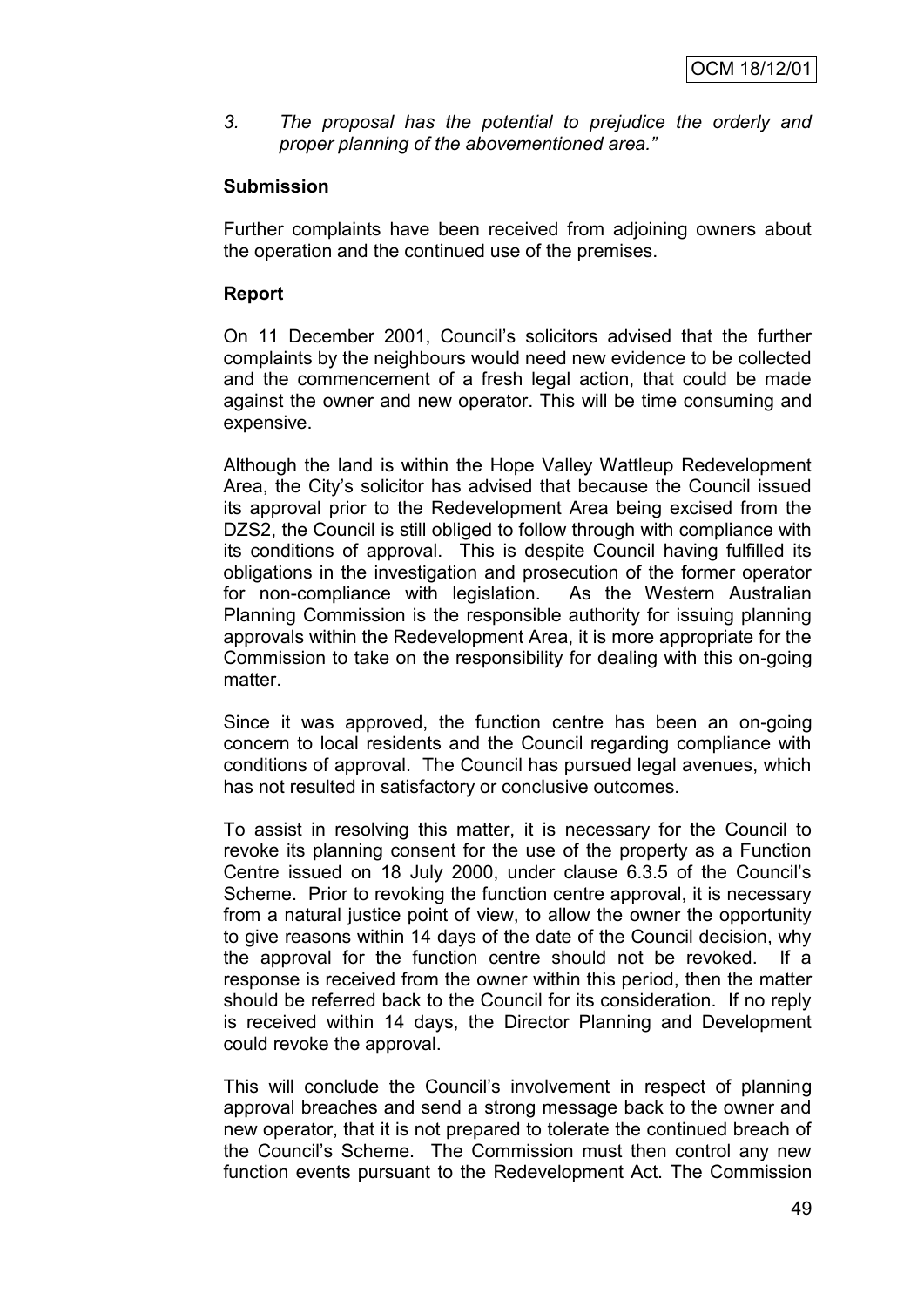has the power to effectively control the matter as if it were the local government.

The City will continue to be responsible for health (noise) and building matters relating to the land.

If the Council revokes its approval, there will be no approval applying to the land and therefore the owner will be required to make a fresh application to the Western Australian Planning Commission under the provisions of the Hope Valley-Wattleup Redevelopment Act.

### **Strategic Plan/Policy Implications**

The Corporate Strategic Plan Key Result Areas which apply to this item are:-

2. Planning Your City *"To ensure that the planning of the City is based on an approach which has the potential to achieve high levels of convenience for its citizens."*

### **Budget/Financial Implications**

The cost of preparing a second prosecution for breach of planning approval would be over \$7,000.

#### **Implications of Section 3.18(3) Local Government Act, 1995**

Planning approvals for the affected land are now controlled under the provisions of the Hope Valley-Wattleup Redevelopment Act, which are administered by the Western Australian Planning Commission.

# **15. FINANCE AND CORPORATE SERVICES DIVISION ISSUES**

# **15.1 (Ocm1\_12\_2001) - BUDGET REVIEW - PERIOD ENDING 31 OCTOBER 2001 (5402) (ATC) (ATTACH)**

| <b>RECOMMENDATION</b><br>That Council amend the Municipal Budget for 2001/02 as follows: |                                                                                                                                                                        |                                 |                                  |  |  |  |
|------------------------------------------------------------------------------------------|------------------------------------------------------------------------------------------------------------------------------------------------------------------------|---------------------------------|----------------------------------|--|--|--|
| A/c No.                                                                                  | <b>Description</b>                                                                                                                                                     | <b>Current</b><br><b>Budget</b> | <b>Proposed</b><br><b>Budget</b> |  |  |  |
| <b>NEW</b><br>510460<br><b>NEW</b>                                                       | Perth Bicycle Network Contribution -<br><b>Beeliar Drive DUP</b><br><b>Bus Shelter Maintenance</b><br>Lydon Bld, at #'s 109/111 - Replace<br>brick paving with asphalt | 0<br>26,000<br>0                | (50,000)<br>52,000<br>12,500     |  |  |  |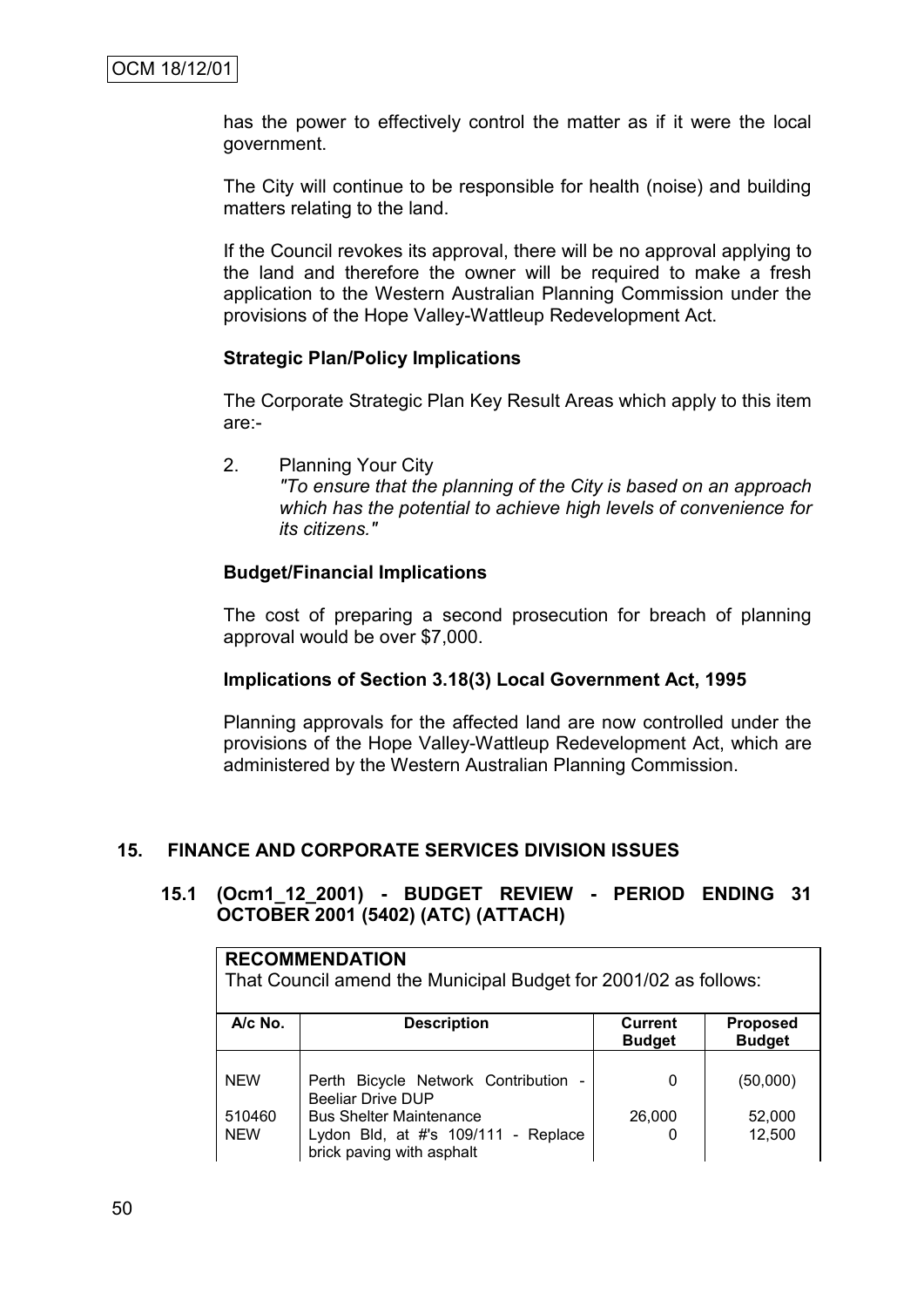# OCM 18/12/01

| 680407     | Bullfinch St (Spearwood/Phoenix) - Slab<br>replacement footpath  | 52,300       | 41,000      |
|------------|------------------------------------------------------------------|--------------|-------------|
| 680411     | Etherington Ave (Hobley/#17) - Slab<br>replacement footpath      | 12,000       | 0           |
| 695310     | Curlew Way - Complete cul-de-sac                                 | 8,438        | 4,438       |
| 695504     | Forrest Road (Frederick/Clara) - Road                            | 4,952        | 11,400      |
| 605532     | treatment<br>Glen iris Drive near Bunker Gardens -               | 16,589       | 1,500       |
| 695353     | Road treatment<br>Glenister Road (Offley/Janson) - Road          | 4,730        | 2,000       |
| 695608     | treatment<br>Russell Road - Passing lane at Moylan               | 40,000       | 10,000      |
| 695317     | Road<br>Spearwood Avenue/Doolette Street -                       | 29,918       | 70,000      |
| 680319     | Intersection treatment<br>Interim Reserve (Angus/Doolette) - New | 11,400       | 5,100       |
| 695607     | footpath<br>Jandakot<br>(Fraser/Warton)<br>Road                  | 100,000      | 108,000     |
| <b>NEW</b> | Shoulders/resurface<br>Beeliar Drive (Dunraven/Spearwood) -      | 0            | 50,000      |
|            | Dual Use Path Stage 1                                            |              |             |
| <b>NEW</b> | Vodice Street - Replace slab footpath                            | 0            | 10,500      |
| <b>NEW</b> | Tomislav Place - Replace slab footpath                           | 0            | 6,000       |
| 870112     | <b>Directional Signs</b>                                         | 0            | (8,200)     |
| 8248B      | Hilux Ute - Building<br>Maintenance                              | 6,504        | 11,504      |
|            | Supervisor                                                       |              |             |
| 125720     | <b>Computer Equipment</b>                                        | 187,395      | 209,943     |
| 125381     | Software Development                                             | 24,227       | 25,529      |
| 125230     | Communications Expenses - IT                                     | 32,600       | 38,270      |
| 140200     | Human Resources - Salaries                                       | 188,700      | 204,590     |
| 880461     | <b>Employment Scheme Funds</b>                                   | 63989        | 69,639      |
| 880030     | <b>Training Subsidies</b>                                        | $\mathbf{0}$ | (1,250)     |
| 500474     | 3<br>Public<br>Planning<br>Scheme<br>Town                        | 58,755       | 38,755      |
|            | Consultation                                                     |              |             |
| <b>NEW</b> | Atwell Changerooms - Safety rail to<br>front walkway             | 0            | 2,800       |
| <b>NEW</b> | <b>Fuel Management System</b>                                    | 0            | 18,000      |
| 580727     | Admin.<br>Centre<br>Upgrade                                      | 15,790       | 7,000       |
|            | airconditioning heaters/ducts                                    |              |             |
| 580619     | Davilak Pump Building<br>- Refurbish<br>external                 | 3,000        | 1,000       |
| 580600     | Admin. Building - Extend and upgrade<br>existing surveillance    | 30,000       | 35,830      |
| 1654654    | Dog pound                                                        | 4,000        | 8,000       |
| 160500     | Fire & Emergency Services contribution                           | 304,500      | 309,900     |
| 8284       | 1AFM129 Leyland Bus                                              | 7,266        | 17,000      |
| 110280     | Elected<br>Members'<br>Printing<br>and                           | 3,500        | 3,100       |
|            | Stationery                                                       |              |             |
| 105031     | General (United) Grant                                           | (985,000)    | (1,023,000) |
| 105030     | General (United Roads Grant                                      | (725,000)    | (739, 300)  |
| 730106     | Non-Compliant<br><b>Building</b><br>Assessment                   | 0            | (1,200)     |
|            | Fees                                                             |              |             |
| 315030     | <b>CSRFF Grant Coastal Motorcycle Club</b>                       | 0            | (2,891)     |
| <b>NEW</b> | <b>Wattleup Community Projects</b>                               | 0            | (3,000)     |
| 545141     | Coastal<br>Motorcycle<br>Club<br>Lease<br>Revenue                | (4,200)      | (1, 316)    |
| 315589     |                                                                  |              | 2,891       |
|            | <b>CSRFF Grant Coast Motorcycle Club</b><br>NAIDOC Week          | 0            |             |
| 315507     |                                                                  | 10,447       | 5,000       |
| <b>NEW</b> | Grant to City of Cockburn RSL                                    | 0            | 5,000       |
| <b>NEW</b> | Grant to Bibra Lake Primary School                               | 0            | 530         |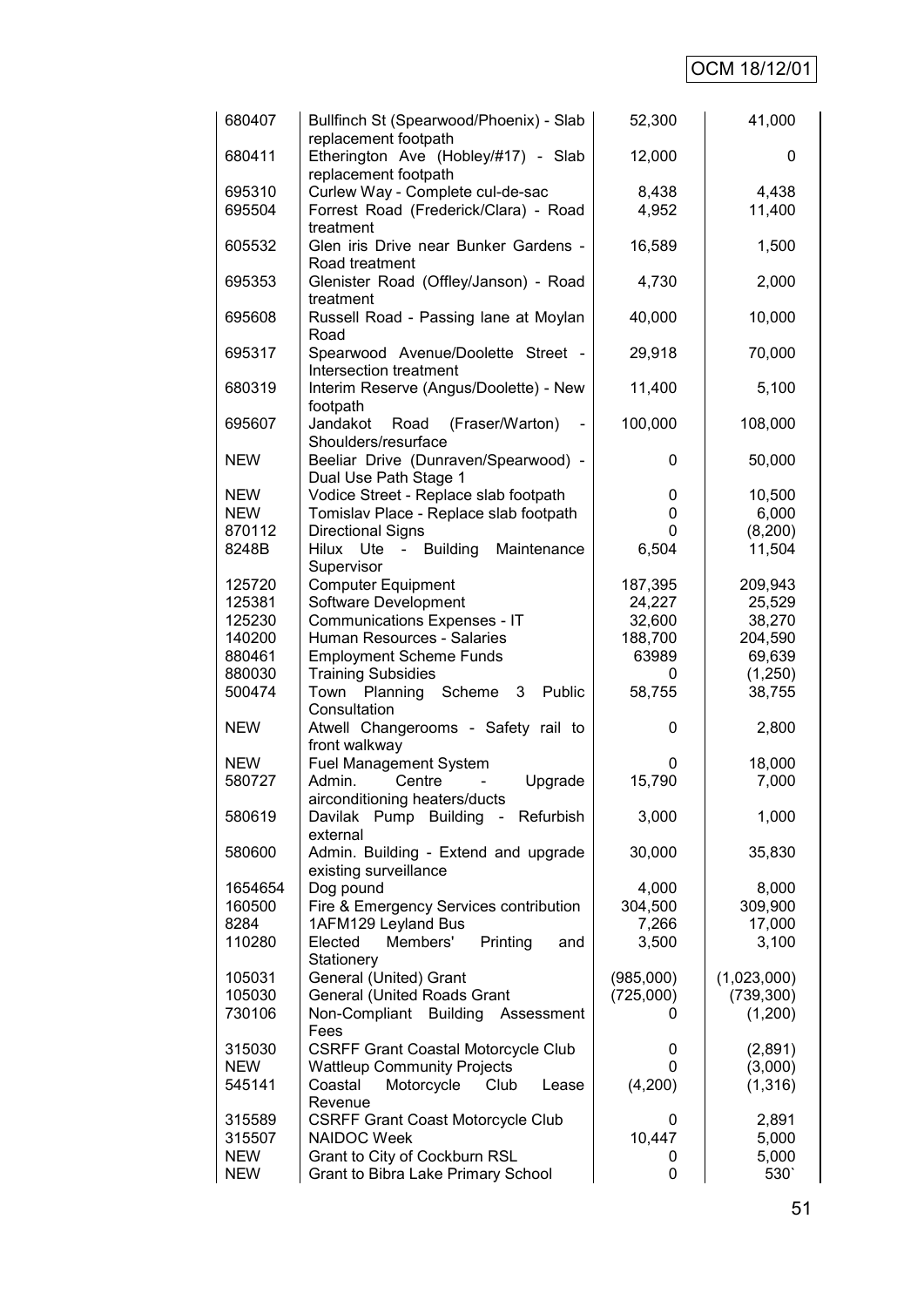# OCM 18/12/01

| 296500<br>315547 | Donations to Schools<br>Donations General | 2,000<br>4,000 | 3,650<br>4,400 |
|------------------|-------------------------------------------|----------------|----------------|
| 555310           | Reimbursement<br>management               |                | 2,000          |
|                  | agreements                                |                |                |
| 485090           | <b>Rubbish Tip Fees</b>                   | (2,450,000)    | (2, 175, 000)  |
| 485465           | Leachate Treatment                        | 146,438        | 121,438        |
| 485470           | Waste Transfer Station                    | 250,000        |                |
| 481100           | <b>Bin Delivery/Service Revenue</b>       |                | (5,760)        |
| 620100           | <b>Photocopying Revenue</b>               |                | (1,200)        |
| 620270           | Success Library - Electricity and Water   | 1,000          | 2,400          |
| 620370           | <b>Photocopying Expenses</b>              |                | 2,500          |
| 497804           | Denis De Young Reserve - Relocation       | 69,964         | 83,964         |
|                  | of Bibra Lake Pony Club                   |                |                |
| 575191           | Croatian Club contribution towards Lot    | O              | (33, 351)      |
|                  | 14 Progress Drive                         |                |                |
| 720601           | <b>Manning Reserve Lookout</b>            | O              | 2,000          |
| 110065           | <b>Advertising Rebate WAMA</b>            |                | (15,000)       |
| 725091           | <b>Naval Base Leases</b>                  | (43,000)       | (47,400)       |
|                  |                                           |                |                |

# **TO BE CARRIED BY ABSOLUTE MAJORITY OF COUNCIL**

# **COUNCIL DECISION**

### **Background**

Council reviews its Budget twice each year for the periods ending October and February.

#### **Submission**

N/A

#### **Report**

A report on the review of the Municipal Budget for the period 1 July 2001 to 31 October 2001 is attached to the Agenda.

#### **Strategic Plan/Policy Implications**

N/A

#### **Budget/Financial Implications**

A number of amendments to the Budget are recommended.

#### **Implications of Section 3.18(3) Local Government Act, 1995**

Nil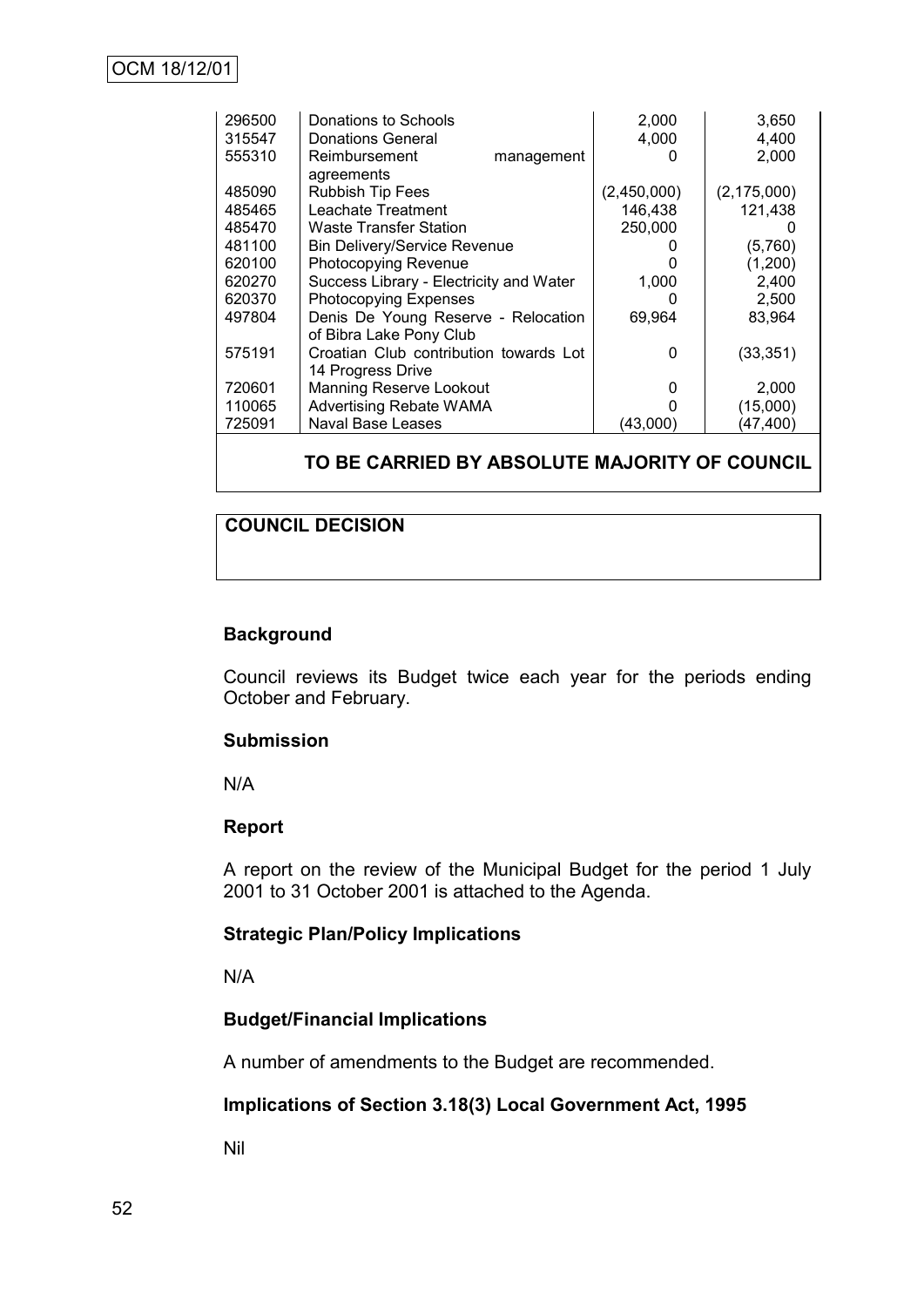# **15.2 (Ocm1\_12\_2001) - LIST OF CREDITORS PAID (5605) (KL) (ATTACH)**

# **RECOMMENDATION**

That Council receive the List of Creditors Paid for November 2001, as attached to the Agenda.

# **COUNCIL DECISION**

# **Background**

It is a requirement of the Local Government (Financial Management) Regulations 1996, that a List of Creditors be compiled each month and provided to Council.

# **Submission**

N/A

# **Report**

N/A

**Strategic Plan/Policy Implications**

N/A

**Budget/Financial Implications**

N/A

**Implications of Section 3.18(3) Local Government Act, 1995**

Nil

# **15.3 (Ocm1\_12\_2001) - REVIEW OF CORPORATE STRATEGIC PLAN (2227) (ATC) (ATTACH)**

**RECOMMENDATION** That Council:

(1) adopt the minor amendments to the wording of the Corporate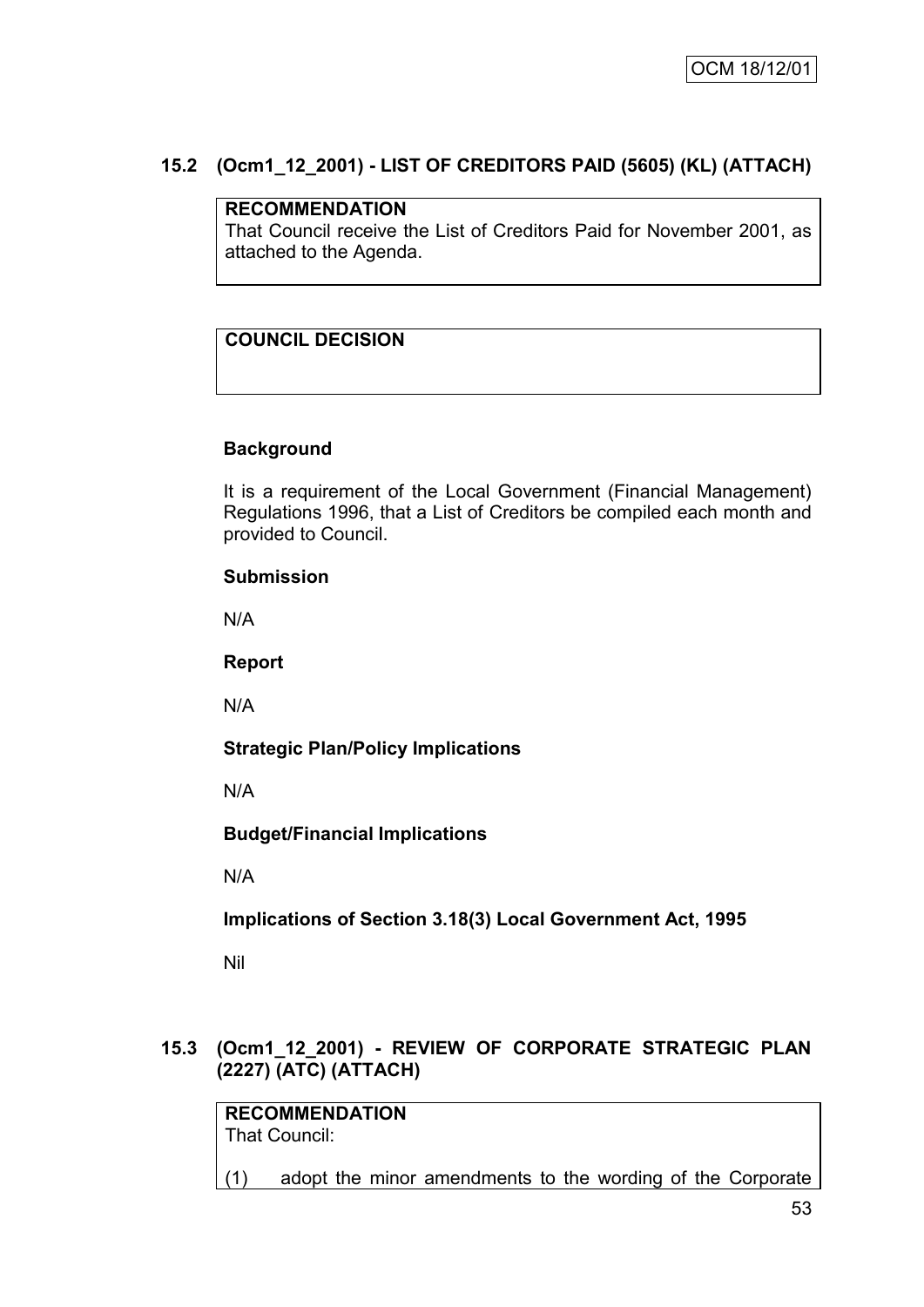Strategic Plan as attached to the Agenda; and

(2) consider the inclusion of Value Statements in the Corporate Strategic Plan at a future meeting of Council.

# **COUNCIL DECISION**

# **Background**

Under the provisions of Policy SC5, Council is required to review the Corporate Strategic Plan in December of each year.

### **Submission**

NA

# **Report**

The Corporate Strategic Plan has been reviewed by the Chief Executive Officer and Directors to ensure that the statements made in the Plan were still relevant. While the intent of the Plan was considered to still be appropriate, it is considered that there is a need to make minor changes to some of the wording.

The words *Our Key Result Areas* need to be changed to *Our Visions* to ensure consistency as the word *Vision* is used throughout the document except for this one area. The use of the word *Objectives* shown under each of the Vision Statements should read *Commitments*. The word *Objectives* is already used in the Principal Activities Plan and therefore to use the same word in both Plans is cause for some confusion.

Some changes are proposed in the wording of the *Our Vision for the Future* section, mainly to reflect Council's need to build on the solid foundation its history has provided *to be a competitive organisation committed to quality service.* This statement is displayed in the public areas of Council"s Administration Building. Some other minor changes have been proposed to reflect current positions eg. revised population figures.

It is proposed that three additional commitments be added to the *Managing Your City* Vision. These are in regard to the provision of effective monitoring and regulatory services that administer relevant legislation and local laws in a fair and impartial way, the provision of a professional and well trained workforce that is responsive to the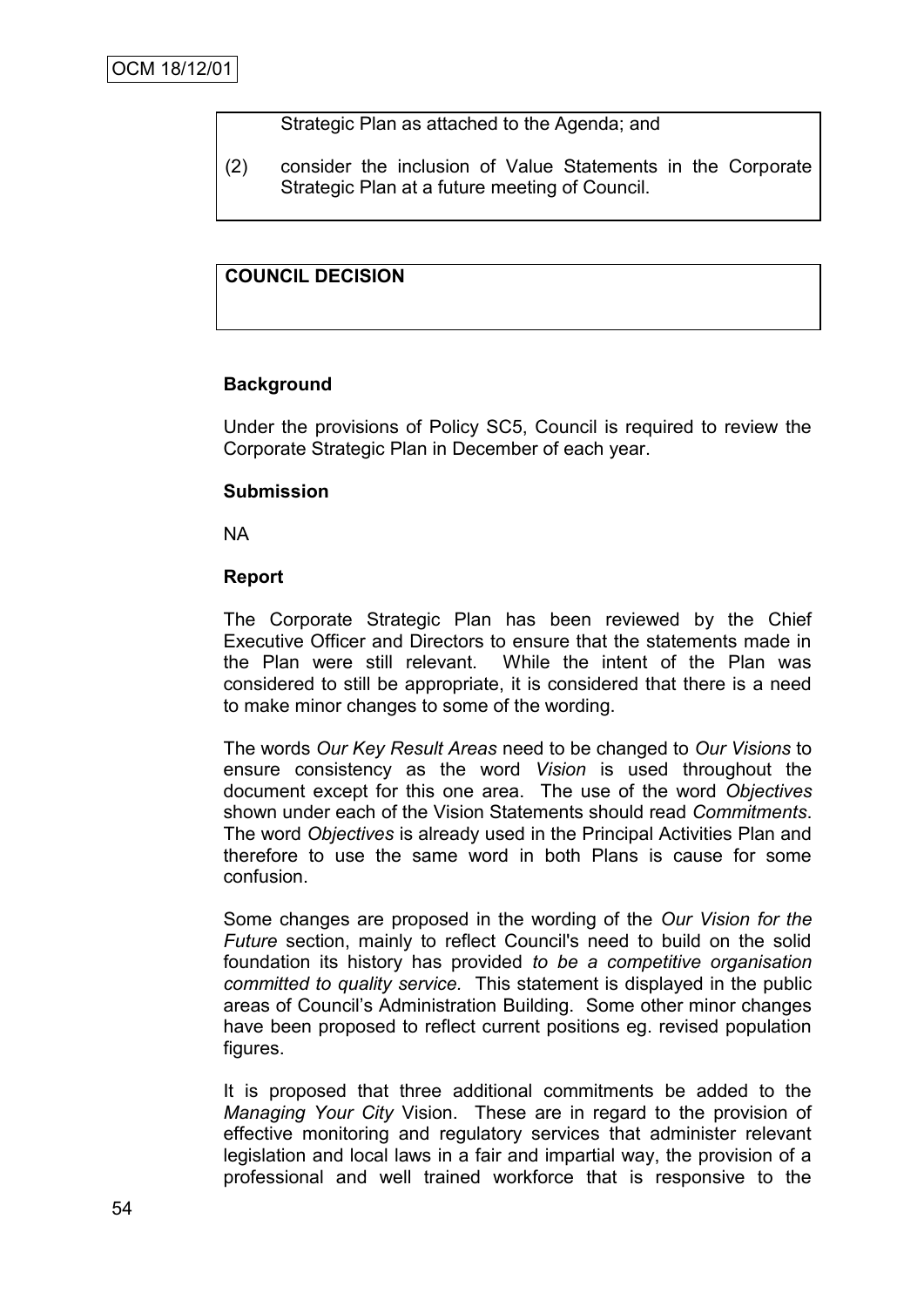community"s needs, and the management of a fleet of plant and vehicles that contribute to the efficient operation of Council"s Services. Without these additions, Services such as Health, Building, Human Resources and Fleet Maintenance cannot be directly related to the Corporate Strategic Plan. An additional commitment is also proposed to be added to the Vision *Conserving and improving Your Environment* regarding management of the City"s waste stream in an environmentally acceptable manner to provide a link for Waste Services.

It is proposed that an additional point be added under the section "What will make our City Attractive" which refers to the natural environment. Under the "Historical Perspective" section, a reference to where the name "Cockburn" came from has been included.

Revised wording for each section of the Corporate Strategic Plan is attached to the Agenda. The proposed changes are shown in italics.

### Corporate Values Statements

It is proposed that a Corporate Values Statements be added to the existing Corporate Plan. These statements could read as shown in the attachment to the Agenda.

If Council agrees to the inclusion of such statements, then it is proposed that the statements be taken back to staff for input before a final decision is made in regard to their content. It is considered that the statements made should reflect the values of both Elected Members and Staff.

# **Strategic Plan/Policy Implications**

Policy SC5 - Corporate Strategic Planning Process is relevant.

# **Budget/Financial Implications**

N/A

# **Implications of Section 3.18(3) Local Government Act, 1995**

Nil

# **15.4 (Ocm1\_12\_2001) - REPORT ON FINANCIAL STATEMENTS (5505) (NM) (ATTACH)**

# **RECOMMENDATION**

That Council receive the Report on the Financial Statements for the first triennial period ending 31 October 2001.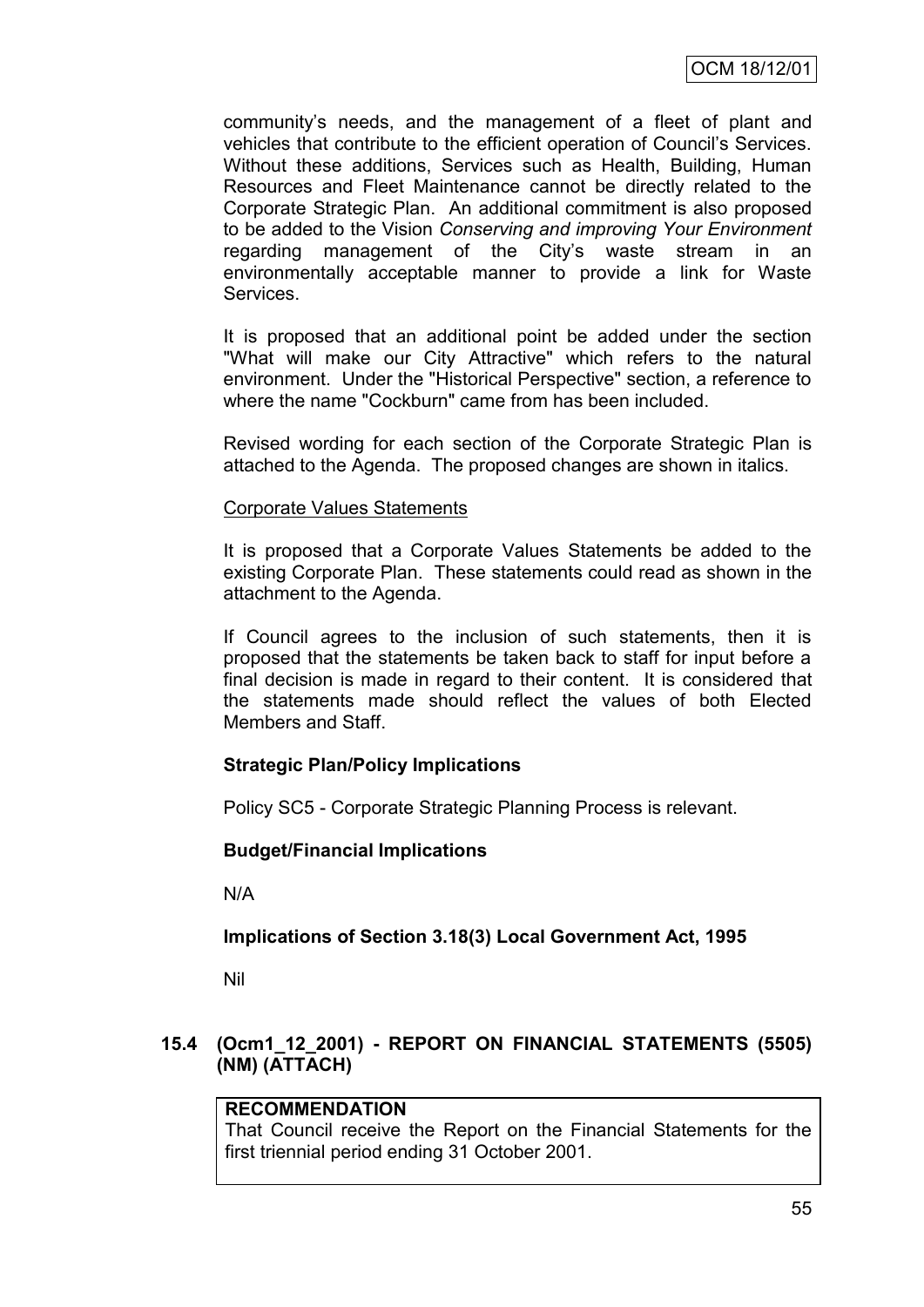# **COUNCIL DECISION**

# **Background**

Section 6.4 of the Local Government Act 1995 requires the City to prepare financial reports as are prescribed. Regulation 34 (1) (b) of the Local Government (Financial Management) Regulations 1996, prescribes that a local government is to prepare either quarterly or triennial financial reports. Council has elected to receive triennial financial reports, which are due for periods ending 31 October, 28 February and 30 June.

Further, Regulation 34 (1a) allows Councils to resolve not to receive a report for periods ending 30 June. Council has previously resolved not to receive this report as it is deemed unnecessary due to the preparation and presentation of annual financial statements.

#### **Submission**

N/A

#### **Report**

Attached to the Agenda are the following financial reports for the period ending 31 October 2001.

#### Operating Statement

The Operating Statement details income and expenditure by program and compares it to the adopted budget on a pro-rata basis. As at the  $31<sup>st</sup>$  October, income and expenditure to date should approximate 33% of budget (ie. 4 out of 12 months), except where it is raised or incurred in a seasonal pattern eg. rates, dog registrations etc.

Overall, Council's expenditure is on target (at 33%) with any variation of a permanent nature being addressed in the budget review subject of Item 15.1 of this Agenda. A significant variation has occurred in relation to the delay in the operational start date of the Waste Transfer Station. This saving should be used to off-set the reduction in tip fee revenue as proposed in the budget review.

Council's income is well ahead of the pro-rata budget (at 88%), which is traditionally the case due to the raising of rates income at the start of the year. A significant variation has been determined in the area of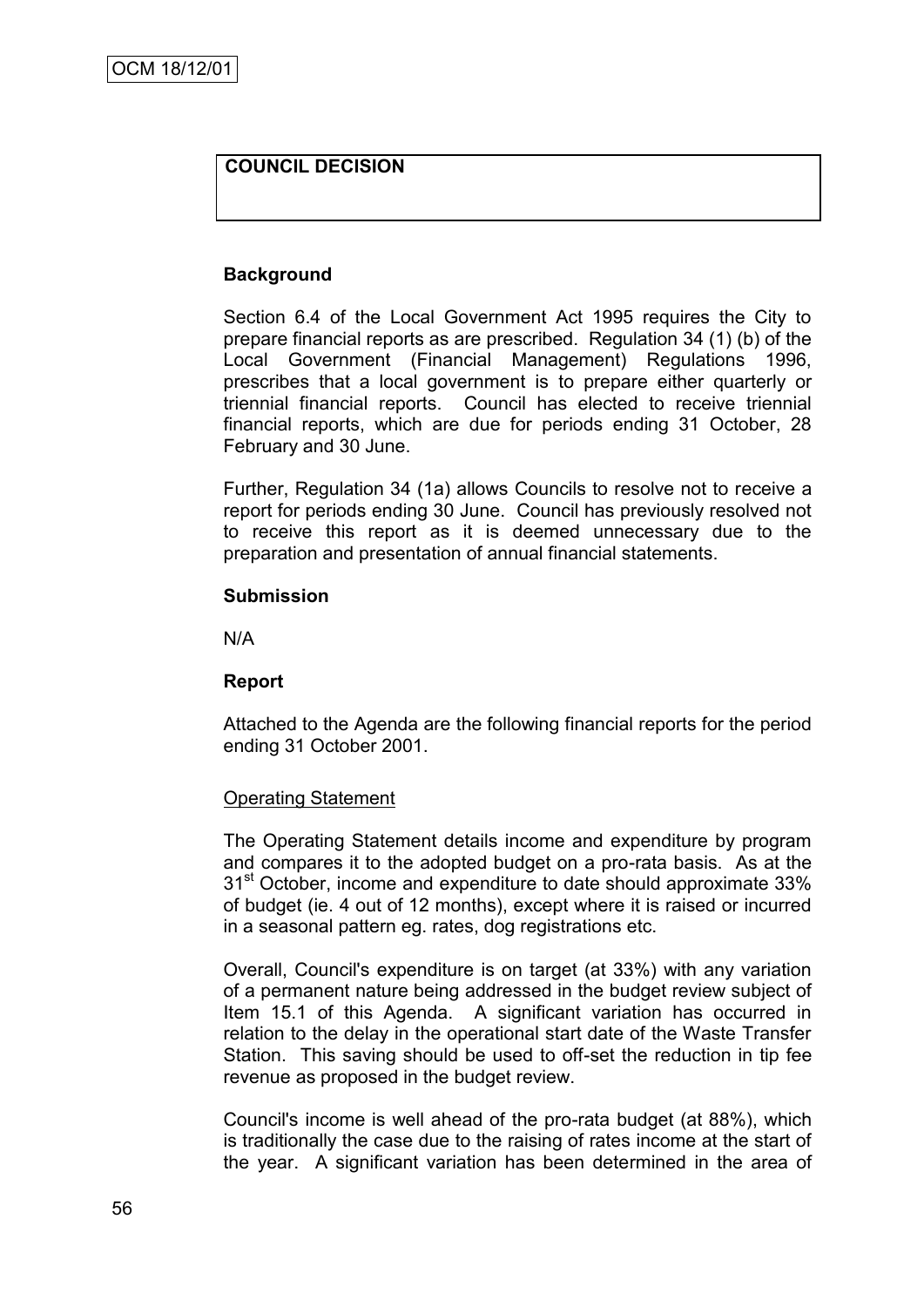rubbish tip fee revenue as previously stated. This is addressed in the budget review.

### Municipal Summary

The Municipal Summary reports detail for both operating and capital income and expenditure and reconciles these back to a cash position.

Also included in this statement is a 'Projected Budget' column that incorporates the changes proposed in the budget review. This addresses the requirement of Regulation 35 (1) (e) of the Local Government (Financial Management) Regulations, to provide financial projections that factor in the effects of any permanent significant variations.

The capital works budget is generally on target with no significant variations identified. Any variations to the pro-rata budget are due to the timing and programming of the works.

#### Statement of Reserve Funds

This statement reports the current balance for all reserve funds and provides details of interest earnings and of transfers in and out of each reserve.

#### Restricted Trust Analysis

This statement summarises bonds and deposits held by Council as at the reporting date. These funds are deemed restricted in accordance with Accounting Standard AAS27.

#### Investments Report

Council's Investments Policy (Corporate Policy - CFCS1) requires a report to be submitted to Council with details of the investment portfolio including performance figures and the extent of exposure to categories restricted by the Policy.

#### **Strategic Plan/Policy Implications**

N/A

#### **Budget/Financial Implications**

The October Budget Review addresses all significant variations of a permanent nature identified as at the 31<sup>st</sup> October, 2001.

#### **Implications of Section 3.18(3) Local Government Act, 1995**

Nil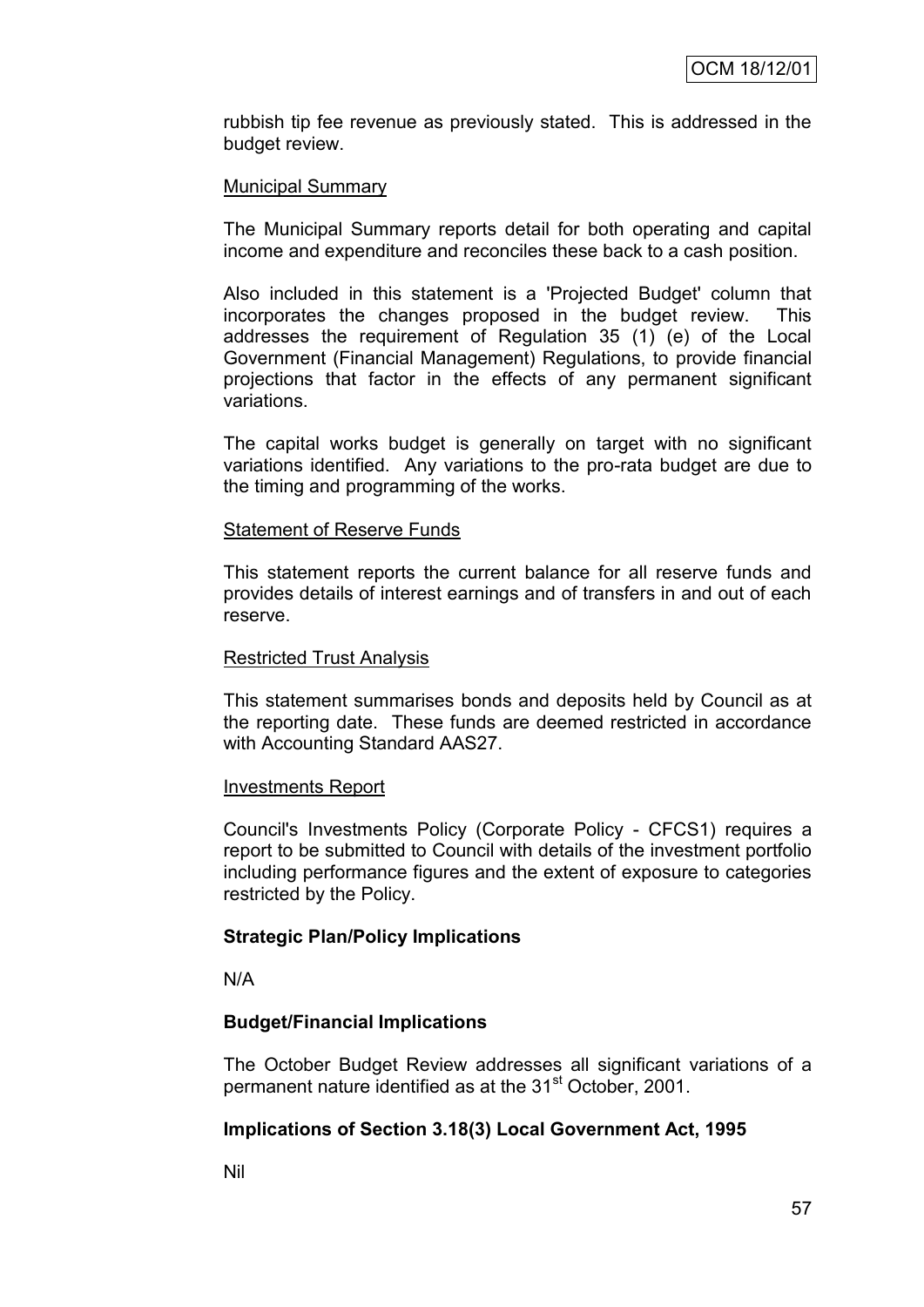# **16. ENGINEERING AND WORKS DIVISION ISSUES**

### **16.1 (Ocm1\_12\_2001) - GATEWAYS SHOPPING CENTRE - OUTLET DRAINAGE (5515217; 106304) (BKG)**

# **RECOMMENDATION**

That Council:

- (1) approve the proposals from Perron Group for the outlet drainage from Gateways Shopping Centre as detailed on Gutteridge Haskins & Davey Pty Ltd drawings 5688-04-C01 and C02 revision A;
- (2) agree to:-
	- (a) the acquisition of extra land from Gold Estates from under the powerlines to accommodate two separate drainage basins, one for Council and one for Gateways;
	- (b) the creation of the two lots by subdivision;
	- (c) the construction of the two basins and associated fencing, pipework etc including blocking of existing side entry pits which discharge into the outlet chain in Ellesmere Circle;
	- (d) the creation of an easement in favour of Gateways over the outlet drainage pipe within the public road reserve;
	- (e) a contract between the City and Gateways over the responsibilities on maintenance of the outlet pipe within the public road reserve;
	- (f) support the subdivision conditions for the creation of the new basins;
- (3) confirm that Perron Investments will undertake all the work outlined in (1) and (2) at no cost to Council; and
- (4) agree that the drainage from the total site (15.6 hectares impervious area) being allowed to discharge into this drainage sump.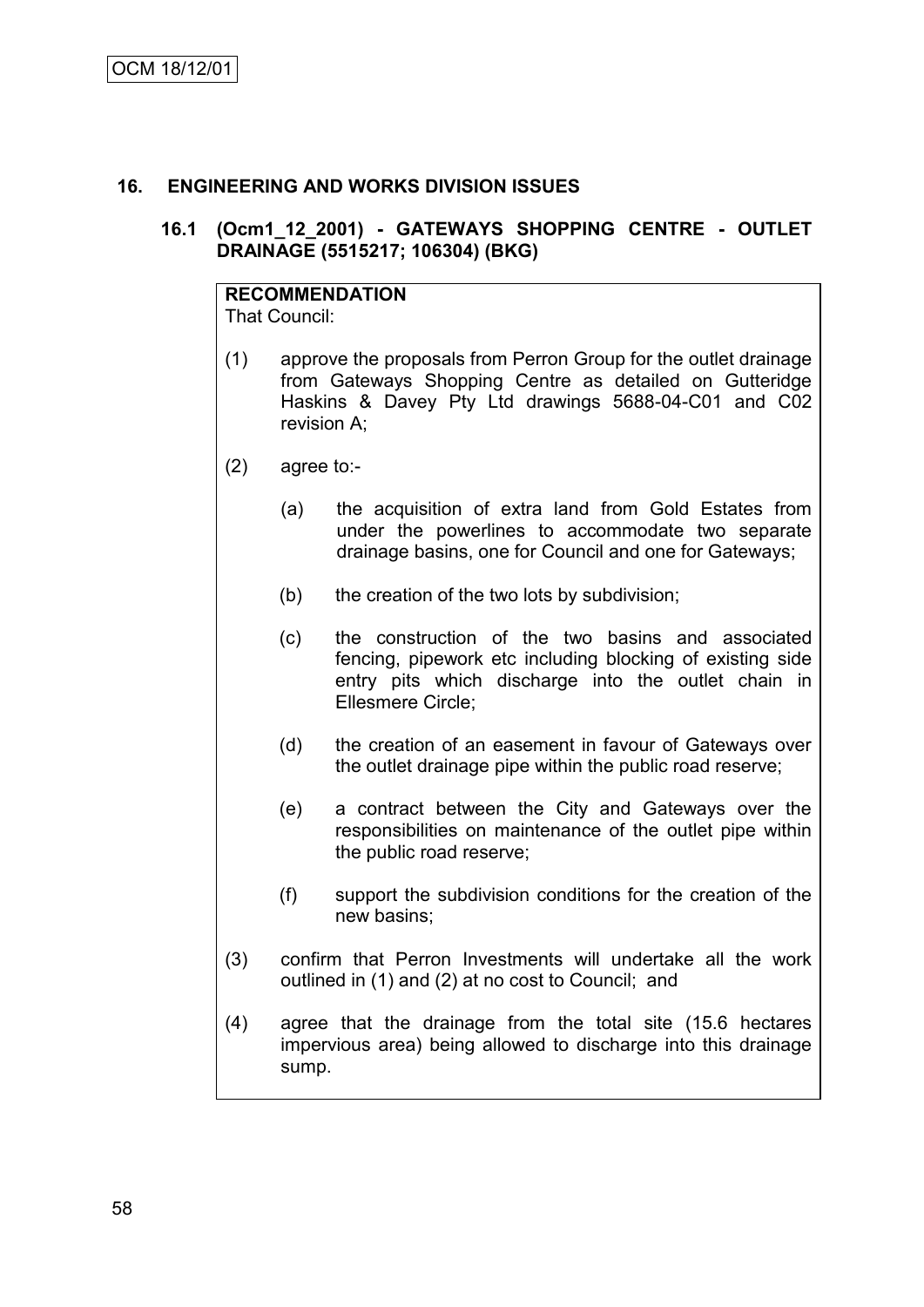### **COUNCIL DECISION**

### **Background**

In 1998, G.B Hill Consulting Engineers, on behalf of Gold Estates, constructed a pipe from Wentworth Parade to a drainage basin underneath the powerlines in Alabaster Drive, Success. The land on which the basin is constructed, was ceded to Council by Gold Estates for the disposal of stormwater drainage from the surrounding roads.

In early 1999, it came to the attention of the Director - Engineering that this pipe was being used for the discharge of water from the Gateways Shopping Centre.

When the subdivision plans were examined, it showed the pipe starting on the verge of Wentworth Parade but it did not state it was to take all the stormwater from the shopping centre.

The Director - Engineering informed Gold Estates it was unacceptable for stormwater from the shopping centre to be discharged into a Council owned drainage basin.

#### **Submission**

A letter has been received from the owners of the Gateways Shopping Centre, the Perron Group, outlining a proposal to create another drainage basin in Alabaster Drive to accept the stormwater from the Gateways Shopping Centre.

#### **Report**

In July 1999, the Director - Engineering wrote a letter to G.H.D. the Consulting Engineers for Gold Estates. This letter stated that in Cockburn, surface water disposed from private property is the responsibility of the owner or developer of the property and requested G.H.D. supply information outlining how approval was granted.

The approval still has not been clearly established.

However, a solution was recommended by obtaining more land adjacent to the existing drainage basin in Alabaster Drive. A new drainage basin would be constructed that could accept the stormwater from the surrounding road system.

The land and the existing basin would be transferred to the ownership of the Gateways Shopping Centre. The water from the shopping centre would be discharged into this basin.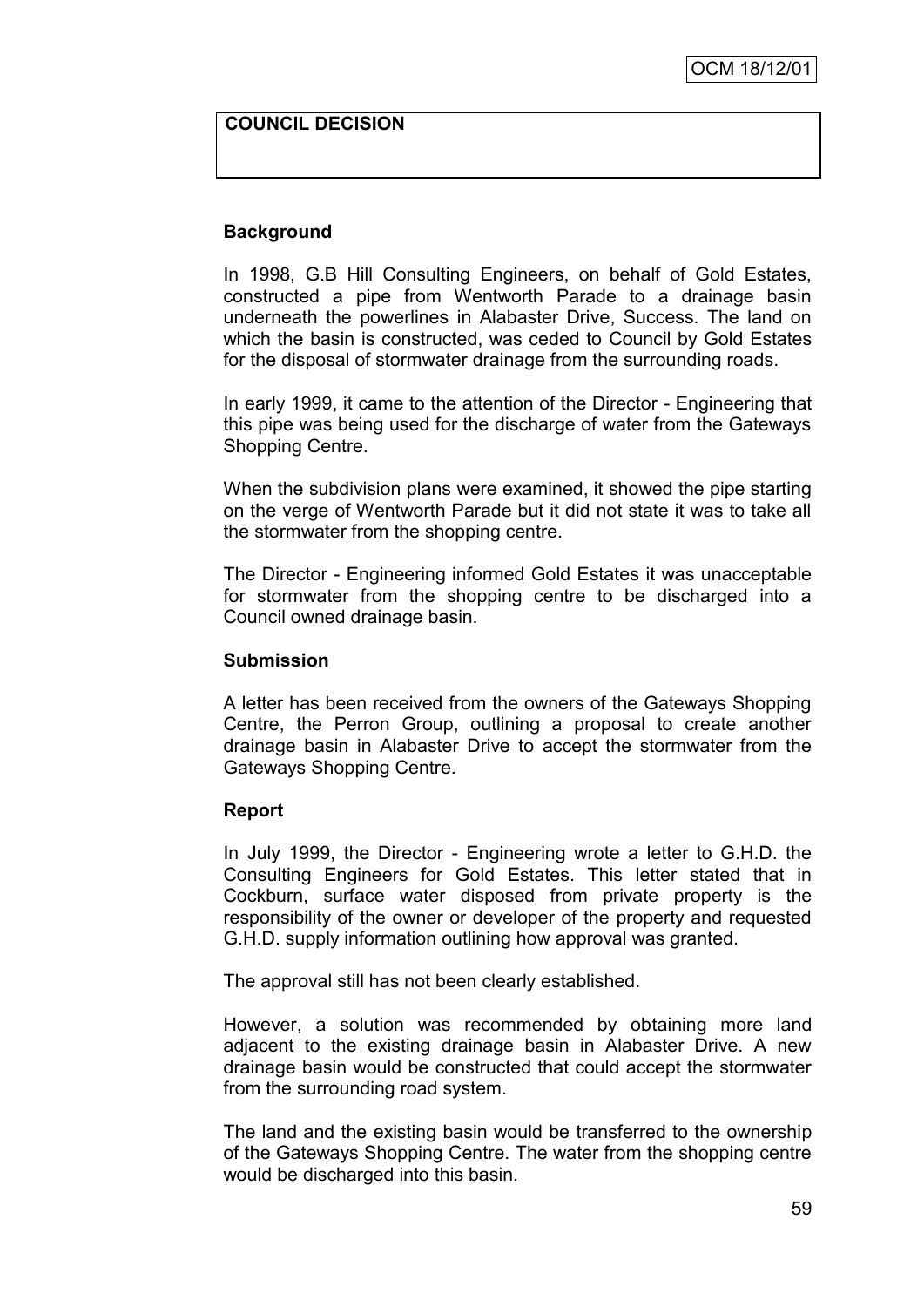The pipe from the shopping centre that goes down Ellesmere Circle and Sciano Avenue would also be the responsibility of the shopping centre. An easement will be placed over the pipe. The Gateways Shopping Centre was sold by Gold Estates and bought by Perron Group in 2001.

# **Strategic Plan/Policy Implications**

One of the objectives of the Strategic Plan is to construct and maintain roads (this includes drainage) which are the responsibility of the Council in accordance with recognised standards and are convenient and safe for use by vehicles, cyclists and pedestrians.

### **Budget/Financial Implications**

It is recommended that all the proposals in the recommendation are undertaken by the Gateways Shopping Centre owners, Perron Group, at no cost to Council.

### **Implications of Section 3.18(3) Local Government Act, 1995**

Nil

# **16.2 (Ocm1\_12\_2001) - NEW COUNCIL POSITION STATEMENT - PSEW14 "UNKEMPT VERGE MOWING" (4700) (AC) (ATTACH)**

#### **RECOMMENDATION**

That Council formally adopts Position Statement PSEW14 "Unkempt Verge Mowing" as attached to the Agenda.

# **COUNCIL DECISION**

# **Background**

Requests are frequently received during spring and summer, for the City to mow unkempt verges adjacent to residential properties. There was no formal approval in place authorising this service to be provided. However, approval for the mowing of unkempt verges on selected arterial roads and in areas zoned deferred urban, commercial and rural, had formally been approved each year through the budget process.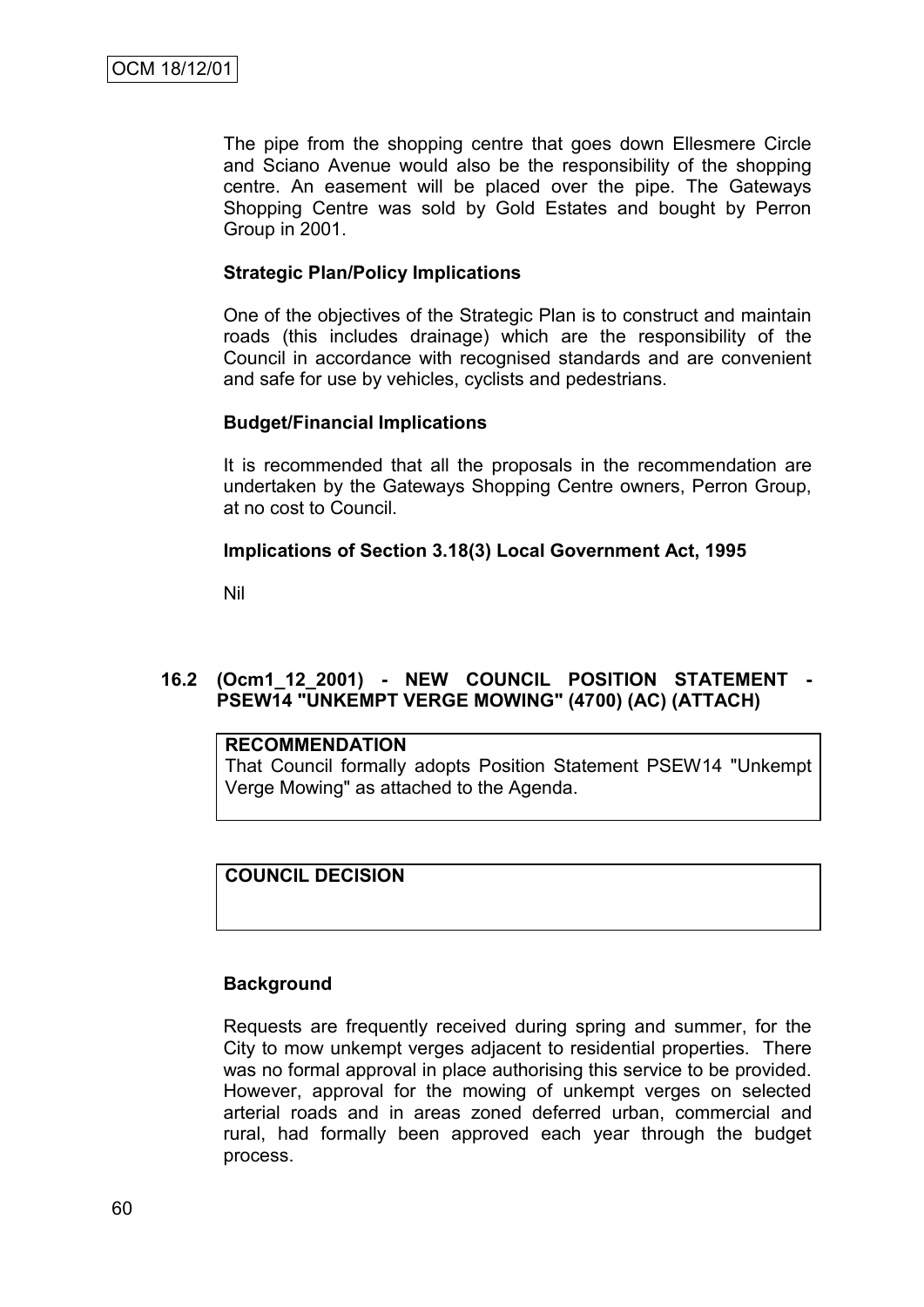# **Submission**

N/A

# **Report**

To enable Officers to provide a definitive response to requests from residents/ratepayers requesting the City to mow unkempt verges, a Position Statement has been prepared. The Position Statement details recommendations and describes the type, standard, and frequency of service delivery for the mowing of unkempt road reserves in areas zoned residential, areas zoned deferred urban, commercial and rural, and along selected arterial roads.

# **Strategic Plan/Policy Implications**

One of the objectives of the Corporate Strategic Plan *"To construct and maintain parks which are owned or vested in the Council, in accordance with recognised standards and are convenient and safe for public use."*

# **Budget/Financial Implications**

Cost allocations have been allowed for in current budgets for the mowing of unkempt road verges in areas zoned deferred urban, commercial and rural and along selected arterial roads, to the standard and frequency of service delivery described in the Position Statement recommendation.

Budget allocations do not currently exist for the mowing of unkempt verges adjacent to residential properties. An additional cost allocation estimate of \$10,000 to \$15,000 per year will be required in the Parks Maintenance Budget for the provision of a single cut per year across the City. Should the Council wish to provide more than one cut per year, the cost allocation required will increase proportionately by \$10,000 to \$15,000, for each cut provided.

# **Implications of Section 3.18(3) Local Government Act, 1995**

Nil

# **16.3 (Ocm1\_12\_2001) - HENDERSON LANDFILL DISPOSAL RATES REVIEW (4900) (RNJ)**

# **RECOMMENDATION**

That Council, pursuant to Sections 6.17 - 6.19 of the Local Government Act 1995, adopt the new schedule of charges and fees applicable to the entry and use of Henderson Landfill Facility for the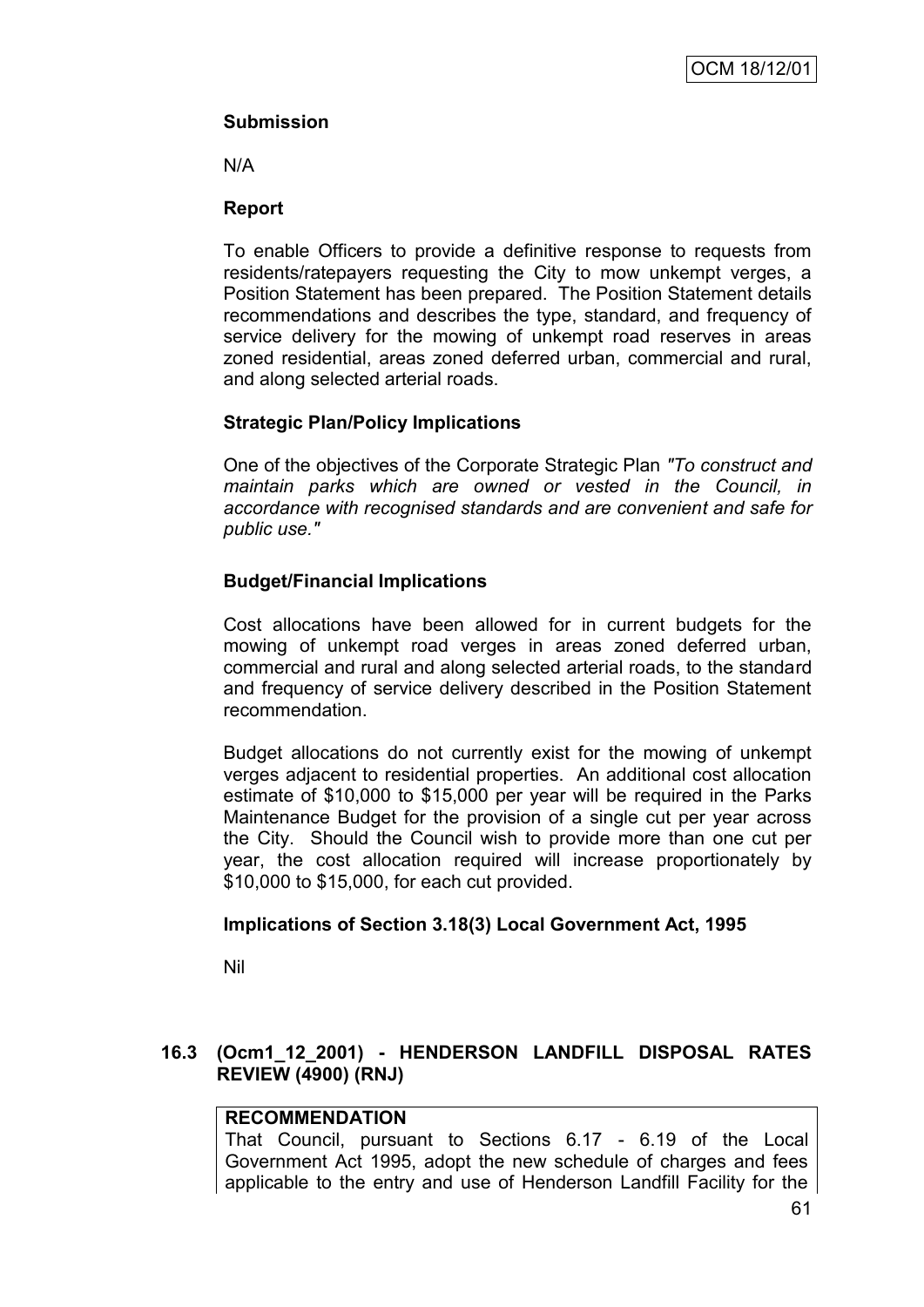| disposal of waste effective from 21st January 2002.                                                |                 |            |  |  |
|----------------------------------------------------------------------------------------------------|-----------------|------------|--|--|
| <b>Schedule of Fees and Charges</b>                                                                |                 |            |  |  |
| <b>Henderson Landfill Site</b>                                                                     |                 |            |  |  |
| The following fees include a Landfill Levy of \$3.00 per tonne which the                           |                 |            |  |  |
| City is required to collect for the Department of Environment on each                              |                 |            |  |  |
| tonne of waste disposed at Metropolitan disposal sites and 10% GST.                                |                 |            |  |  |
| <b>TRAILERS: Volume of Waste</b>                                                                   |                 |            |  |  |
| Per car, utility or trailer not exceeding $1m3$                                                    |                 | \$18.00    |  |  |
| 1 - $2.5m3$                                                                                        |                 | \$36.00    |  |  |
| Exceeding $2.5m3$<br>Note: Ratepayer tipping fees as per Council Position Statement PSEW1 provides |                 | \$70.00    |  |  |
| that tip passes be available for sale at the Administration Office to residents of the             |                 |            |  |  |
| City of Cockburn at a discount rate of \$7.50 per voucher.                                         |                 |            |  |  |
| <b>TRUCKS:</b>                                                                                     | <b>Minimum</b>  | \$/Tonne   |  |  |
|                                                                                                    | <b>Per Load</b> |            |  |  |
| Clean Fill - Sand, limestone, topsoil free of<br>۰                                                 | \$18/load       | \$4/tonne  |  |  |
| Building materials - Max 100 tonne per day                                                         |                 |            |  |  |
| Building & Demolition Waste (Off Liner)<br>۰                                                       | \$18/load       | \$13/tonne |  |  |
| including bricks, concrete, sand (not gyprock or                                                   |                 |            |  |  |
| timber).<br>Putrescible Waste (On Liner) - Domestic and<br>$\bullet$                               | \$51/load       | \$45/tonne |  |  |
| general waste, plaster, timber, steel, other                                                       |                 |            |  |  |
| building material.                                                                                 |                 |            |  |  |
| <b>Sludge</b><br>$\bullet$                                                                         | \$51/load       | \$48/tonne |  |  |
| <b>Asbestos</b><br>$\bullet$                                                                       |                 |            |  |  |
| The Henderson Landfill Site is only authorised by the Department of                                |                 |            |  |  |
| Environment to accept a maximum of 1 cubic metre of asbestos waste.                                |                 |            |  |  |
| Applicable Tip Fee plus \$50 Burial Charge for Commercial. Domestic                                |                 |            |  |  |
| disposal, relevant tip fee only. Asbestos must be securely wrapped and                             |                 |            |  |  |
| sealed in builders plastic.                                                                        |                 |            |  |  |
| When weighbridge is not in use for putrescible and non-putrescible<br>$\bullet$                    |                 |            |  |  |
| solid waste:                                                                                       |                 |            |  |  |
| In non-compactor truck                                                                             |                 | \$20/wheel |  |  |
| In compactor truck                                                                                 |                 | \$38/wheel |  |  |
| Rates for the disposal of environmentally sensitive, extraordinary or                              |                 |            |  |  |
| Class II waste is by negotiation                                                                   |                 |            |  |  |
|                                                                                                    |                 |            |  |  |
| TO BE CARRIED BY ABSOLUTE MAJORITY OF COUNCIL                                                      |                 |            |  |  |

# **COUNCIL DECISION**

# **Background**

Council last reviewed waste disposal rates at the Henderson Landfill in December 1999, other than for the introduction of GST in August 2001.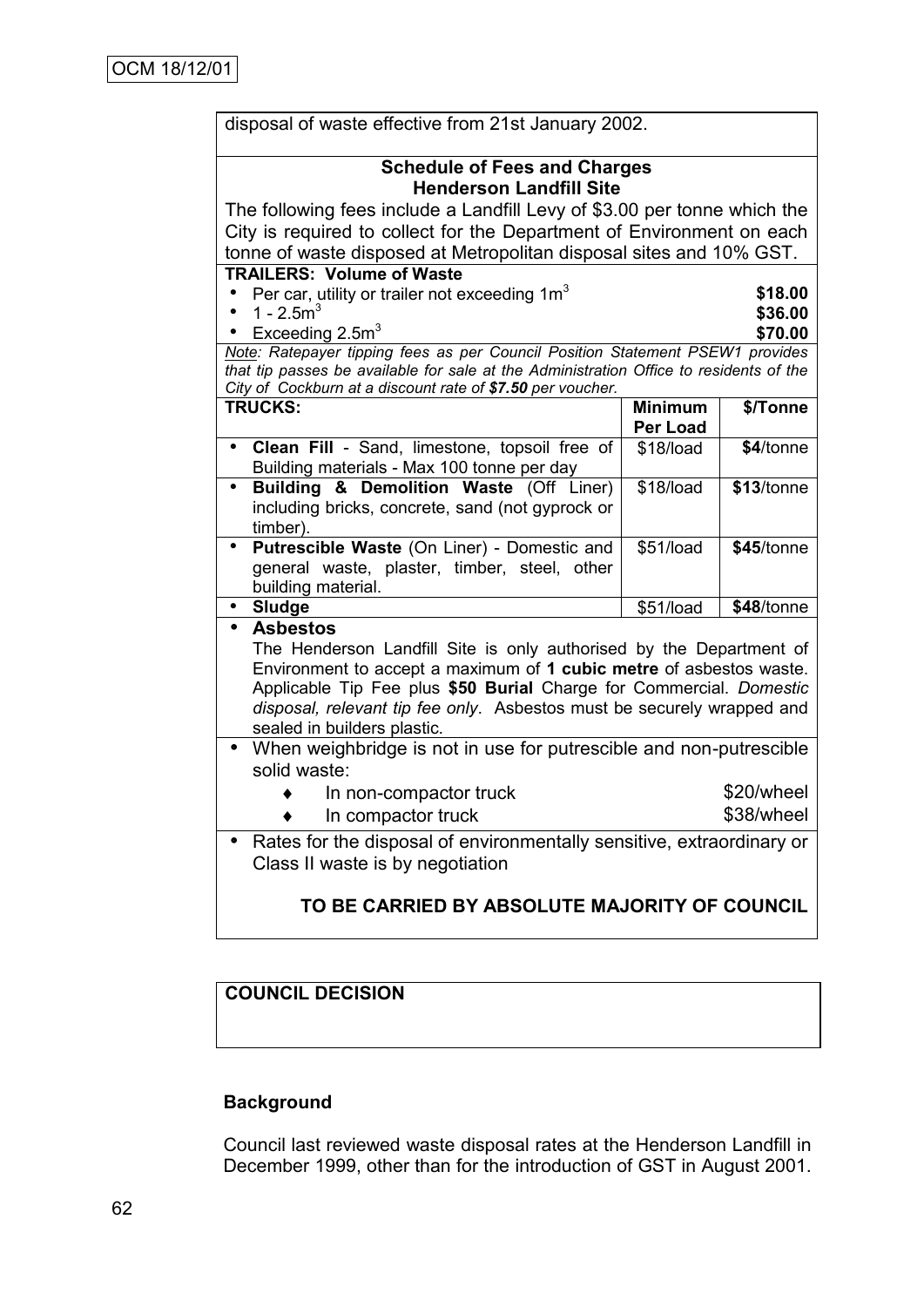In the past 2 years, landfill charges for disposal at Canning, Cardup and Rockingham have risen significantly. The current entry charges have at the Henderson Landfill Site therefore been reviewed.

#### **Submission**

N/A

#### **Report**

At its November 2001 meeting, Council approved increased entry fees for trailers at the Henderson Landfill Site. All entry charges have now been reviewed and increases have been proposed to reflect market rates.

Increases proposed amount to a general rise of 5%, depending on the waste stream, which reflects the current market prices at other metropolitan landfills.

Mixed and putrescible waste charge is proposed to increase \$2 to \$45/tonne to cover the higher costs of disposal and treatment of waste placed on the lined cells.

The current \$4/tonne rate for disposal of clean fill will be maintained to attract a regular supply of cover material for the lined site as stockpiles of cover material within the Henderson site are limited.

The disposal charge for Building and Demolition Waste is proposed to be increased by \$1 to \$13/tonne to reflect the current market rate.

Trailer entry fees for non-residents were increased at the November Council meeting.

Disposal fees within the Perth Southern Region reflect the current and future costs of land and site development to meet strict licence conditions and increasing disposal and handling costs. It is also important that disposal fees at Henderson Landfill are in line with these market rates.

The recommendation represents a consolidation of all charges at the Henderson Landfill Site.

#### **Strategic Plan/Policy Implications**

Strategic plan requires waste services to maintain and develop the Henderson Waste Disposal site.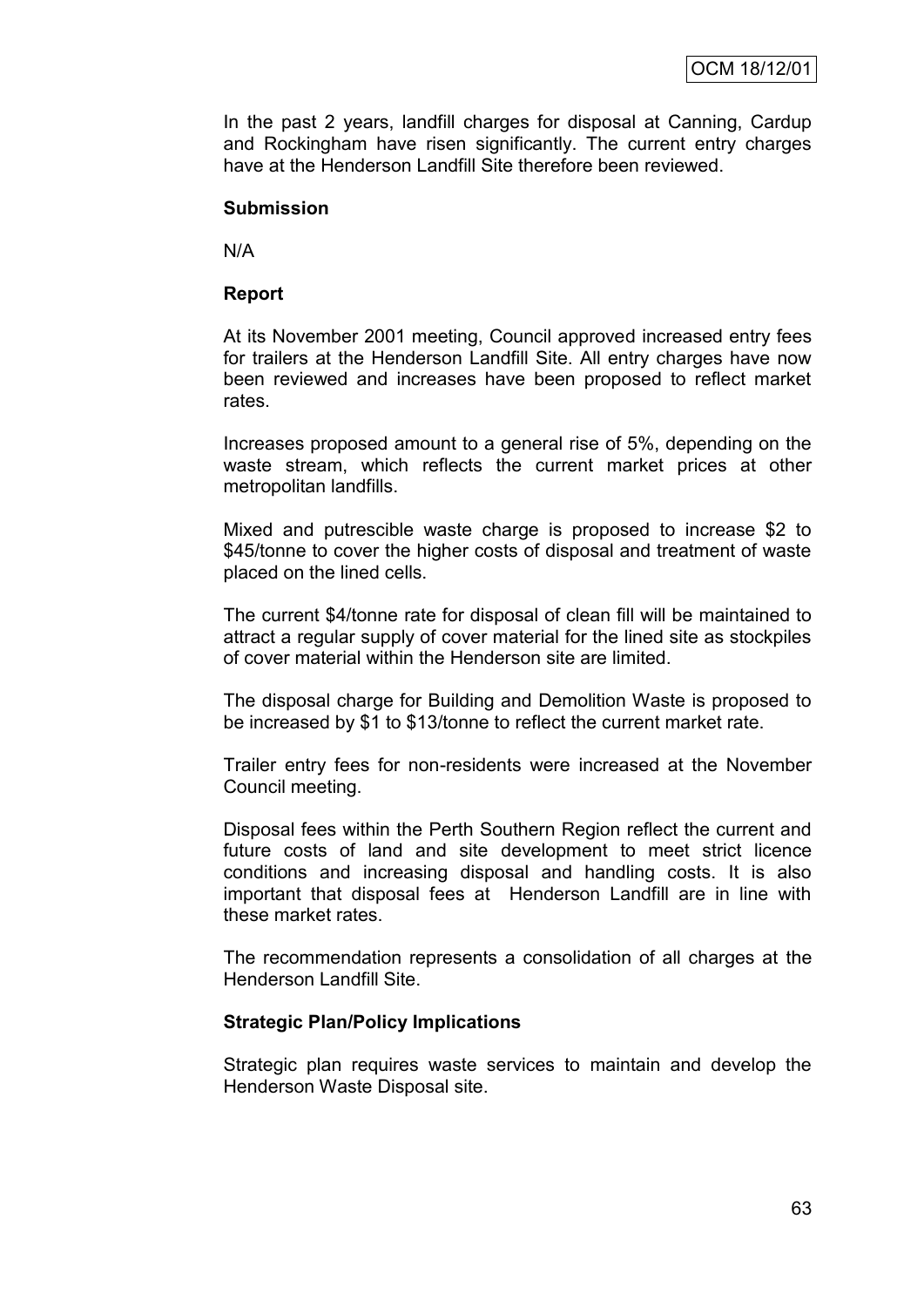# **Budget/Financial Implications**

The effect of these increased charges are not known. However they should allow tip fees to more closely match the amended budget figure as set out in item 15.1 of this Agenda.

# **Implications of Section 3.18(3) Local Government Act, 1995**

Nil.

# **17. COMMUNITY SERVICES DIVISION ISSUES**

# **17.1 (Ocm1\_12\_2001) - INFANT HEALTH CLINICS (8210) (GB)**

#### **RECOMMENDATION**

That Council contribute a further \$17,000 to the \$40,000 it has already committed to the upgrade of the Jess Thomas Pre-School to serve as a two nurse Infant Health Clinic, with funds to be drawn from the Community Recreation Facilities Reserve Fund.

# **TO BE CARRIED BY ABSOLUTE MAJORITY OF COUNCIL**

**COUNCIL DECISION**

# **Background**

Council has previously made a commitment to demolish the three Health Clinics located in Redmond Road Hamilton Hill, Cordelia Avenue Coolbellup and March Street Spearwood, which are of an old design and have limited usage. These buildings were developed in the late 1960"s and are small stand-alone buildings that have had regular maintenance but no structural or significant alterations. The Health Department, which provide the staff for the services and some of the funding for construction and major modification for the buildings, are committed to contribute toward the cost of upgrading a centralised facility at the Jess Thomas Pre-School. The Spearwood Primary School, which used the Pre-School, has already vacated the building.

#### **Submission**

N/A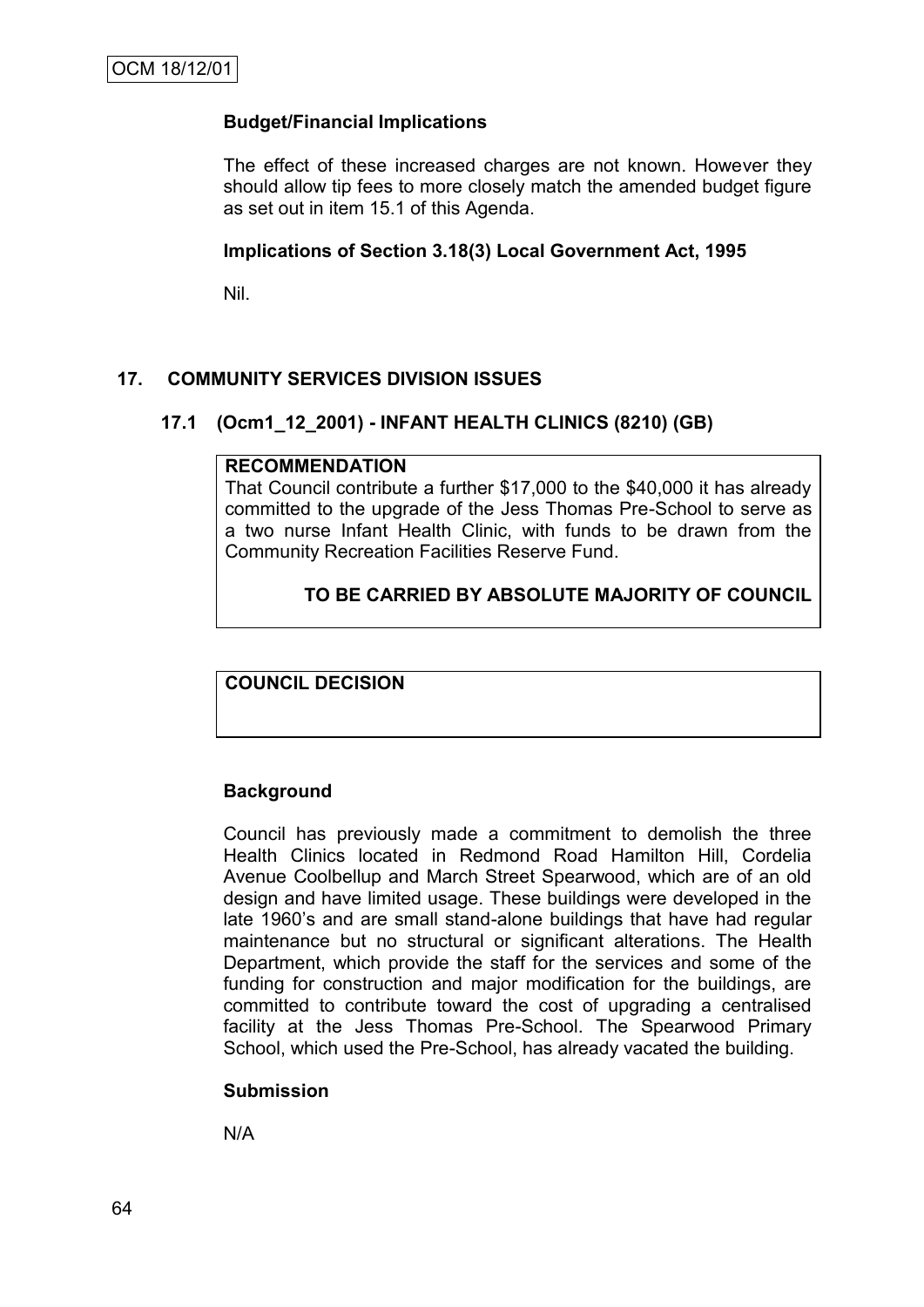# **Report**

An architect has been appointed who has completed the design work and documentation and provided a cost estimate of the work of \$96,800 inclusive of fees. The Health Department has agreed to commit \$40,000 toward the project in 2001/02 and subject to the availability of funds, may be able to contribute a further \$8,000 in 2001/02 or 2002/03.

Council committed at its meeting of 15 August 2000, to contribute \$40,000 toward the modification of the new building.

For the overall project to proceed, it requires a further \$17,000 in addition to the \$40,000 already committed by Council to the modification of the Jess Thomas Pre-school. These funds are available in the Community/Recreation Facilities Reserve Fund. A portion of these additional funds (\$8,000) may be recouped from the Health Department.

# **Strategic Plan/Policy Implications**

Key Result Area "To deliver services and to manage resources in a way that is cost competitive without compromising quality".

### **Budget/Financial Implications**

These funds are available in the Community/Recreation Facilities Reserve Fund. A portion of these additional funds (\$8,000) may be recouped from the Health Department.

# **Implications of Section 3.18(3) Local Government Act, 1995**

The provision of Child Health Clinics is a joint responsibility between the State and Local Government. The proposal is mutually agreed to meet the needs of both parties.

# **17.2 (Ocm1\_12\_2001) - LEN PACKHAM RESERVE BUILDING (4612) (RA)**

#### **RECOMMENDATION** That Council:

- 
- (1) call for registrations of interest from sporting clubs interested in entering a lease agreement for the use of the Len Packham Reserve Building for a period of up to 3 years, with Council having the option to terminate the lease after 2 years if it so desires;
- (2) provide delegated authority to a committee comprised of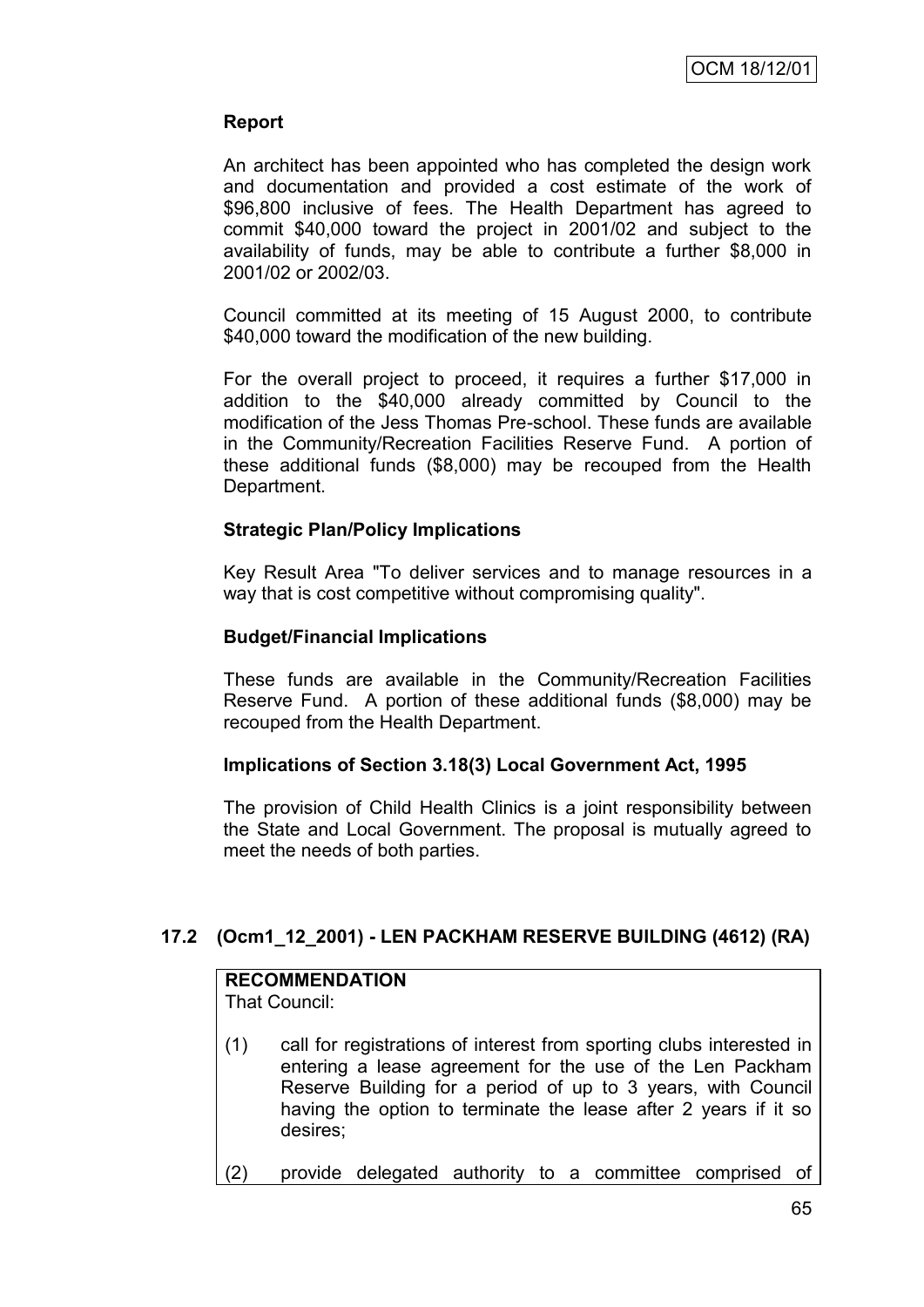Elected Members ……… and …….., Manager Community Services and Recreation Services Coordinator, using the established selection criteria to determine the organisation which is entitled to enter a lease agreement for the use of the Len Packham Reserve Club Rooms; and

(3) advise the Burdiya Aboriginal Corporation that it is required to relinquish its use of the Len Packham Reserve Building and it is welcome to submit a registration of interest as per the conditions described in (1) above for the lease of the property.

# **TO BE CARRIED BY ABSOLUTE MAJORITY OF COUNCIL**

### **COUNCIL DECISION**

### **Background**

Council at its meeting of 20 November 2001, resolved to "*defer the matter until such time as a report has been received from the proposed Coolbellup Precinct Committee as to the future use of the Len Packham Reserve and a report be presented to the next Council Meeting*."

As there is in fact, no Coolbellup Precinct Committee established and there was a requirement to report back to the next meeting of the Council, a meeting was convened with those currently using the reserve and those with an interest in the area. Councillors Oliver, Edwards and Waters attended the meeting.

The Coolbellup Junior Soccer Club and the Bibra Lake Soccer Club currently use Len Packham Reserve as a home ground. Both clubs use the field during the winter season. Coolbellup has made application to use the fields during the 2001/02 summer season for the purpose of running workshops to expand its operations.

As of the winter 2001 Season, Coolbellup Junior Soccer Club had 40 junior players. Bibra Lake Soccer Club had 16 senior players.

There are currently no formal arrangements in place regarding the use of the Len Packham Reserve building.

The Burdiya Aboriginal Corporation has, for several years, had an informal arrangement for the use of the Len Packham Reserve building. The Suburban Christian Fellowship (Inc), a group closely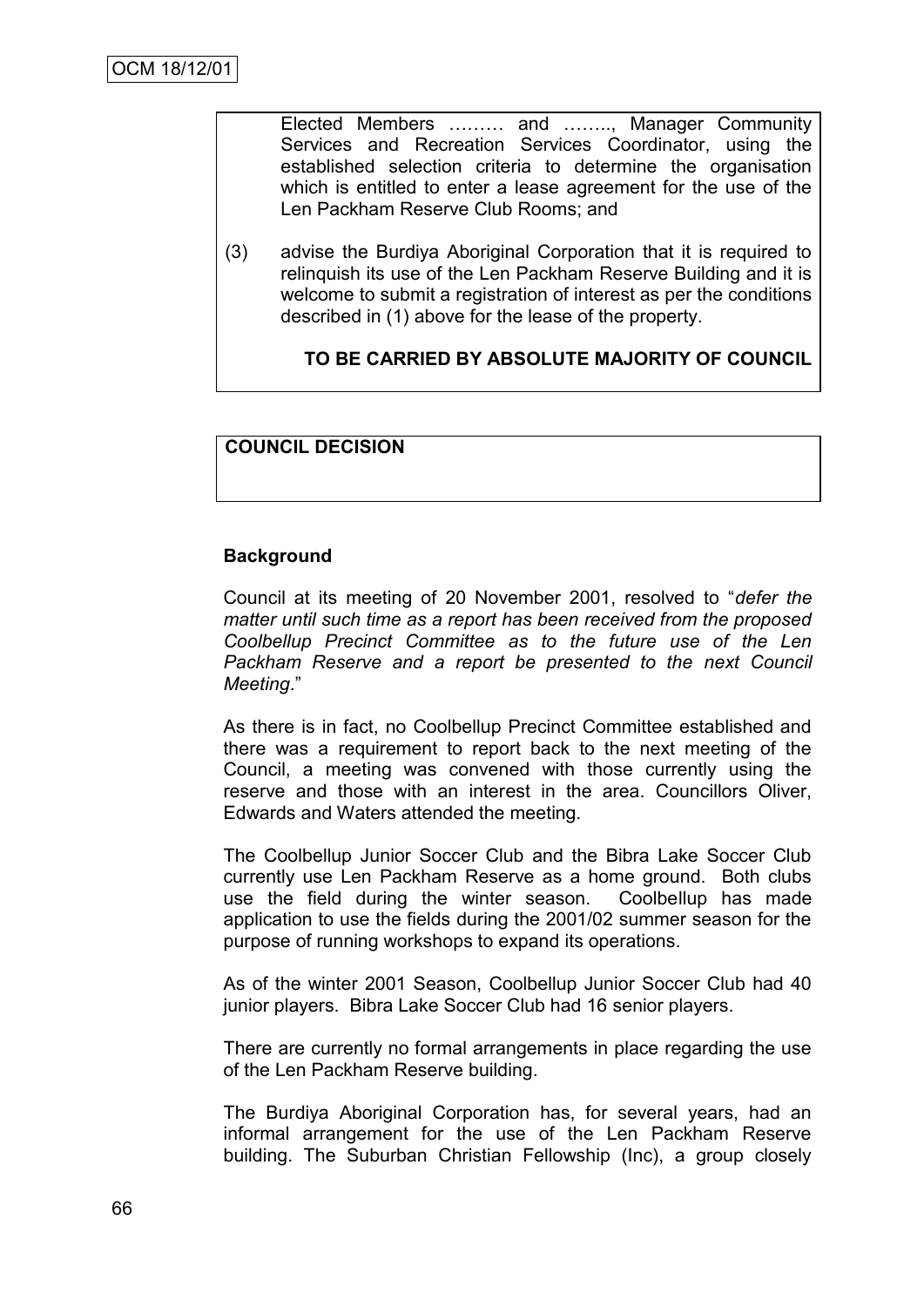associated with the Burdiya Corporation, has an interest in entering a lease/license agreement for the use of the Wattleup Hall.

#### **Submission**

The Western Knights Junior Soccer Club, the Fremantle City Soccer Club and the Coolbellup Junior Soccer Club have recently written to the City expressing an interest in entering a lease for the use of the change rooms at Len Packham Reserve.

Fremantle City Soccer Club is currently based at Ken Allen field in Hilton. The Western Knights Junior Soccer Club is based at Bruce Lee Reserve in Beaconsfield.

Correspondence has been received from both the Coolbellup Junior Soccer Club and the Bibra Lake Soccer Club indicating that they are in favour of Fremantle City Soccer Club moving their operations to Len Packham Reserve.

The Junior Soccer Association (J.S.A.) has forwarded information outlining the J.S.A. by-laws indicating specifically by-law 9 b*) "Sharing of grounds between affiliates will not be permitted, except with the express written permission of the JSA Council, each of the affected Affiliates and, where applicable, the relevant local authority or owner of the ground*." In effect this precludes the Western Knights Junior Soccer Club from applying as both they and the Coolbellup Junior Soccer Club are Affiliates of the J.S.A.

#### **Report**

The maintenance budget for 2001/02 for the Len Packham Clubrooms is \$10,610 (including depreciation), \$6,831 (excluding depreciation).

The two incumbent clubs are using the Len Packham reserve under the standard ground allocation agreement. The current clubs using the facility have indicated an interest in continuing under the current arrangements and Council has some obligation to allow for the clubs to continue at the ground. The selection criteria provided below requires that any lessee must allow, in some form, for the current clubs to continue to use the facility. Council also has the option of leaving the status quo in place.

Due to future developments in the Len Packham/Coolbellup Shopping Centre precinct, a long-term lease/license agreement has the potential to be restrictive for any such developments.

The soccer clubs have expressed an interest in a lease for the Len Packham clubrooms. It is possible that other clubs within the City of Cockburn or clubs in the region, may wish to express an interest in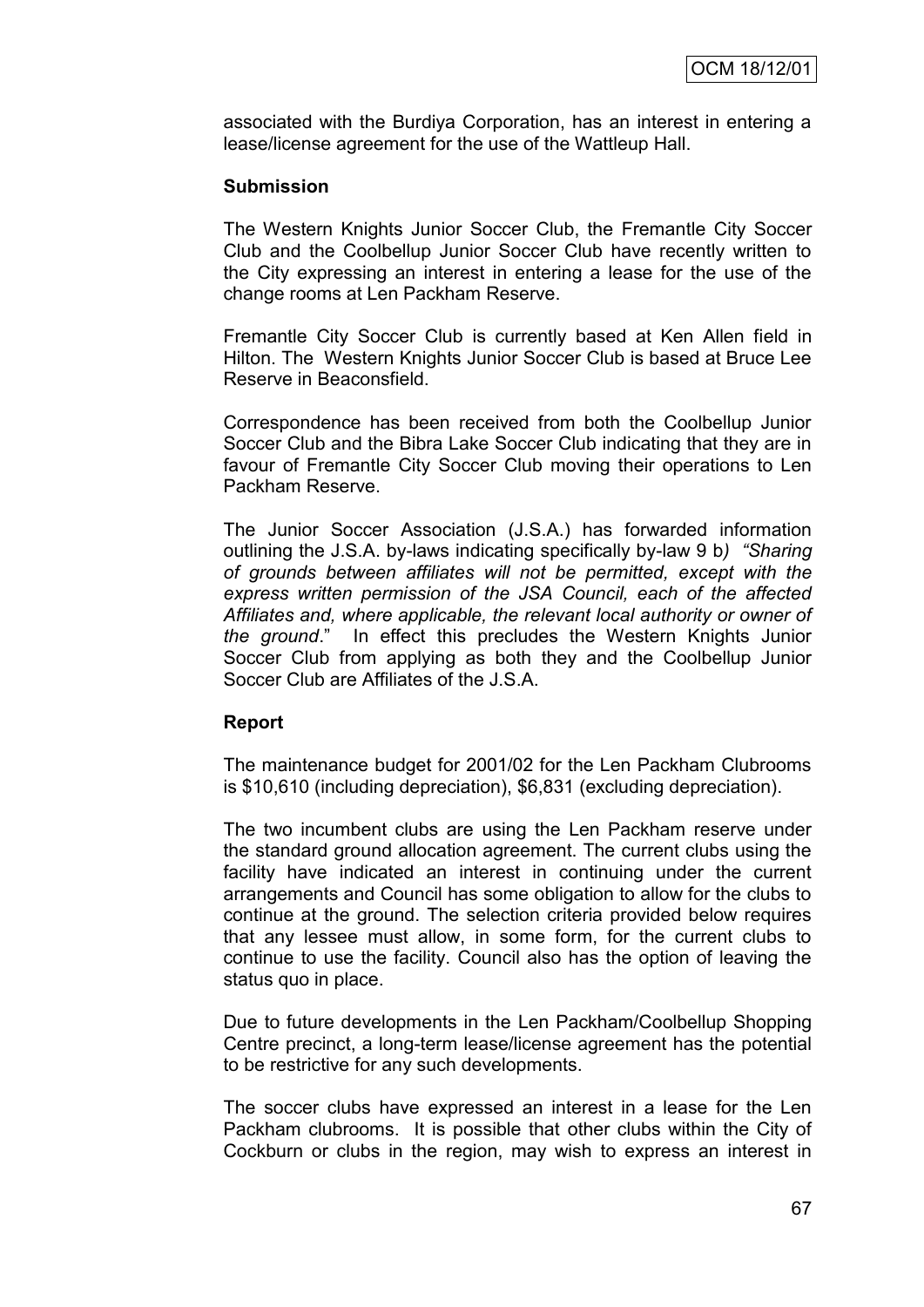obtaining a license/lease agreement for the use of the Len Packham Reserve Clubrooms.

Since the Council meeting of 20 November 2001, the Colo Colo Soccer Club based at Fremantle Park in Fremantle, has also indicated an interest in the use of the Len Packham Reserve.

A set of selection criteria will be required to be able to make a fair and objective decision to award a Licence Agreement to any club which makes such an application.

It is proposed that the selection criteria include:

- 1. Willingness for the club name if required, to be altered to reflect the area in which the facilities are located.
- 2. The club is demonstrably financial and viable.
- 3. Adherence by the club to all by-laws and regulations for the relevant parties and associations for the clubs sport(s).
- 4. A demonstrated commitment to work collaboratively with sporting clubs currently using the facilities.
- 5. A demonstrated majority of current club members are residents in the City of Cockburn.
- 6. A proven track record in the management and development of a sporting club.
- 7. Willingness and ability for the club to manage and maintain the facility to a high standard.

Under section 3.58 of the Local Government Act and the Local Government (Functions and General) Regulations 1996 section 30, Council has the power to enter a lease agreement without going through a tender process provided that the objects of the association are of a charitable, benevolent, religious, cultural, educational, recreational, sporting or other like nature and the members of the association are not entitled or permitted to receive any pecuniary profit from the body"s transactions.

As there is some interest in the premises, the best option is to invite expressions of interest from all sporting clubs within the local districts. This will provide for a transparent and objective process. The clubs interested in the lease arrangement are keen to have a quick decision to allow them to plan for next year. To achieve this end, it is proposed that a Council committee be established to assess and select the club(s) which best meets the selection criteria, to enter a lease agreement for the use of the Len Packham Reserve.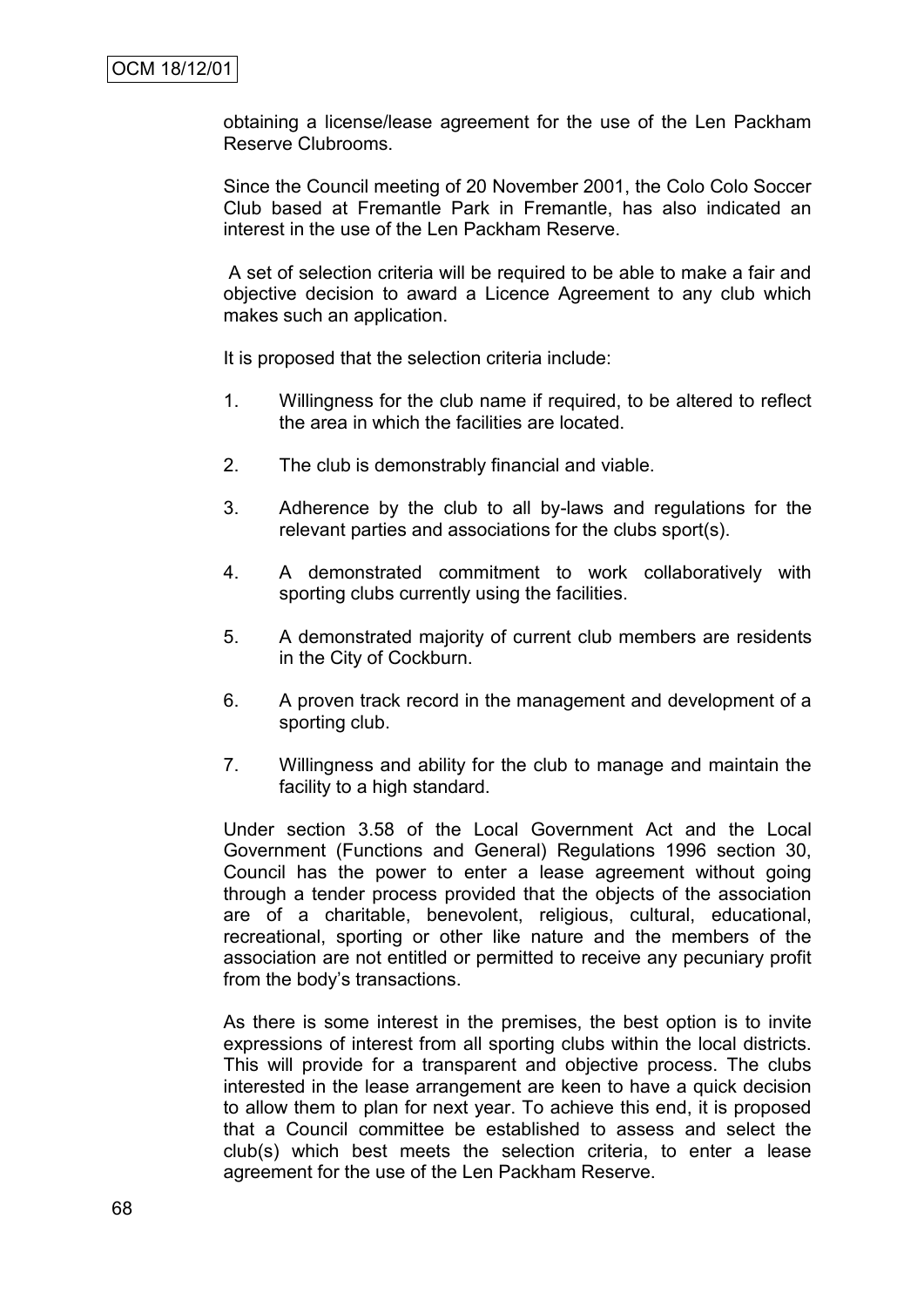## **Strategic Plan/Policy Implications**

Key Result Areas "Facilitating the needs of your community" and "Maintaining your Community Facilities" refer.

## **Budget/Financial Implications**

Council's Municipal funds would benefit due to the annual cost of maintenance for the facility, currently at the amount of \$6,831, being transferred to the Licence Holder.

## **Implications of Section 3.18(3) Local Government Act, 1995**

Nil

# **17.3 (Ocm1\_12\_2001) - DENTAL HEALTH CLINIC (2201726) (RA) (ATTACH)**

# **RECOMMENDATION**

That:

- (1) Council is prepared to allocate an area of land of up to  $2000m^2$ located within the Civic Centre site, on the corner of Rockingham Road and Coleville Crescent Spearwood, to Health West at a price determined by the Valuer General, provided that this price is acceptable to the Chief Executive Officer;
- (2) the area of land sold to be in accordance with the attached plan for the site;
- (3) Council advise Health West that, in accordance with District Planning Zoning Scheme 2, Council planning approval is required prior to construction of the Dental Health Clinic proceeding;
- (4) income generated from the sale of the land be transferred into Council's Land Reserve Fund; and
- (5) prior to allocation of the land for the Dental Clinic, a master plan be developed for the Civic Centre site which provides for the placement and orientation of the new Dental Health Clinic to form a Civic Precinct.

# **COUNCIL DECISION**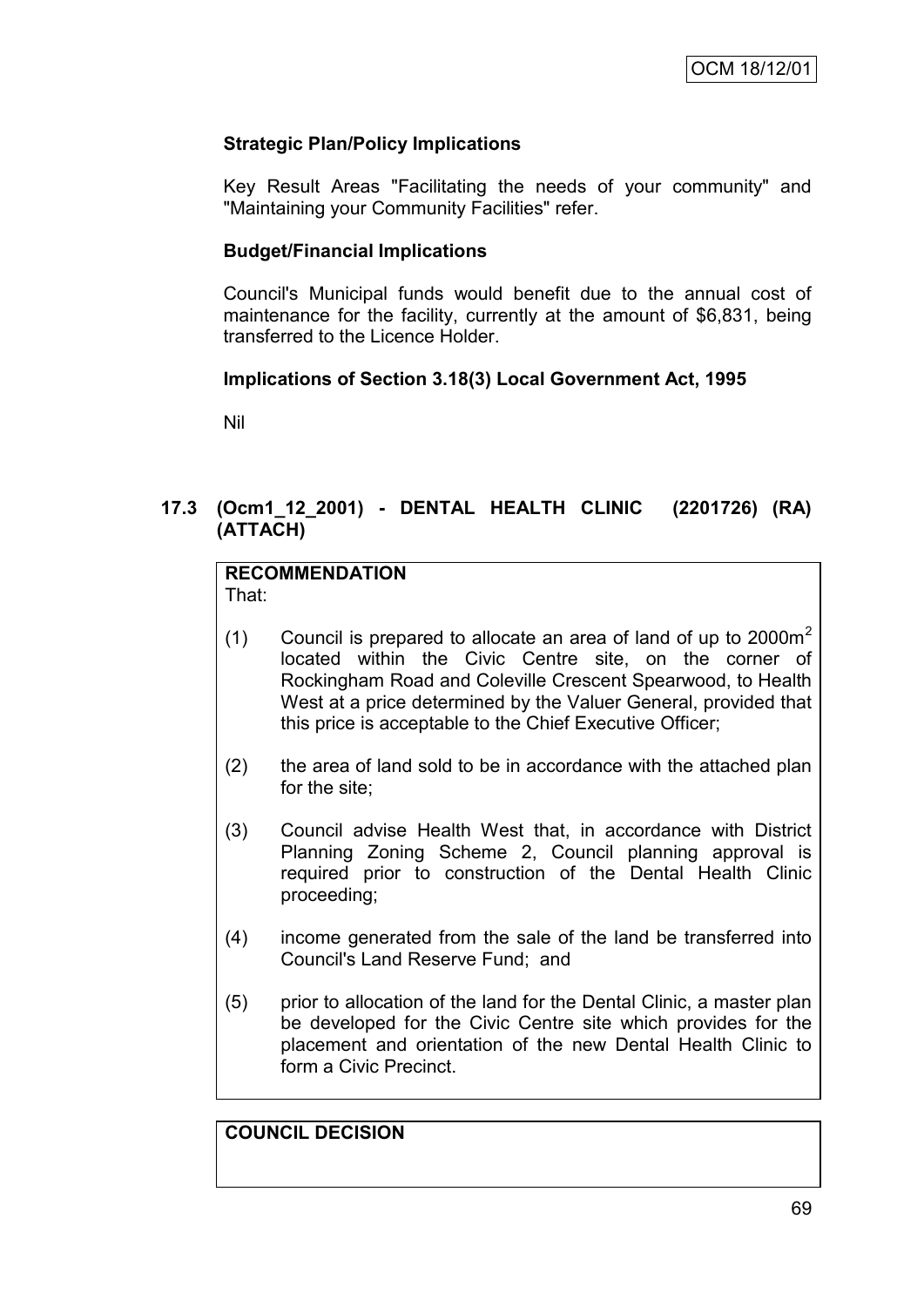## **Background**

The Civic Centre site has a long history. The majority of the site was transferred to the City by the Spearwood District Fruit Growers and Market Gardeners Association for the sum of ₤500 in 1963. The dealing was subject to allowing the Spearwood Rovers Soccer Club the continued use of its playing area on the site and the City was to construct a hall on the land for community use purposes.

The City purchased 5 acres of land which presently accommodates the Civic Centre Halls and the Spearwood Rovers Soccer Club relocated to Beale Park in the early 1970's.

The Civic Centre land is held by Council in fee simple and is shown as Council use under the TPS2. The legal opinion on this matter is that the land can be used for a Civic Building which means it can be used by a Government Department, an instrumentality of the Crown or by Council or for administrative or like purposes. Accordingly, the land can then be used for a dental clinic.

#### **Submission**

A submission has been made by the Health Department of Western Australia (Health West) seeking sites and Council support for the establishment of a Dental Health Clinic in the City. The Department has had some discussion with the Education Department to establish the clinic in Coolbellup on the Koorilla Primary School site. The Health West now has a preference for such a facility to be placed in the Phoenix/Council central precinct as it has good public transport and is of a more strategic City Centre location. There are clinics established or being established in the regional centres of Rockingham, Armadale and Fremantle.

The Minister of Health has given the direction for the Dental Health Clinic to be established as a matter of priority.

## **Report**

The Health West has shown an interest in acquiring land on the Civic Centre site, either through purchase or at a peppercorn rental, to construct a customised Dental Health Clinic. There appears to be some advantages for the City in pursuing this opportunity:

• Dental Health Clinics are located in significant centres as they provide a service to a broad catchment area. The location of a dental clinic in this precinct reinforces this centre as one of commercial and service significance.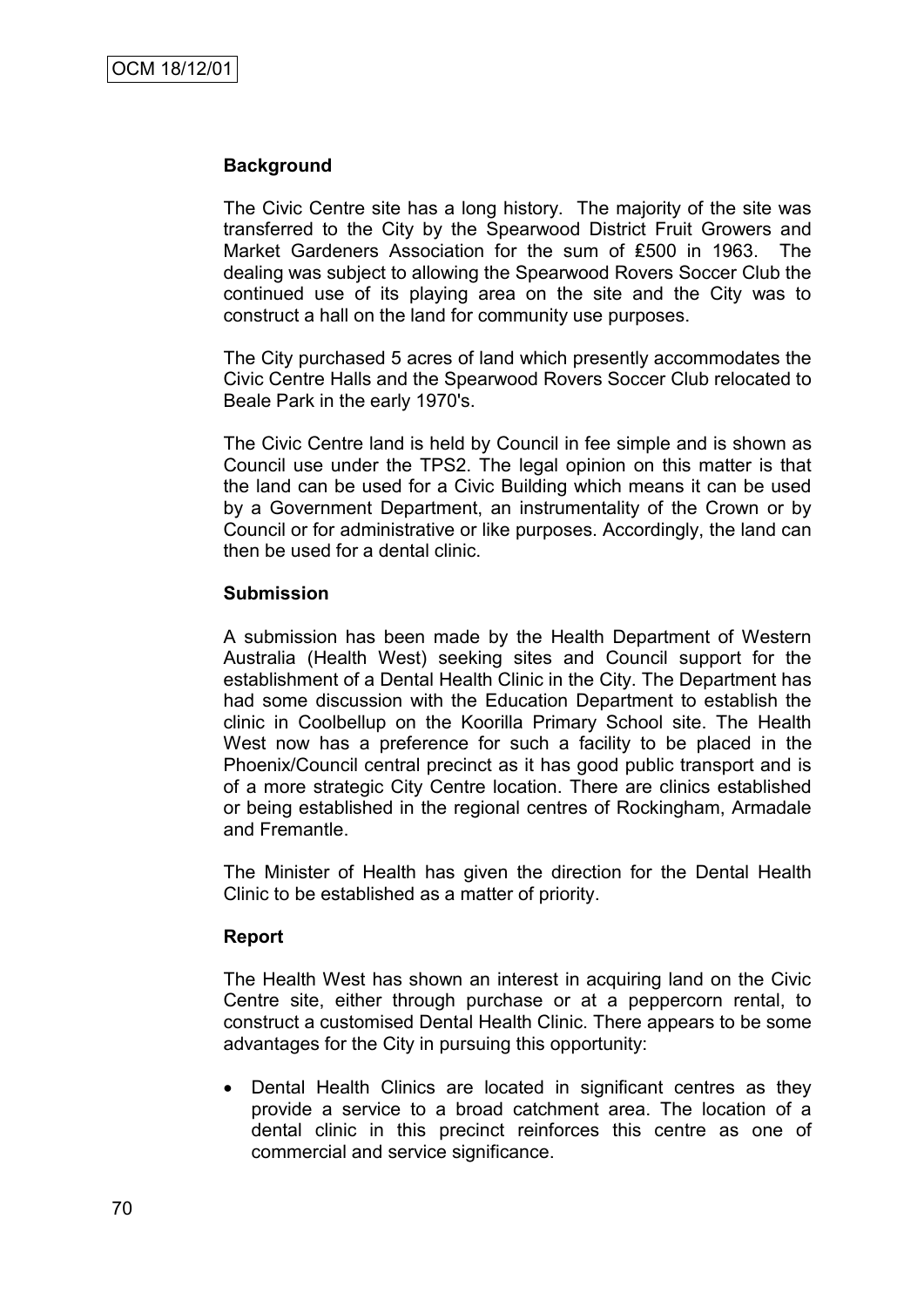- The Dental Health Clinic attracts approximately 150 people per day and hence, has some commercial spin off effect for the viability of the commercial services that operate in the precinct. In addition, there will be a permanent staff of 15 to 25 based in the Clinic.
- The original purposes for which the City acquired the land was for civic/community services.
- The clinic is State funded and provides a service for those on a pension or pension card.
- The State Government will construct a new facility that can be designed to integrate with the future plans for the precinct and be in architectural sympathy with the existing buildings.
- The Dental Health Clinic will be the only State Government funded service of any significance in the Spearwood area.
- Should the sale of any precinct land go ahead, the income generated could go toward the purchase of more land in the area for some long-term community benefit.

The usual practice for the State Government in purchasing land, is the purchase price is determined by the Valuer General. Whilst a valuation has not been sought, the understanding from independent advice is that the 2000 $m^2$  sought has a value in the vicinity of \$350,000.

Under Part 6 30 (2) (c) of the Local Government (Functions and General) Regulations 1996, the sale of land to a Government Department or Instrumentality is exempt from 3.58 of the Local Government Act. That is Council is not required to go to tender for the sale of the land.

There are several options open to Council in respect to the location of the Dental Health Clinic on the site:

- The option preferred by administration and Health West is a site on the North east corner of the Civic Precinct with Health West purchasing the land from Council.
- The land required by Health West is available within the area currently leased by the bowling club but unused by them. Health West have viewed this area but see it as less attractive as it is some distance from the main Phoenix precinct. Council would also need to negotiate with the Bowling Club for an alteration to the lease to acquire the land.
- It may be possible for the main hall of the Civic Centre to be modified to form a Dental Health Clinic with Health West leasing the portion of the building from Council. Health West has advised that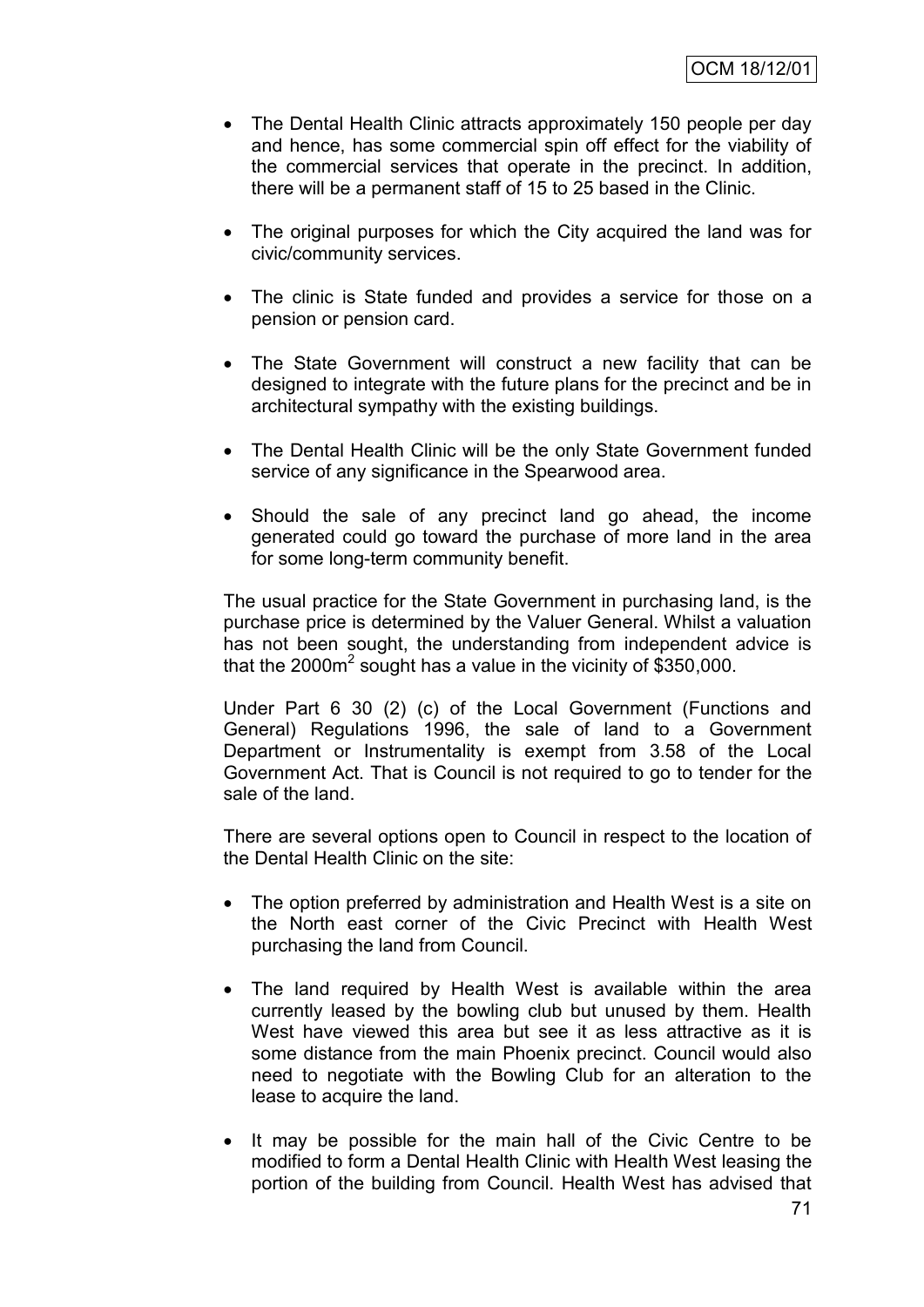they are willing to purchase the land or lease the land at a peppercorn rental. Should Council choose the lease option it is proposed that Health West be required to fund the cost of the modifications of the main hall and Council enter a long-term lease for the use of the building. Health West have not had the opportunity to price the cost of modifying the building and it may well be that this option would be more expensive than constructing a new purpose built facility. It is suggested that should this option proceed the design of the modification allow for the lesser hall to be retained for use by Council and the community. The Civic Centre had an operating deficit of \$60,741 in 1999/00 and \$54,472 in 2000/01. It is acknowledged that this is politically a difficult option. Further, it is unlikely to be one that Health West would be keen to follow up due to the unknown costs associated with modifying the building to suit its needs and the tight time frame imposed by the Minister for Health.

An important consideration for the recommended option for the sale of the land, is for new facilities constructed to have the orientation and aesthetics to match the future development of the site to form a "Civic Square" or Precinct. It is recommended that a master plan for the Civic Precinct be prepared prior to the final site for the Clinic being agreed. It is proposed that Health West be required to adhere to Council's design requirements for the site.

## **Strategic Plan/Policy Implications**

Key Result Areas "To facilitate and provide an optimum range of community services" and "To ensure that the development will enhance the level of amenity currently enjoyed by the community" refer.

## **Budget/Financial Implications**

The effect of the sale of this land is that Council will be liquidating an asset. It is recommended that the funds generated be expended on the purchase of land.

## **Implications of Section 3.18(3) Local Government Act, 1995**

The proposed sale of the land is to a State Government Department to provide a public service.

#### **17.4 (Ocm1\_12\_2001) - RENEWAL OF USER MANAGEMENT/LEASE AGREEMENTS - CLUB/CHANGE ROOMS (1953) (RA)**

**RECOMMENDATION** That Council:-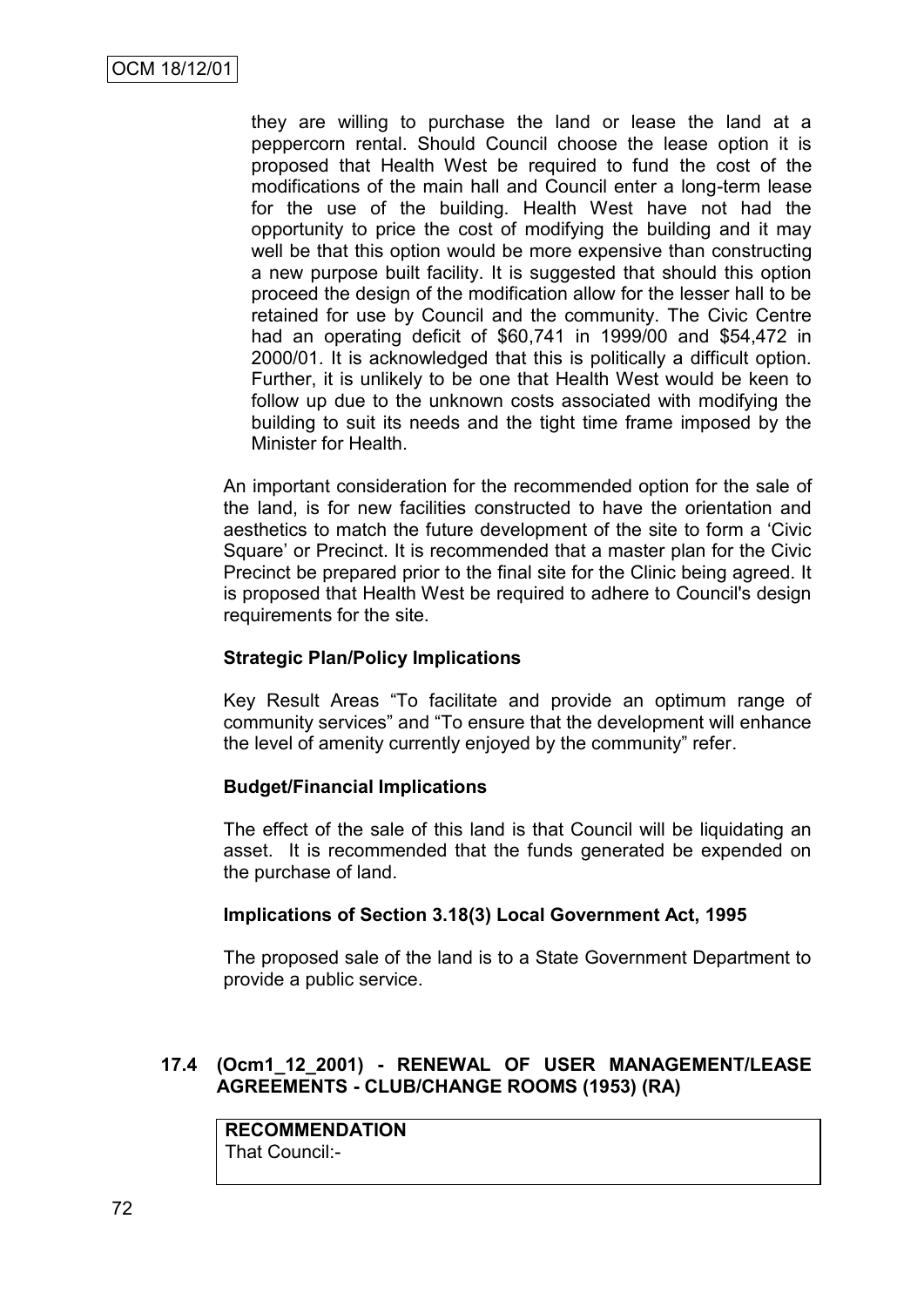- (1) enter into new User Management Agreements for the following club/change rooms with the organisations identified for a period of 2 years:
	- Nicholson Reserve Club Rooms with the Yangebup Junior Sports Association;
	- Meller Park Club Rooms with the Meller Park Management Committee Inc
- (2) advise the following groups that if they wish to continue to hold a liquor license for the premises they currently occupy, they will be required to enter a lease agreement for 5 years:
	- Coolbellup Sporting Association for Tempest Park (Tom Greengrass Pavilion) ;
	- Goodchild Management Committee for Goodchild Park Club Rooms.
- (3) give future consideration to the development of a position statement in relation to arrangements for club/change rooms.

# **COUNCIL DECISION**

## **Background**

Council has a number of User Management Agreements with Sporting Clubs and Associations for the management of designated club/change rooms. A number of these agreements have expired and require renewal.

## **Submission**

N/A

## **Report**

Under section 3.58 of the Local Government Act 1995 and provisions Part 6 30 (2)(b), Council is not required to tender or give public notice for the "disposal of land" which includes leases which relate to recreational or sporting uses. There is however, a requirement for Council to agree to such arrangements being established or continued.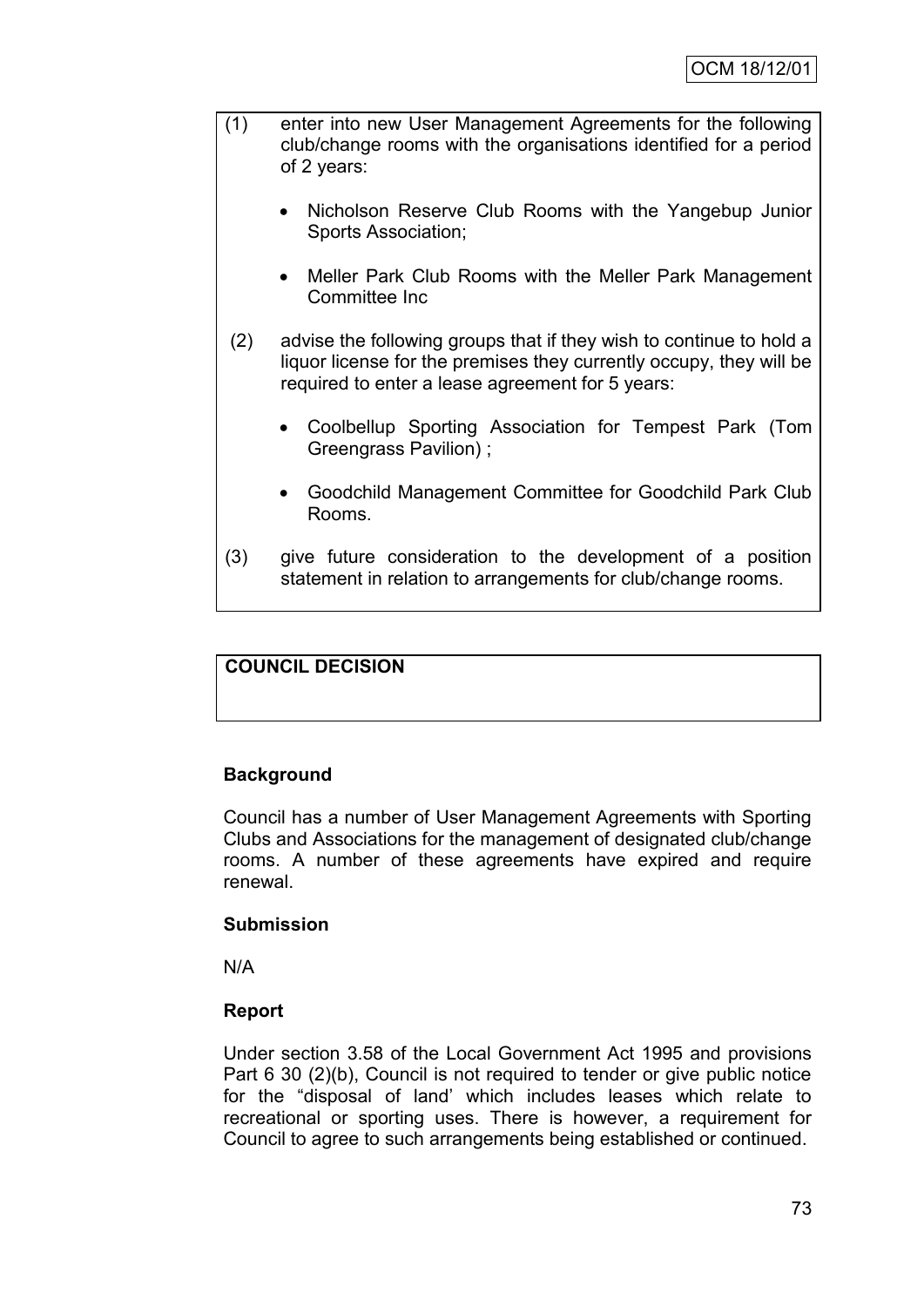The User Management Agreements were previously established for

- Tempest Park (Tom Greengrass Pavilion) with the Coolbellup Sporting Association;
- Nicholson Reserve Club Rooms with the Yangebup Junior Sports Association;
- Goodchild Park Club Rooms with the Goodchild Management Committee;
- Meller Park Club Rooms with the Meller Park Management Committee Inc.

A number of associations that use Council clubrooms have liquor licenses. Council practice has been to only approve liquor licenses for club facilities that are used primarily by seniors as the tone of such facilities changes to sport and social activities. The argument put forward is that the license provides an opportunity to raise funds and provide social activities. It is not unreasonable to suggest that an association of seniors should take a higher level of responsibility for the facilities they use, particularly if they are using a Council asset for social activity. It is suggested that the Coolbellup Sporting Association (Inc) and the Goodchild Park Management Committee, as they have liquor licenses, be required to enter lease agreements with the City for the use of the Tom Greengrass Pavilion and Goodchild Club Rooms respectively. Whilst there will be little additional cost to the respective associations, a lease agreement more clearly places legal responsibility on the association for the operation of the facility.

## **Strategic Plan/Policy Implications**

Key Result Area "To deliver services and to manage resources in a way that is cost competitive without compromising quality" refers.

## **Budget/Financial Implications**

The renewal of the User Management Agreements will result in a continuation of the status quo and hence have no change to the current budget.

## **Implications of Section 3.18(3) Local Government Act, 1995**

Provision of sporting facilities and their management is clearly in the domain of Local Government.

## **18. EXECUTIVE DIVISION ISSUES**

Nil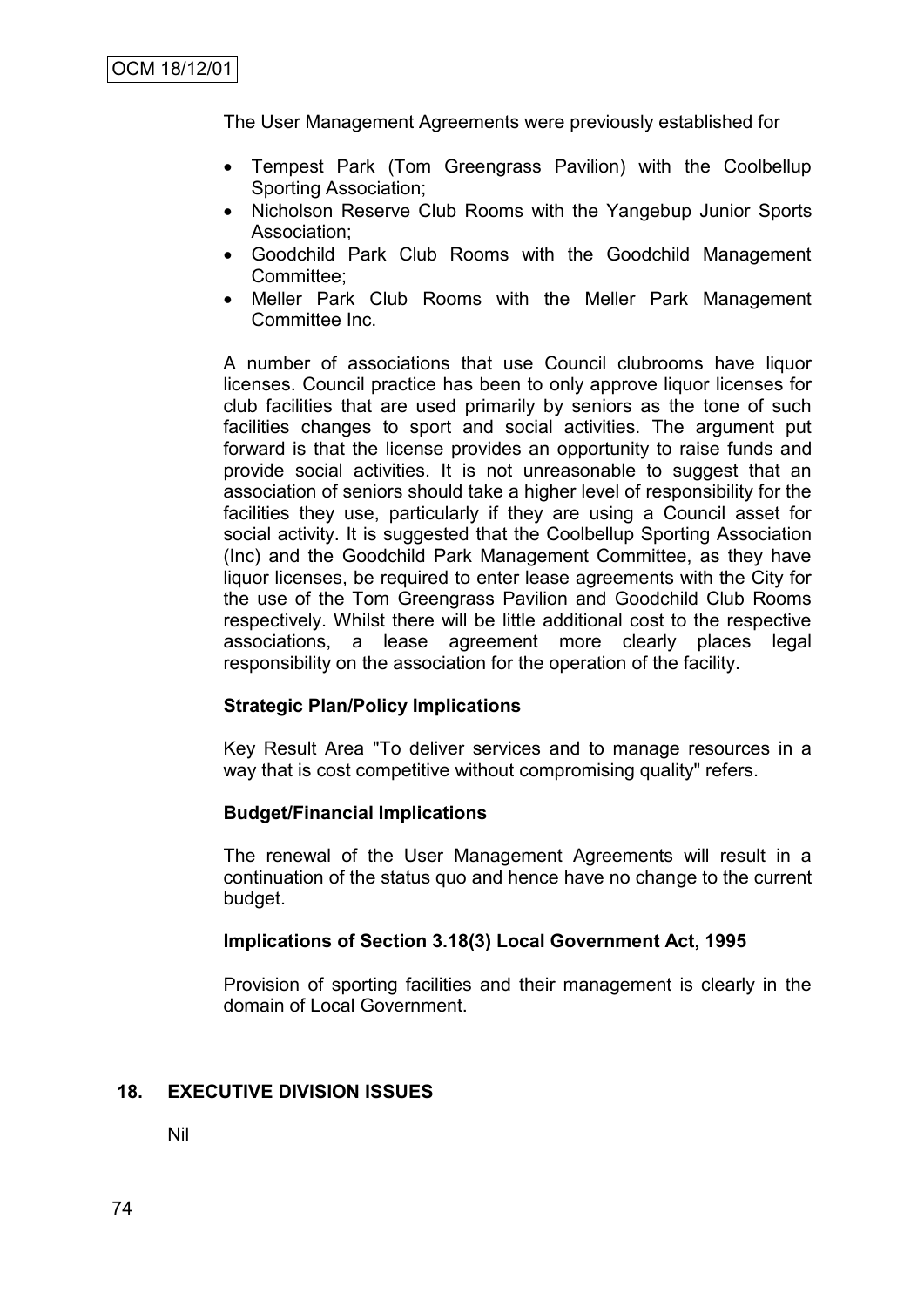## **19. MOTIONS OF WHICH PREVIOUS NOTICE HAS BEEN GIVEN**

Nil

- **20. NOTICES OF MOTION GIVEN AT THE MEETING FOR CONSIDERATION AT NEXT MEETING**
- **21. NEW BUSINESS OF AN URGENT NATURE INTRODUCED BY DECISION OF MEETING BY COUNCILLORS OR OFFICERS**

## **22. MATTERS TO BE NOTED FOR INVESTIGATION, WITHOUT DEBATE**

#### **23. CONFIDENTIAL BUSINESS**

**23.1 (Ocm1\_12\_2001) - CONTRACT OF SERVICE - R.W. BROWN - CHIEF EXECUTIVE OFFICER (003) (ATC)**

**RECOMMENDATION** That :

- (1) Council enter into a five(5) year performance based contract (agreement) with the Chief Executive Officer, Mr R.W. Brown, and the agreement (as circulated under confidential cover), be executed accordingly; and
- (2) the operative date of the negotiated cash component of the salary be as from the pay period commencing 10 October 2001.

# **COUNCIL DECISION**

## **Background**

Council is to review the remuneration of the Chief Executive Officer.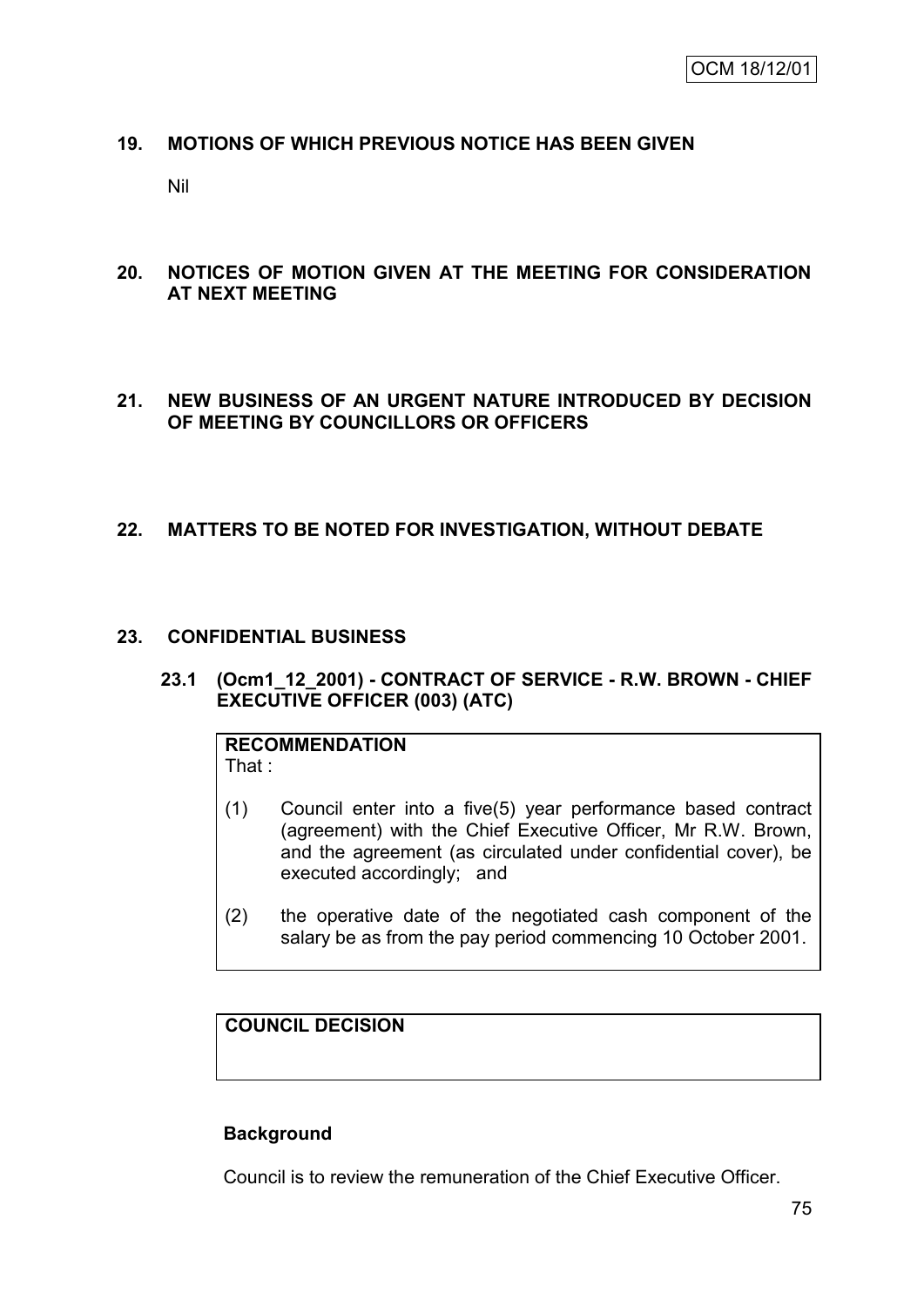The Local Government Act 1995 allows for Council to enter into contracts of employment to a maximum of five(5) years.

#### **Submission**

Nil

#### **Report**

Independent advice has been received from Gerard Daniels Australia on an appropriate salary package for the Chief Executive Officer.

Following the performance review of the Chief Executive Officer by the members of the Internal Audit Committee, that independent advice was discussed.

The members of the Committee expressed the view that Council should be given the option to enter into a five(5) year performance based contract with the Chief Executive Officer. Mr Brown was agreeable.

The proposed contract has been vetted by Council's legal adviser, McLeod & Co.

Should Council elect not to enter into the contract, it will be necessary for discussions relating to a remuneration review to be held.

#### **Strategic Plan/Policy Implications**

N/A

## **Budget/Financial Implications**

Funds are available in Account 116200.

## **Implications of Section 3.18(3) Local Government Act, 1995**

Nil

## **24. RESOLUTION OF COMPLIANCE (Section 3.18(3), Local Government Act 1995)**

That Council is satisfied that resolutions carried at this Meeting and applicable to items concerning Council provided services and facilities, are:-

(a) integrated and coordinated, so far as practicable, with any provided by the Commonwealth, the State or any public body;